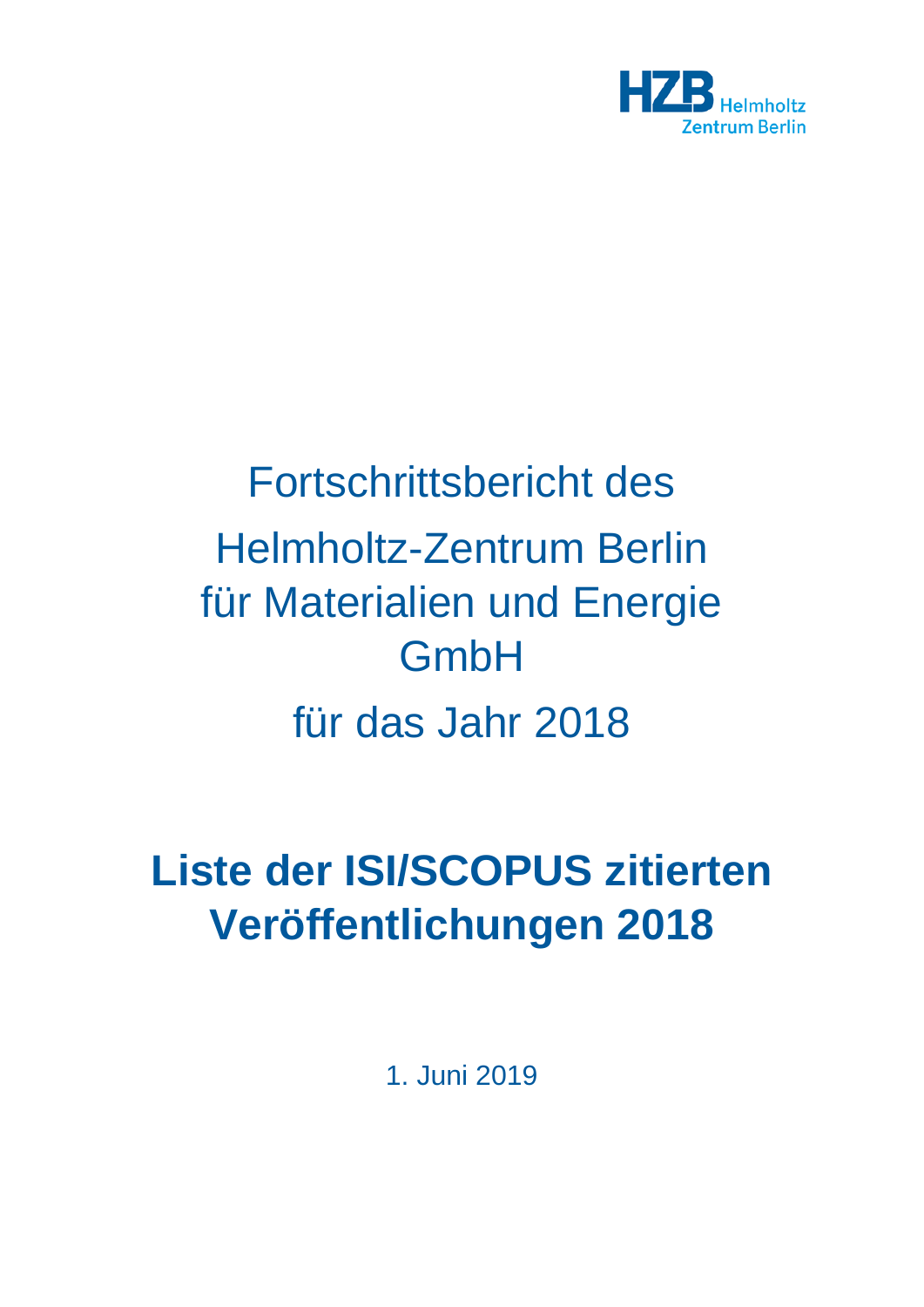Abate, A.; Correa-Baena, J.-P.; Saliba, M.; Su'ait, M.S.; Bella, F., *Perovskite solar cells from the lab to the assembly line,* Chem. - a Eur. J. **24,** 3083-3100 (2018), 10.1002/chem.201704507

Abburi Venkata, K.; Truman, C.; Wimpory, R.; Pirling, T., *Numerical simulation of a three-pass TIG welding using finite element method with validation from measurements,* Int. J. Pres. Ves. Pip. **164,**  68-79 (2018), 10.1016/j.ijpvp.2017.05.014

Abdi, F.; Starr, D.; Ahmet, I.; van de Krol, R., *Photocurrent Enhancement by Spontaneous Formation of a p-n Junction in Calcium-Doped Bismuth Vanadate Photoelectrodes,* ChemPlusChem **83,** 941-946 (2018), 10.1002/cplu.201800119

Abou-Ras, D.; Bär, M.; Caballero, R.; Gunder, R.; Hages, C.; Heinemann, M.D.; Kaufmann, C.A.; Krause, M.; Levcenco, S.; Mainz, R.; Márquez, J.; Nikolaeva, A.; Redinger, A.; Schäfer, N.; Schorr, S.; Stange, H.; Unold, T.; Wilks, R.G., *Advanced characterization and in-situ growth monitoring of Cu(In,Ga)Se2 thin films and solar cells,* Sol. Energy **170,** 102-112 (2018), 10.1016/j.solener.2018.04.032

Abou-Ras, D.; Schäfer, N.; Hages, C.J.; Levcenko, S.; Marquez, J.; Unold, T., *Inhomogeneities in Cu(In,Ga)Se2 thin films for solar cells: band-gap versus potential fluctuations,* Sol. RRL **2,** 1700199/1- 11 (2018), 10.1002/solr.201700199

Adams, M.; Baroni, N.; Oldenburg, M.; Kraffert, F.; Behrends, J.; MacQueen, R.; Haldar, R.; Busko, D.; Turshatov, A.; Emandi, G.; Senge, M.O.; Wöll, C.; Lips, K.; Richards, B.S.; Howard, I.A., *Reaction of porphyrin-based surface-anchored metal-organic frameworks to prolonged illumination,* Phys. Chem. Chem. Phys. **20,** 29142-29151 (2018), 10.1039/C8CP05254A

Adams, M.; Baroni, N.; Oldenburg, M.; Kraffert, F.; Behrends, J.; Macqueen, R.W.; Haldar, R.; Busko, D.; Turshatov, A.; Emandi, G.; Senge, M.O.; Wöll, C.; Lips, K.; Richards, B.S.; Howard, I.A., *Reaction of porphyrin-based surface-anchored metal-organic frameworks caused by prolonged illumination,* Phys. Chem. Chem. Phys. **20,** 29142-29151 (2018), 10.1039/c8cp05254a

Adler, P.; Jeglic, P.; Reehuis, M.; Geiß, M.; Merz, P.; Knaflic, T.; Komelj, M.; Hoser, A.; Sans, A.; Janek, J.; Arcon, D.; Jansen, M.; Felser, C., *Verwey-Type Charge Ordering Transition in an Open-Shell p-Electron Compound,* Sci. Adv. **4,** eaap7581/1-7 (2018), 10.1126/sciadv.aap7581

Aeschlimann, R.; Preziosi, D.; Scheiderer, P.; Sing, M.; Valencia, S.; Santamaria, J.; Luo, C.; Ryll, H.; Radu, F.; Claessen, R.; Piamonteze, C.; Bibes, M., *A Living-Dead Magnetic Layer at the Surface of Ferrimagnetic DyTiO3 Thin Films,* Adv. Mat. **30,** 1707489/1-8 (2018), 10.1002/adma.201707489

Ahn, J.; He, E.; Chen, L.; Wimpory, R.C.; Kabra, S.; Dear, J. P.; Davies, C. M., *FEM prediction of welding residual stresses in fibre laser-welded AA 2024-T3 and comparison with experimental measurement,* Int. J. Adv. Manuf. Techn. **95,** 4243-4263 (2018), 10.1007/s00170-017-1548-7

Alberto, H.V.; Vilao, R.C.; Vieira, R.B.L.; Gil, J.M.; Weidinger, A.; Sousa, M.G.; Teixeira, J.P.; da Cunha, A. F.; Leitao, J.P.; Salomé, P.M.P.; Fernandes, P.A.; Törndahl, T.; Proschka, T.; Suter, A.; Salman, Z., *Slow-muon study of quaternary solar-cell materials: Single layers and p-n junctions,* Phys. Rev. Mat. **2,**  025402/1-11 (2018), 10.1103/PhysRevMaterials.2.025402

Al-Hada, M.; Amati, M.; Sezen, H.; Cozzarini, L.; Gregoratti, L., *Photoelectron Spectromicroscopy Through Graphene of Oxidised Ag Nanoparticles,* Cat. Letters **148,** 2247-2255 (2018), 10.1007/s10562-018-2451-z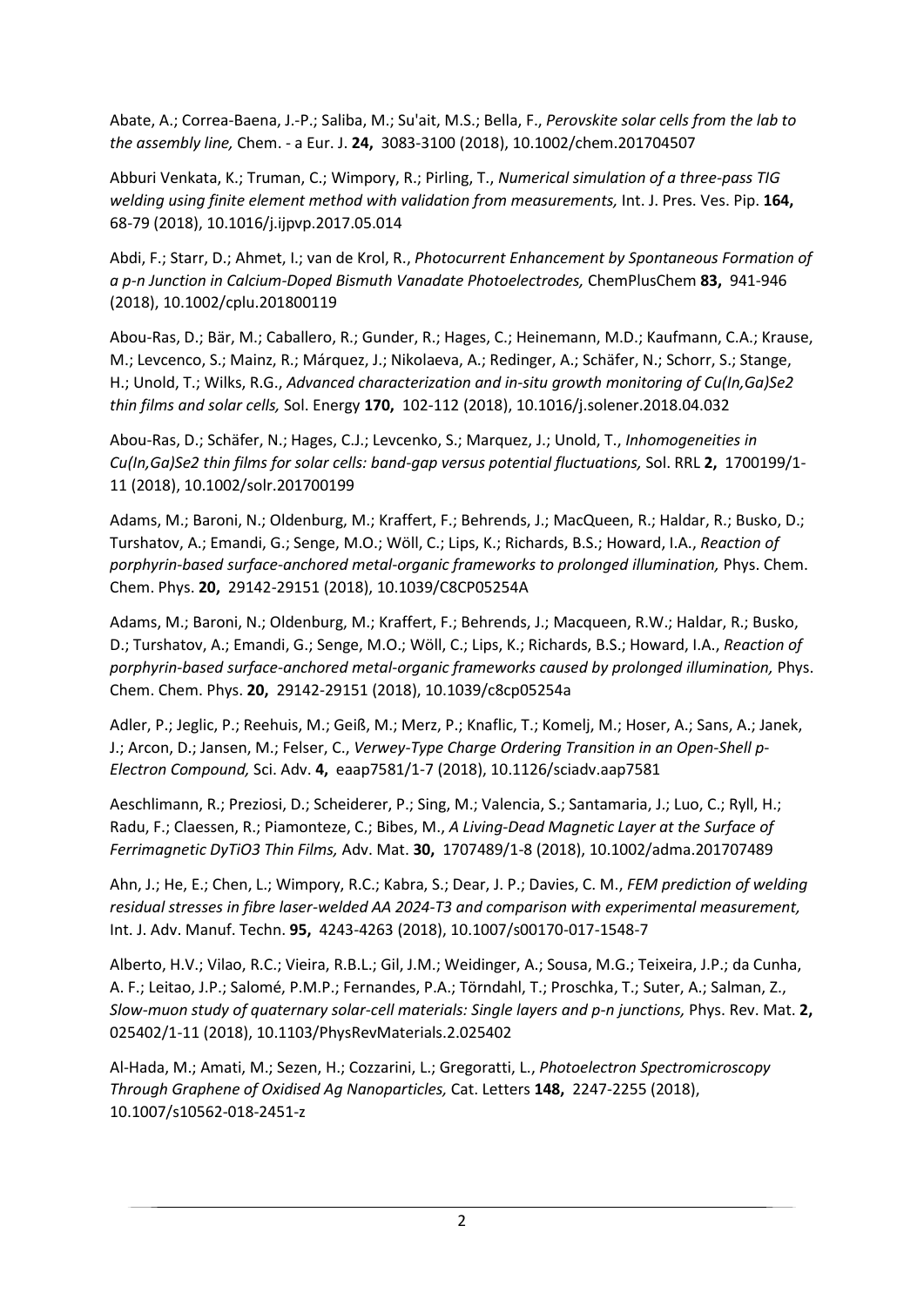Alhassanat, A.; Gamer, C.; Rauguth, A.; Athanasopoulou, A. A.; Sutter, J.; Luo, C.; Ryll, H.; Radu, F.; Sapozhnik, A. A.; Mashoff, T.; Rentschler, E.; Elmers, H. J., *Element-specific magnetic properties of mixed 3d-4f metallacrowns,* Phys. Rev. B **98,** 064428/1-8 (2018), 10.1103/PhysRevB.98.064428

Ali, H.; Seidel, R.; Pohl, M.N.; Winter, B., *Molecular species forming at the α-Fe2O3 nanoparticle–aqueous solution interface,* Chem. Sci. **9,** 4511-4523 (2018), 10.1039/C7SC05156E

Alrwashdeh, S. S.; Alsareireh, F.M.; Saraireh, M.A.; Markötter, H.; Kardjilov, N.; Klages, M.; Scholta, J.; Manke, I., *In-situ investigation of water distribution in polymer electrolyte membrane fuel cells using high-resolution neutron tomography with 6.5 micrometer pixel size,* Acc. Chem. Res. **6,** 607-614 (2018), 10.3934/energy.2018.4.607

Alvares Ferreira, E.; Yokaichiya, F.; Marumo, J.; Vicente, R.; Garcia-Moreno, F.; Kamm, P.; Klaus, M.; Russina, M.; Günther, G.; Jimenez, C.; Franco, M., *Influence of the irradiation in cement for the Brazilian radioactive waste repositories: Characterization via X-ray diffraction, X-ray tomography and quasielastic neutron scattering,* Phy. B **551,** 256-261 (2018), 10.1016/j.physb.2018.01.018

Amini, E.; Beyreuther, A.; Herfurth, N.; Steigert, A.; Muydinov, R.; Szyszka, B.; Boit, C., *IC security and quality improvement by protection of chip backside against hardware attacks,* Micro. Rel. **0,** 22-25 (2018), 10.1016/j.microrel.2018.06.099

Amkreutz, D.; Preissler, N.; Thi-Trinh, C.; Trahms, M.; Sonntag, P.; Schlatmann, R.; Rech, B., *Influence of the precursor layer composition and deposition processes on the electronic quality of liquid phase crystallized silicon absorbers,* Progr. Photovolt. **26,** 524-532 (2018), 10.1002/pip.2953

Anand, V. K.; Adroja, D. T.; Lees, M. R.; Biswas, P. K.; Hillier, A. D.; Lake, B., *Superconductivity in Ru0.55Rh0.45P and Ru0.75Rh0.25As probed by muon spin relaxation and rotation measurements,* Phys. Rev. B **98,** 214517/1-10 (2018), 10.1103/PhysRevB.98.214517

Anand, V.; Adroja, D.; Hillier, A.; Shigetoh, K.; Takabatake, T.; Park, J.; McEwen, K.; Pixley, J.; Si, Q., *Zero-field ambient-pressure quantum criticality in the stoichiometric non-fermi liquid system CeRhBi,* J. the Phys. Soc. Jpn. **87,** 064708/1-8 (2018), 10.7566/JPSJ.87.064708

Anand, V.; Opherden, L.; Xu, J.; Adroja, D.; Hillier, A.; Biswas, P.; Herrmannsdörfer, T.; Uhlarz, M.; Hornung, J.; Wosnitza, J.; Canévet, E.; Lake, B., *Evidence for a dynamical ground state in the frustrated pyrohafnate Tb2Hf2O7,* Phys. Rev. B **97,** 094402/1-10 (2018), 10.1103/PhysRevB.97.094402

Anand, V.K.; Hillier, A.D.; Adroja, D.T.; Khalyavin, D.D.; Manuel, P.; Andre, G.; Rols, S.; Koza, M.M., *Understanding the magnetism in noncentrosymmetric CeIrGe3: Muon spin relaxation and neutron scattering studies,* Phys. Rev. B **97,** 184422/1-13 (2018), 10.1103/PhysRevB.97.184422

Anand, V.K.; Islam, A.T.M.N.; Samartzis, A.; Xu, J.; Casati, N.; Lake, B., *Optimization of single crystal growth of candidate quantum spin-ice Pr2Hf2O7 by optical floating-zone method,* J. Cryst. Growth **498,** 124-129 (2018), 10.1016/j.jcrysgro.2018.06.011

Andreev, A.; Skourski, Y.; Gorbunov, D.; Prokes, K., *High-field study of UCo2Si2: Magnetostriction at metamagnetic transition and influence of Fe substitution,* Phy. B **536,** 567-571 (2018), 10.1016/j.physb.2017.06.025

Angioletti-Uberti, S.; Ballauff, M.; Dzubiella, J., *Competitive adsorption of multiple proteins to nanoparticles: the Vroman effect revisited,* Mol. Phys. **116,** 3154-3163 (2018), 10.1080/00268976.2018.1467056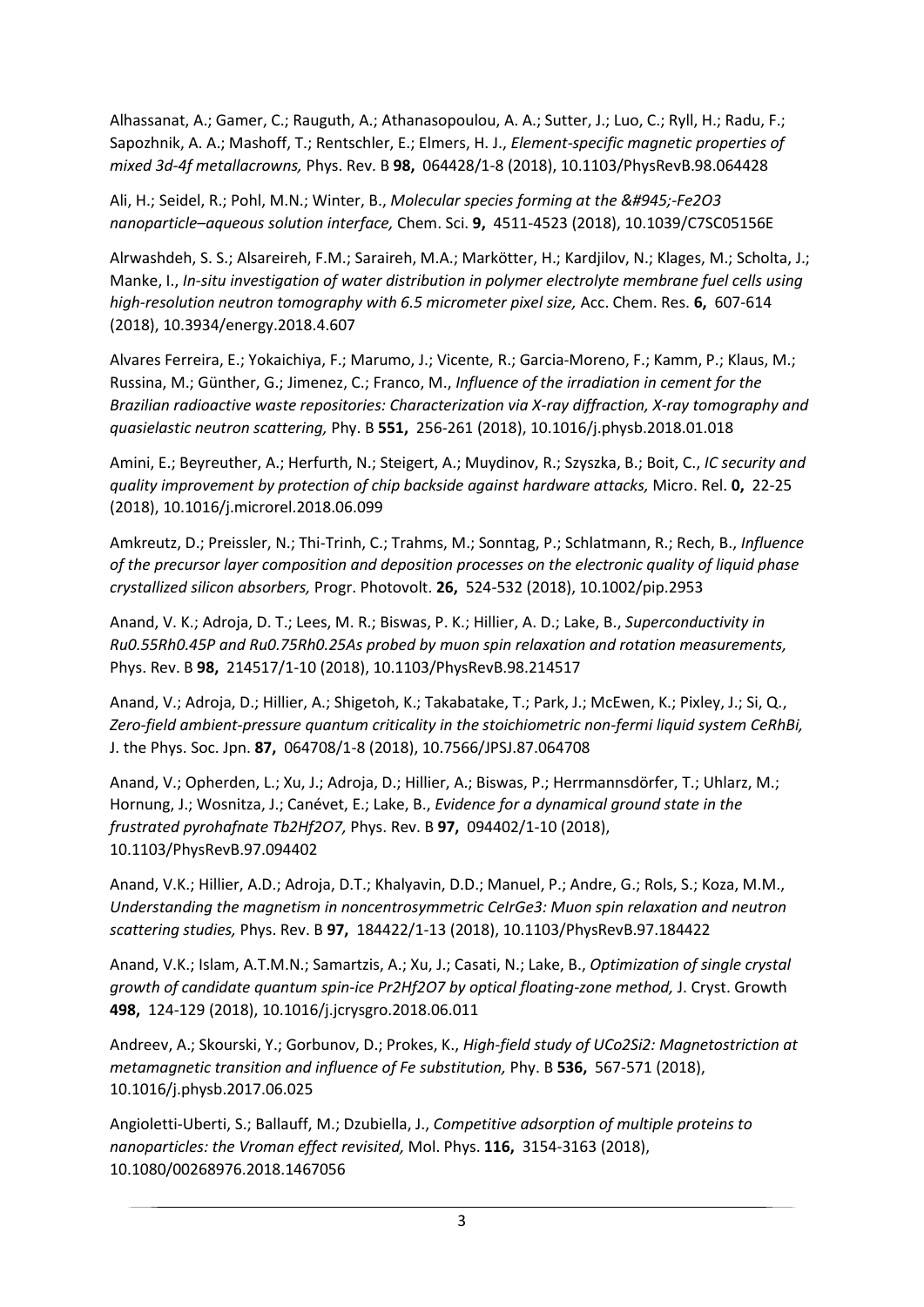Antropov, N.O.; Kravtsov, E.A.; Khaidukov, Y.N.; Ryabukhina, M.V.; Proglyado, V.V.; Weschke, O.; Ustinov, V.V., *Coherent Fan Magnetic Structure in Dy/Gd Superlattices,* Jetp Lett. **108,** 341-345 (2018), 10.1134/S0021364018170046

Apel, D.; Meixner, M.; Liehr, .; Klaus, M.; Degener, S.; Wagener, G.; Franz, C.; Zinn, W.; Genzel, C.; Scholtes, B., *Residual stress analysis of energy-dispersive diffraction data using a two-detector setup: Part I - Theoretical concept,* Nucl. Instrum. Methods Phys. Res. Sect. A **877,** 24-33 (2018), 10.1016/j.nima.2017.09.005

Apel, D.; Meixner, M.; Liehr, A.; Klaus, M.; Degener, S.; Wagener, G.; Franz, C.; Zinn, W.; Genzel, C.; Scholtes, B., *Residual stress analysis of energy-dispersive diffraction data using a two-detector setup: Part II - Experimental implementation,* Nucl. Instrum. Methods Phys. Res. Sect. A **877,** 56-64 (2018), 10.1016/j.nima.2017.09.006

Apostolides, D.E.; Patrickios, C.S.; Sakai, T.; Guerre, M.; Lopez, G.; Améduri, B.; Ladmiral, V.; Simon, M.; Gradzielski, M.; Clemens, D.; Krumm, C.; Tiller, J.C.; Ernould, B.; Gohy, J.-F., *Near-model Amphiphilic Polymer Conetworks Based on Four-arm Stars of Poly(vinylidene fluoride) and Poly(ethylene glycol): Synthesis and Characterization,* Macromolecules **51,** 2476-2488 (2018), 10.1021/acs.macromol.7b02475

Ardo, S.; Fernandez Rivas, D.; Modestino, M.; Schulze Greiving, V.; Abdi, F.; Alarcon Llado, E.; Artero, V.; Ayers, K.; Battaglia, C.; Becker, J.; Bederak, D.; Berger, A.; Buda, F.; Chinello, E.; Dam, B.; Di Palma, V.; Edvinsson, T.; Fujii, K.; Gardeniers, *Pathways to electrochemical solar-hydrogen technologies,* En. Envir. Science **11,** 2768-2783 (2018), 10.1039/c7ee03639f

Arion, T.; Eberhardt, W.; Feikes, J.; Gottwald, A.; Goslawski, P.; Hoehl, A.; Kaser, H.; Kolbe, M.; Li, J.; Lupulescu, C.; Richter, M.; Ries, M.; Roth, F.; Ruprecht, M.; Tydecks, T.; Wüstefeld, G., *Transverse resonance island buckets for synchrotron-radiation based electron time-of-flight spectroscopy,* Rev. Sci. Instrum. **89,** 103114/1-4 (2018), 10.1063/1.5046923

Arlt, T.; Kardjilov, N.; Kupsch, A.; Manke, I.; Salvemini, F.; Grazzi, F., *Neutron computed laminography on an ancient metal artifact,* Mater. Test. **60,** 1209-1214 (2018), 10.3139/120.111261

Arlt, T.; Wieder, F.; Ritsche, I.; Hilger, A.; Kardjilov, N.; Fahlke, J.M.; Hampe, O.; Manke, I., *Röntgenund Neutronentomographie am knöchernen Innenohr der Bartenwale,* Mater. Test. **60,** 173-178 (2018), 10.3139/120.111129

Asanova, T.I.; Asanov, I.P.; Kim, M.-G.; Gorgoi, M.; Sottmann, J.; Korenev, S.V.; Yusenko, K.V., *A new approach to the study of processes of thermaldecomposition and formation of nanoalloys: double complex salt [Pd(NH3)4][PtCl6],* New J. Chem. **42,** 5071-5082 (2018), 10.1039/C7NJ04626J

Avila, J.; Gil-Escrig, L.; Boix, P.; Sessolo, M.; Albrecht, S.; Bolink, H., *Influence of doped charge transport layers on efficient perovskite solar cells,* Sust. En. Fuels **2,** 2429-2434 (2018), 10.1039/C8SE00218E

Awino, C.; Odari, V.; Dittrich, T.; Prajongtat, P.; Sakwa, T.; Rech, B., *Correction:Investigation of Structural and Electronic Properties of CH3NH3PbI3 Stabilized by Varying Concentrations of Poly(Methyl Methacrylate) (PMMA),* Coatings **8,** 452/1-2 (2018), 10.3390/coatings8120452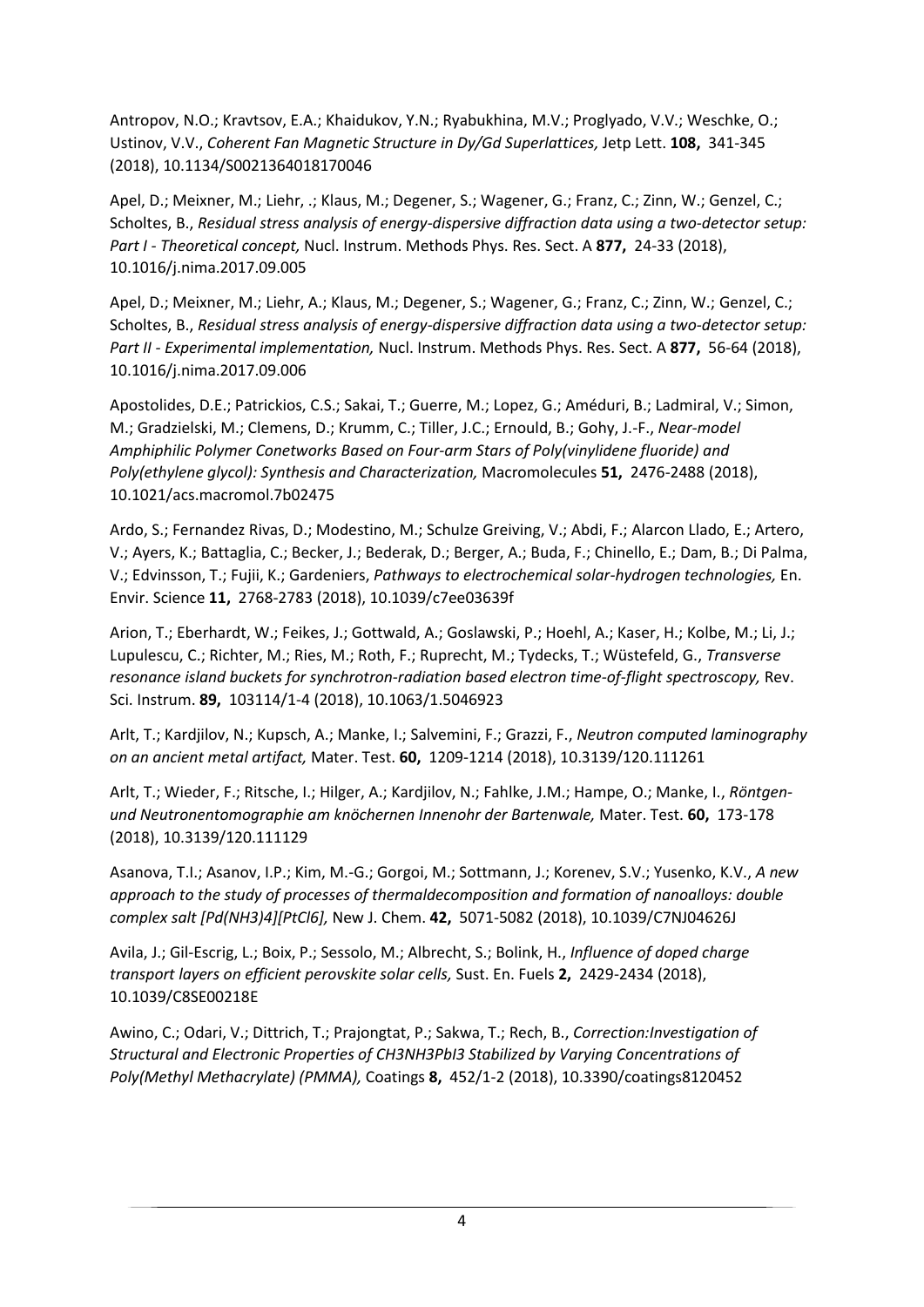Babcock, E.; Salhi, Z.; Gainov, R.; Woracek, R.; Soltner, H.; Pistel, P.; Beule, F.; Bussmann, K.; Heynen, A.; Kämmerling, H.; Suxdorf, F.; Strobl, M.; Russina, M.; Voigt, J.; Ioffe, A., *Towards wide-angle neutron polarization analysis with a 3He spin filter for TOPAS and NEAT: Testing magic PASTIS on V20 at HZB,* AIP Conf. Proc. **1969,** 050005/1-7 (2018), 10.1063/1.5039302

Babichuk, I.S.; Golovynskyi, S.; Brus, V.V.; Babichuk, I.V.; Datsenko, O.; Li, J.; Xu, G.; Golovynska, I.; Hreshchuk, O.M.; Orletskyi, I.G.; Qu, J.; Yukhymchuk, V.O.; Maryanchuk, P.D., *Secondary phases in Cu2ZnSnS4 films obtained by spray pyrolysis at different substrate temperatures and Cu contents,* Mater. Lett. **216,** 173-175 (2018), 10.1016/j.matlet.2018.01.010

Babichuk, I.S.; Golovynskyi, S.; Caballero, R.; Gurieva, G.; Datsenko, O.I.; Babichuk, I.V.; Golovynska, I.; Havryliuk, Ye.O.; Qu, Junle; Schorr, S.; Yukhymchuk, V.O., *Thickness-dependent structural parameters of kesterite Cu2ZnSnSe4 thin films for solar cell absorbers,* Mater. Lett. **225,** 82-84 (2018), 10.1016/j.matlet.2018.04.109

Bahrdt, J.; Gluskin, E., *Cryogenic permanent magnet and superconducting undulators,* Nucl. Instrum. Methods Phys. Res. Sect. A **907,** 149-168 (2018), 10.1016/j.nima.2018.03.069

Bär, M.; Schnabel, T.; Ahlsmeier, J.-H.; Krause, S.; Koch, N.; Wilks, R.G.; Ahlswede, E., *CdS/low-bandgap kesterite thin-film solar cell absorber heterojunction: Energy level alignment and dominant recombination process,* ACS Appl. En. Mat. **1,** 475-482 (2018), 10.1021/acsaem.7b00071

Bari, S.; Egorov, D.; Jansen, T.; Boll, R.; Hoekstra, R.; Techert, S.; Zamudio-Bayer, V.; Bülow, C.; Lindblad, R.; Leistner, G.; Lawicki, A.; Hirsch, K.; Miedema, P.; von Issendorff, B.; Lau, J.T.; Schlathölter, T., *Soft X-ray Spectroscopy as a Probe for Gas-Phase Protein Structure: Electron Impact Ionization from Within,* Chem. - a Eur. J. **24,** 7631-7636 (2018), 10.1002/chem.201801440

Becker, C.; Burger, S.; Barth, C.; Manley, P.; Jäger, K.; Eisenhauer, D.; Köppel, G.; Chabera, P.; Chen, J.; Zheng, K.; Pullerits, T., *Nanophotonic-Enhanced Two-Photon-Excited Photoluminescence of Perovskite Quantum Dots,* ACS Phot. **5,** 4668-4676 (2018), 10.1021/acsphotonics.8b01199

Bendel, E.M.; Kammerer, C.F.; Kardjilov, N.; Fernandez, V.; Fröbisch, J., *Cranial anatomy of the gorgonopsian Cynariops robustus based on CTreconstruction,* PLoS One **13,** e0207367/1-37 (2018), 10.1371/journal.pone.0207367

Benemanskaya, G.V.; Lapushkin, M.N.; Marchenko, D.E.; Timoshnev, S.N., *The Electronic Structure of the Cs/n-GaN(0001) Nano-Interface,* Techn. Phys. Lett. **44,** 247-250 (2018), 10.1134/S106378501803015X

Bera, A.M.; Wargulski, D.R.; Unold, T., *High Efficient Perovskite Solar Cell Material CH3NH3PbI3: Synthesis Of Films And Their Characterization,* AIP Conf. Proc. **1942,** 140038/1-4 (2018), 10.1063/1.5029169

Bergenti, I.; Manna, P.; Lin, C.; Graziosi, P.; Liu, X.; Causer, G.; Liscio, F.; Ruotolo, A.; Dediu, V.; Van Lierop, J.; Klose, F.; Lin, K., *Surface engineering with Ar+/O-2(+) ion beam bombardment: Tuning the electronic and magnetic behavior of Ni80Fe20/La0.7Sr0.3MnO3/SrTiO3(001) junctions,* J. Appl. Phys. **124,** 183903/1-10 (2018), 10.1063/1.5049235

Berger, L.; Madajska, K.; Szymanska, I.B.; Höflich, K.; Polyakov, M.N.; Jurczyk, J.; Carlos, G.-N.; Utke, I., *Gas-assisted silver deposition with a focused electron beam,* Beilstein J. Nanotechnol. **2018,** 224-232 (2018), 10.3762/bjnano.9.24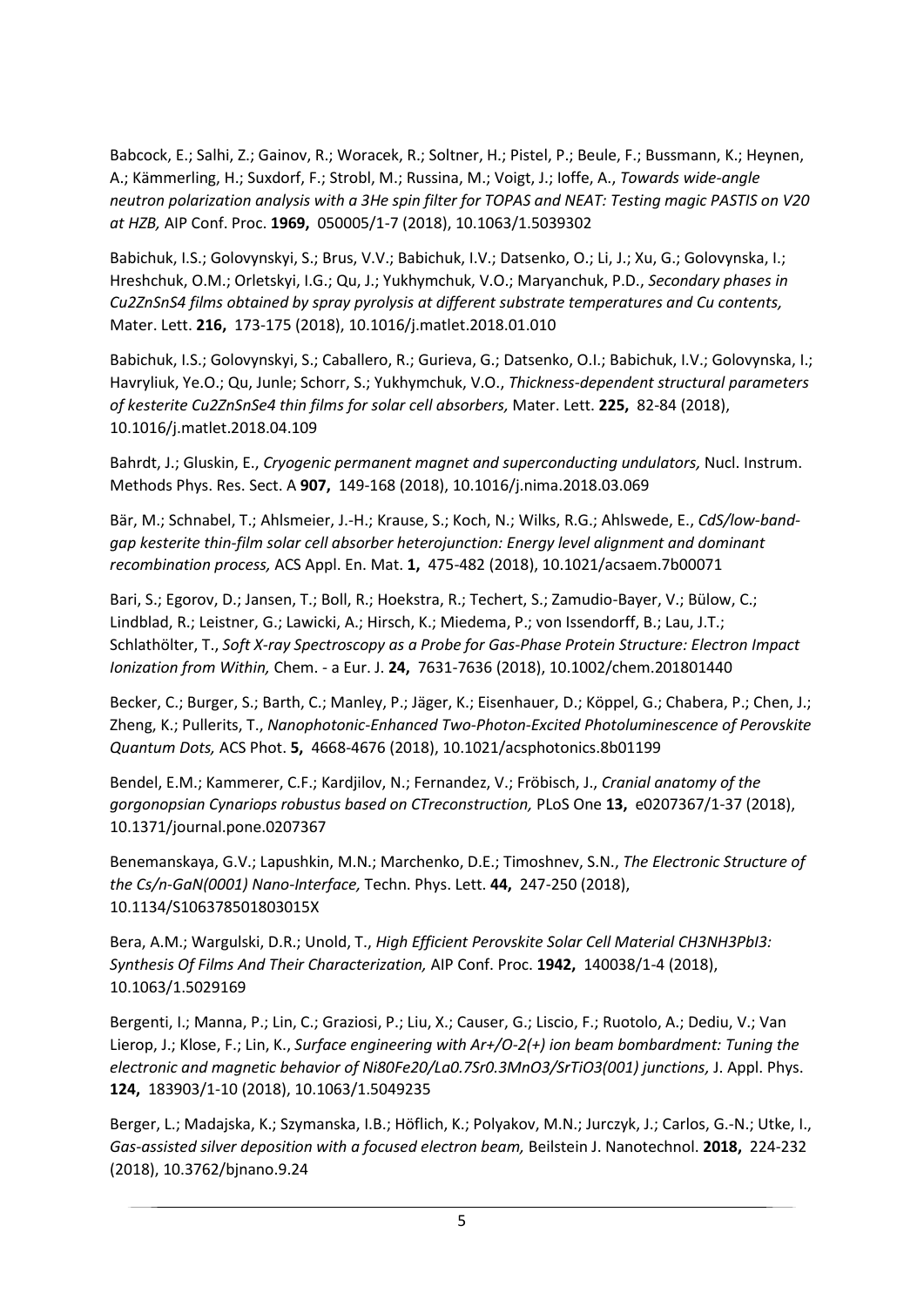Bergmann, N.; Bonhommeau, S.; Lange, K.; Greil, S.; Eisebitt, S.; De Groot, F.; Chergui, M.; Aziz, E., *Retraction: On the enzymatic activity of catalase: an iron L-edge X-ray absorption study of the active centre,* Phys. Chem. Chem. Phys. **20,** 16294 (2018), 10.1039/c8cp91772h

Beyer, W.; Andrä, G.; Bergmann, J.; Breuer, U.; Finger, F.; Gawlik, A.; Haas, S.; Lambertz, A.; Maier, F.; Nickel, N.H.; Zastrow, U., *Temperature and hydrogen diffusion length in hydrogenated amorphous silicon films on glass while scanning with a continuous wave laser at 532 nm wavelength,* J. Appl. Phys. **124,** 153103/1-16 (2018), 10.1063/1.5038090

Bhattacharyya, A.; Adroja, D.T.; Smidman, M.; Anand, V.K., *A brief review on mu SR studies of unconventional Fe- and Cr-based superconductors,* Science China **61,** 127402/1-22 (2018), 10.1007/s11433-018-9292-0

Blanco-Canosa, S.; Schierle, E.; Li, Z.; Guo, H.; Adachi, T.; Koike, Y.; Sobolev, O.; Weschke, E.; Komarek, A.; Schüßler-Langeheine, C., *Magnetic field effect in stripe-ordered 214 (La1.6-xNd0.4)SrxCuO4 and La2-xBaxCuO4 superconducting cuprates studied by resonant soft x-ray scattering,* Phys. Rev. B **97,**  195130/1-7 (2018), 10.1103/PhysRevB.97.195130

Böhme, M.; Ziegenbalg, S.; Aliabadi, A.; Schnegg, A.; Görls, H.; Plass, W., *Magnetic relaxation in cobalt(II)-based single-ion magnets influenced by distortion of the pseudotetrahedral [N2O2] coordination environment,* Dalton Trans. **47,** 10861-10873 (2018), 10.1039/c8dt01530a

Böker, A.; Pilger, D.; Cordini, D.; Seibel, I.; Riechardt, A.I.; Joussen, A.M.; Bechrakis, N.E., *Neoadjuvant proton beam irradiation vs. adjuvant ruthenium brachytherapy in transscleral resection of uveal melanoma,* Gr. Arch. for Cl. and Exp. Opht. **256,** 1767-1775 (2018), 10.1007/s00417-018-4032-7

Bonke, S.; Abel, K.; Hoogeveen, D.; Chatti, M.; Gengenbach, T.; Fournier, M.; Spiccia, L.; Simonov, A., *Electrolysis of Natural Waters Contaminated with Transition-Metal Ions: Identification of A Metastable FePb-Based Oxygen-Evolution Catalyst Operating in Weakly Acidic Solutions,* ChemPlusChem **83,** 704-710 (2018), 10.1002/cplu.201800020

Bosio, A.; Ciprian, R.; Lamperti, A.; Rago, I.; Ressel, B.; Rosa, G.; Stupar, M.; Weschke, E., *Interface phenomena between CdTe and ZnTe:Cu back contact,* Sol. Energy **176,** 186-193 (2018), 10.1016/j.solener.2018.10.035

Boyaciyan, D.; Braun, L.; Löhmann, O.; Silvi, L.; Schneck, E.; Von Klitzing, R., *Gold nanoparticle distribution in polyelectrolyte brushes loaded at different pH conditions,* J. Chem. Phys. **149,** 163322 (2018), 10.1063/1.5035554

Bozheyev, F.; Harbauer, K.; Zahn, C.; Friedrich, D.; Ellmer, K., *Correction: Highly (001)-textured p-type WSe2 thin films as efficient large-area photocathodes for solar hydrogen evolution,* Sci. Rep. **8,**  8402/1 (2018), 10.1038/s41598-018-24795-0

Bozzini, B.; Kuscer, D.; Drnovsek, S.; Al-Hada, M.; Amati, M.; Sezen, H.; Gregoratti, L., *Spatially Resolved Photoemission and Electrochemical Characterization of a Single-Chamber Solid Oxide Fuel Cell,* Top. Catal. **61,** 2185-2194 (2018), 10.1007/s11244-018-1064-5

Braig, C.; Zizak, I., *Carbon-based Fresnel optics for hard x-ray astronomy,* Appl. Optics **57,** 1857-1873 (2018), 10.1364/AO.57.001857

Branson, O.; Redfern, S.; Elmore, A.; Read, E.; Valencia, S.; Elderfield, H., *The distribution and coordination of trace elements in Krithe ostracods and their implications for paleothermometry,* Geochim. Cosmo. A. **236,** 230-239 (2018), 10.1016/j.gca.2017.12.005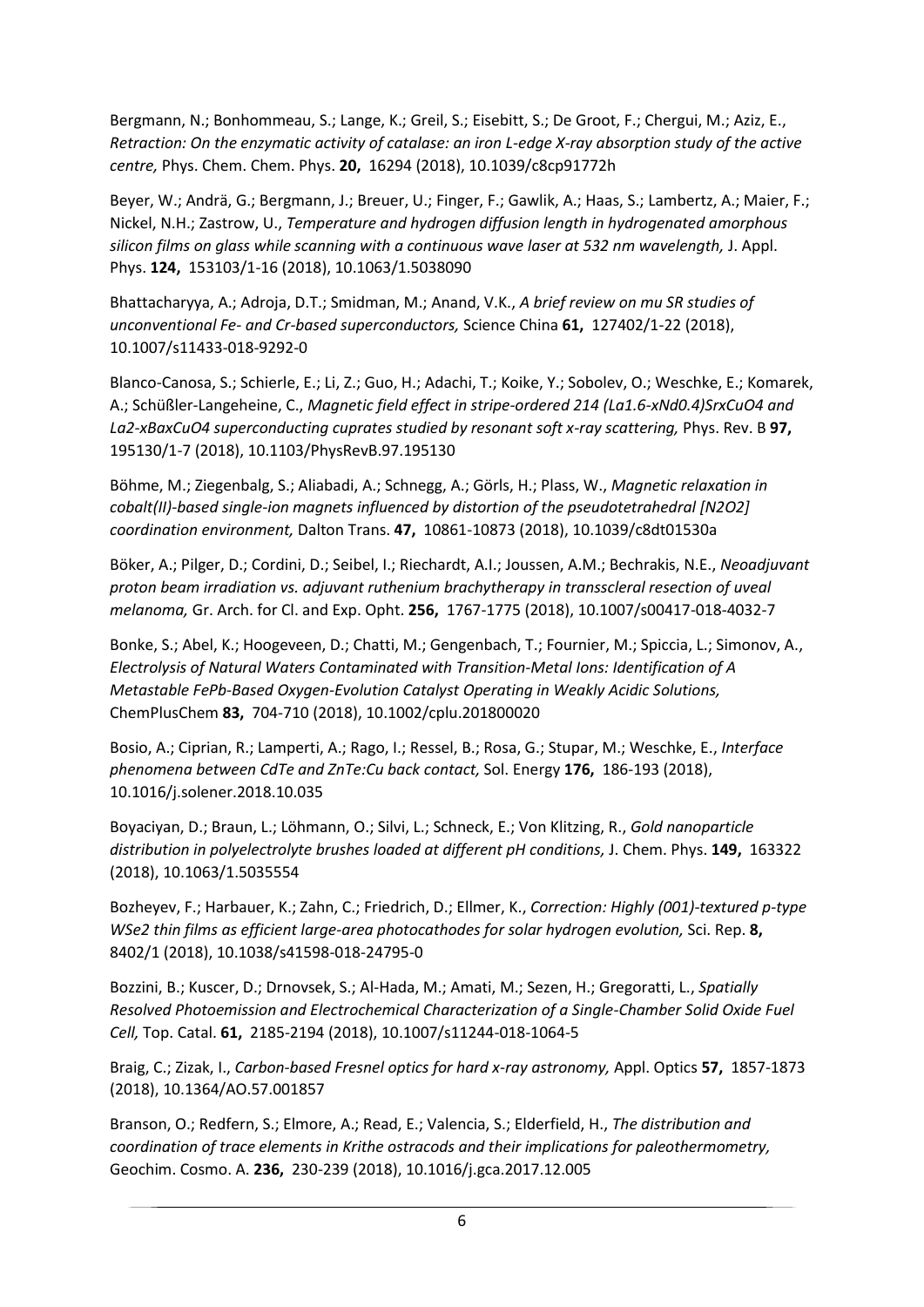Braunger, S.; Mundt, L.E.; Wolff, C.M.; Mews, M.; Rehermann, C.; Jost, M.; Tejada, A.; Eisenhauer, D.; Becker, C.; Guerra, J.A.; Unger, E. L.; Korte, L.; Neher, D.; Schubert, M.; Rech, B.; Albrecht, S., *CsxFA1– xPb(I1–yBry)3 Perovskite Compositions: the Appearance of Wrinkled Morphology and its Impact on Solar Cell Performance,* J. Phys. Chem. C **122,** 17123-17135 (2018), 10.1021/acs.jpcc.8b06459

Breternitz, J.; Schorr, S., *Comment: What Defines a Perovskite?,* Adv. Energy Mat. **8,** 1802366/1-2 (2018), 10.1002/aenm.201802366

Brooks, A.; Hussey, D.; Yao, H.; Haghshenas, A.; Yuan, J.; LaManna, J.; Jacobson, D.; Lowery, C.; Kardjilov, N.; Guo, S.; Khonsari, M.; Butler, L., *Neutron Interferometry Detection of Early Crack Formation Caused by Bending Fatigue in Additively Manufactured SS316 Dogbones,* Mater. Design **140,** 420-430 (2018), 10.1016/j.matdes.2017.12.001

Brooks, A.J.; Yao, H.; Yuan, J.; Kio, O.; Lowery, C.G.; Markötter, H.; Kardjilov, N.; Guo, S.; Butler, L.G., *Early detection of fracture failure in SLM AM tension testing with Talbot-Lau neutron interferometry,* Add. Manuf. **22,** 658-664 (2018), 10.1016/j.addma.2018.06.012

Brus, V. V.; Lang, F.; Fengler, S.; Dittrich, T.; Rappich, J.; Nickel, N. H., *Doping Effects and Charge-Transfer Dynamics at Hybrid Perovskite/Graphene Interfaces,* Adv. Mater. Interfaces **5,** 1800826/1-7 (2018), 10.1002/admi.201800826

Brus, V.V.; Gluba, M.A.; Rappich, J.; Lang, F.; Kovalyuk, Z.; Maryanchuk, P.; Nickel, N. H., *Fine Art of Thermoelectricity,* ACS Appl. Mat. Interfaces **10,** 4737-4742 (2018), 10.1021/acsami.7b17491

Buessen, F.; Hering, M.; Reuther, J.; Trebst, S., *Quantum Spin Liquids in Frustrated Spin-1 Diamond Antiferromagnets,* Phys. Rev. Lett. **120,** 057201/1-6 (2018), 10.1103/PhysRevLett.120.057201

Bulut, A.; Maares, M.; Atak, K.; Zorlu, Y.; Ço¿ut, B.; Zubieta, J.; Beckmann, J.; Haase, H.; Yücesan, G., *Mimicking cellular phospholipid bilayer packing creates predictable crystalline molecular metalorganophosphonate macrocycles and cages,* CRYSTENGCOMM **20,** 2152-2158 (2018), 10.1039/c8ce00072g

Busch, C.; Löwen, J.; Pilger, D.; Seibel, I.; Heufelder, J.; Joussen, A.M., *Quantification of radiation retinopathy after beam proton irradiation in centrally located choroidal melanoma,* Gr. Arch. for Cl. and Exp. Opht. **256,** 1599-1604 (2018), 10.1007/s00417-018-4036-3

Busch, M.; Chiatti, O.; Pezzini, S.; Wiedmann, S.; Sánchez-Barriga, J.; Rader, O.; Yashina, L.; Fischer, S., *High-temperature quantum oscillations of the Hall resistance in bulk Bi2Se3,* Sci. Rep. **8,** 485 (2018), 10.1038/s41598-017-18960-0

Cappel, U.B.; Liu, P.; Johansson, F.O.L.; Philippe, B.; Giangrisostomi, E.; Ovsyannikov, R.; Lindblad, A.; Kloo, L.; Gardner, J.M.; Rensmo, H., *Electronic Structure Characterization of Cross-Linked Sulfur Polymers,* ChemPhysChem **19,** 1041-1047 (2018), 10.1002/cphc.201800043

Carbonio, E.; Rocha, T.; Klyushin, A.; Pis, I.; Magnano, E.; Nappini, S.; Piccinin, S.; Knop, A.; Schlögl, R.; Jones, T., *Are multiple oxygen species selective in ethylene epoxidation on silver?,* Chem. Sci. **9,** 990- 998 (2018), 10.1039/C7SC04728B

Carreira, S.; Aguirre, M.; Briatico, J.; Weschke, E.; Steren, L., *Tuning the interfacial charge, orbital, and spin polarization properties in La0.67Sr0.33MnO3/La1-xSrxMnO3 bilayers,* Appl. Phys. Lett. **112,**  032401/1-5 (2018), 10.1063/1.5011172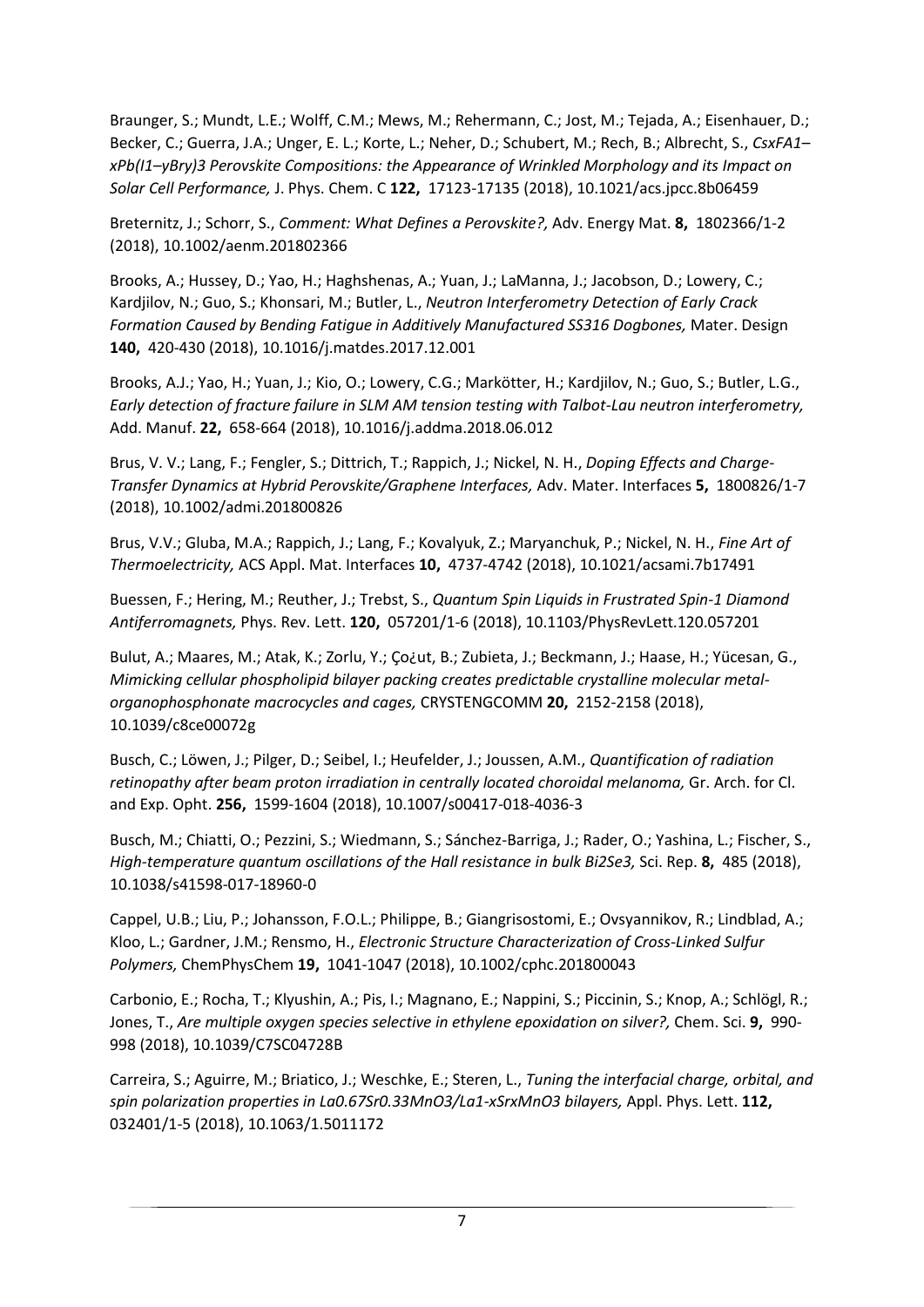Carrique, F.; Ruiz-Reina, E.; Roa, R.; Arroyo, F.; Delgado, Á., *Ionic coupling effects in dynamic electrophoresis and electric permittivity of aqueous concentrated suspensions,* Colloids Surf A: Physicochem Eng. Aspects **541,** 195-211 (2018), 10.1016/j.colsurfa.2017.09.009

Chang, H.; Lee, H.; Chung, J.; Chun, S.; Shin, K.; Jeon, B.; Kim, K.; Prokes, K.; Matas, S., *Commensurate transverse helical ordering in the room-temperature magnetoelectric Co2Z hexaferrite,* Phy. B **551,**  122-126 (2018), 10.1016/j.physb.2017.11.067

Chen, D.; Manley, P.; Tockhorn, P.; Eisenhauer, D.; Köppel, G.; Hammerschmidt, M.; Burger, S.; Albrecht, S.; Becker, C.; Jäger, K., *Nanophotonic light management for perovskite–silicon tandem solar cells,* J. Photonics Energy **8,** 022601/1-14 (2018), 10.1117/1.JPE.8.022601

Chen, R.; Fan, F.; Dittrich, T.; Li, C., *Imaging photogenerated Charge carriers on surfaces and interfaces of photocatalysts with surface photovoltage microscopy,* Chem. Soc. Rev. **47,** 8238-8262 (2018), 10.1039/C8CS00320C

Chen, W.; Wen, X.; Yang, J.; Latzel, M.; Patterson, R.; Huang, S.; Shrestha, S.; Jia, B.; Moss, D.; Christiansen, S.; Conibeer, G., *Free charges versus excitons: photoluminescence investigation of InGaN/GaN multiple quantum well nanorods and their planar counterpartst,* Nanoscale **10,** 5358- 5365 (2018), 10.1039/c7nr07567g

Chen, Z.; Higley, D.; Beye, M.; Hantschmann, M.; Mehta, V.; Hellwig, O.; Mitra, A.; Bonetti, S.; Bucher, M.; Carron, S.; Chase, T.; Jal, E.; Kukreja, R.; Liu, T.; Reid, A.; Dakovski, G.; Föhlisch, A.; Schlotter, W.; Dürr, H.; Stöhr, J., *Ultrafast Self-Induced X-Ray Transparency and Loss of Magnetic Diffraction,* Phys. Rev. Lett. **121,** 137403/1-5 (2018), 10.1103/PhysRevLett.121.137403

Cheng, W.-H.; Richter, M.H.; May, M.M.; Ohlmann, J.; Lackner, D.; Dimroth, F.; Hannappel, T.; Atwater, H.A; Lewerenz, H.-J., *Monolithic Photoelectrochemical Device for Direct Water Splitting with 19% Efficiency,* ACS En. Lett. **3,** 1795-1800 (2018), 10.1021/acsenergylett.8b00920

Chernysheva, E.; Srour, W.; Philippe, B.; Baris, B.; Chenot, S.; Felix Duarte, R.; Gorgoi, M.; Cruguel, H.; Rensmo, H.; Montigaud, H.; Jupille, J.; Cabailh, G.; Grachev, S.; Lazzari, R., *Band alignment at Ag/ZnO(0001) interfaces: A combined soft and hard x-ray photoemission study,* Phys. Rev. B **97,**  235430/1-15 (2018), 10.1103/PhysRevB.97.235430

Chistiakova, G.; Mews, M.; Wilks, R.G.; Bär, M.; Korte, L., *In-system photoelectron spectroscopy study of tin oxide layers produced from tetrakis(dimethylamino)tin by plasma enhanced atomic layer deposition,* J. Vacuum Sc. Techn. A **36,** 02D401/1-6 (2018), 10.1116/1.5015967

Choudhury, S.; Kiendl, B.; Ren, J.; Gao, F.; Knittel, P.; Nebel, C.; Venerosy, A.; Girard, H.; Arnault, J.-C.; Krueger, A.; Larsson, K.; Petit, T., *Combining nanostructuration with boron doping to alter sub band gap acceptor states in diamond materials,* J. Mater. Chem. A **6,** 16645-16654 (2018), 10.1039/c8ta05594g

Chowdhury, N.; Kleemann, W.; Petracic, O.; Kronast, F.; Doran, A.; Scholl, A.; Cardoso, S.; Freitas, P.; Bedanta, S., *360 degrees domain walls in magnetic thin films with uniaxial and random anisotropy,* Phys. Rev. B **98,** 134440/1-7 (2018), 10.1103/PhysRevB.98.134440

Chrabaszczewska, M.; Maszota-Zieleniak, M.; Pietralik, Z.; Taube, M.; Rodziewicz-Motowidlo, S.; Szymanska, A.; Szutkowski, K.; Clemens, D.; Grubb, A.; Kozak, M., *Cyclic trimer of human cystatin C, an amyloidogenic protein - Molecular dynamics and experimental studies,* J. Appl. Phys. **123,**  174701/1- (2018), 10.1063/1.5023807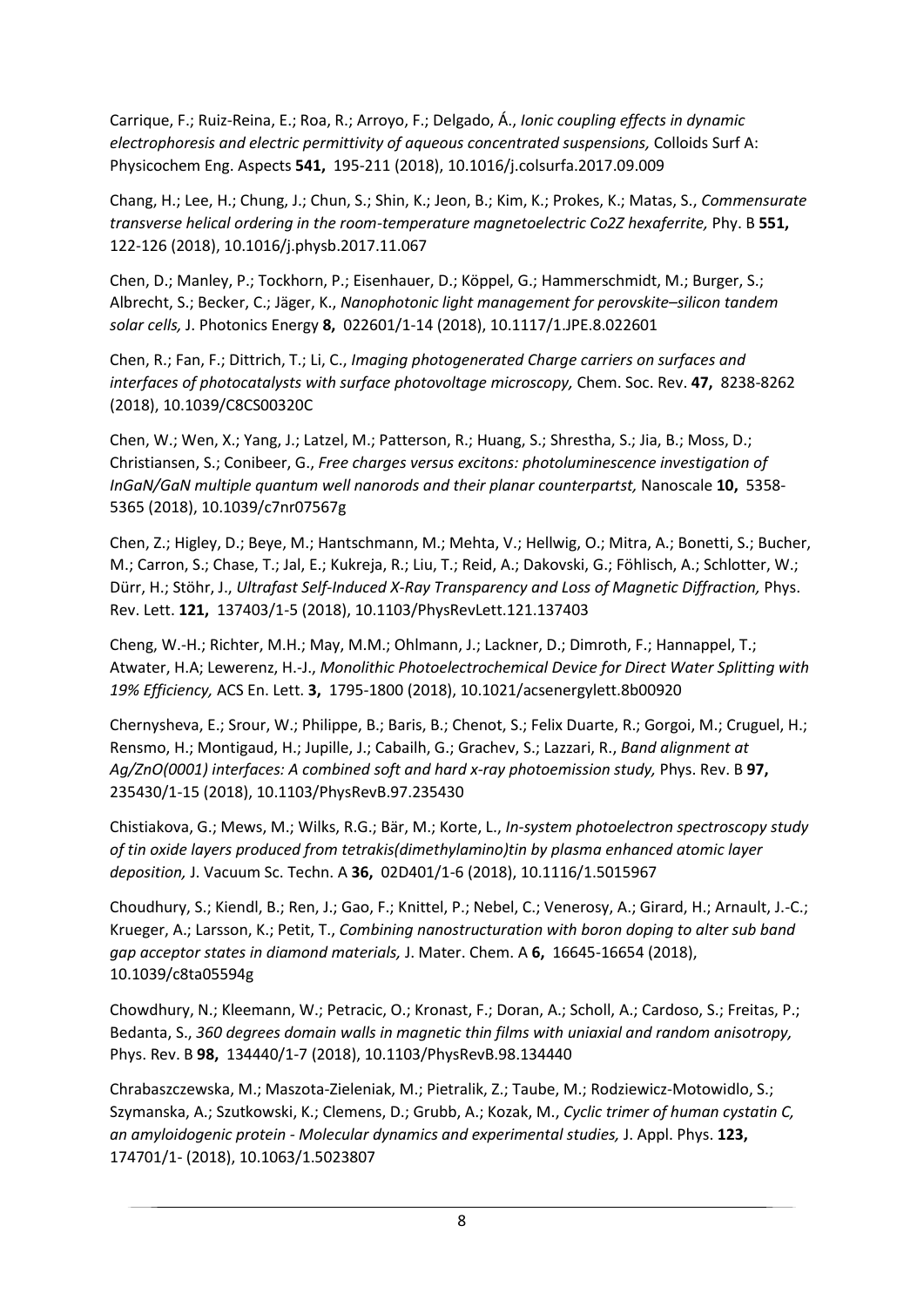Chu, A.; Schlecker, B.; Handwerker, J.; Künstner, S.; Ortmanns, M.; Lips, K.; Anders, J., *Live demonstration: A VCO-based point-of-care ESR spectrometer,* **,** 43525 (2018), 10.1109/BIOCAS.2017.8325098

Chu, A.; Schlecker, B.; Handwerker, J.; Künstner, S.; Ortmanns, M.; Lips, K.; Anders, J., *VCO-based ESRon-a-chip as a tool for low-cost, high-sensitivity food quality control,* **,** 1 (2018), 10.1109/ICSENS.2017.8233896

Chudoba, R.; Heyda, J.; Dzubiella, J., *Tuning the collapse transition of weakly charged polymers by ion-specific screening and adsorption,* Soft Matter **14,** 9631-9642 (2018), 10.1039/c8sm01646a

Chung, S.-Y.; Abd Elrahman, M.; Stephan, D.; Kamm, P.H., *The influence of different concrete additions on the properties of lightweight concrete evaluated using experimental and numerical approaches,* Constr. Build. Mat. **189,** 314-322 (2018), 10.1016/j.conbuildmat.2018.08.189

Coates, M.; Larsen, M.A.B.; Forbes, R.; Neville, S.; Boguslavskiy, A.E.; Wilkinson, I.; Solling, T.; Lausten, R.; Stolow, A.; Schuurman, M.S., *Vacuum Ultraviolet Excited State Dynamics of the smallest ring, Cyclopropane: II. Time-Resolved Photoelectron Spectroscopy and Ab Initio Dynamics,* J. Chem. Phys. **149,** 144311/1-10 (2018), 10.1063/1.5044402

Cojocaru-Mirédin, O.; Schwarz, T.; Abou-Ras, D., *Assessment of elemental distributions at line and planar defects in Cu(In,Ga)Se2 thin films by atom probe tomography,* Scripta Mater. **148,** 106-114 (2018), 10.1016/j.scriptamat.2017.03.034

Cordill, M.J.; Kleinbichler, A.; Völker, B.; Kraker, P.; Economy, D.R.; Többens, D.; Kirchlechner, C.; Kennedy, M.S., *In-situ observations of the fracture and adhesion of Cu/Nb mulitlayers on polyimide substrates,* Mater. Sci. Eng. A **735,** 456-462 (2018), 10.1016/j.msea.2018.08.043

Cueva, L. de la; Sánchez, Y.; Calvo-Barrio, L.; Oliva, F.; Izquierdo-Roca, V.; Khelifi, S.; Bertram, T.; Merino, J.; León, M.; Caballero, R., *Sulfurization of co-evaporated Cu2ZnSnSe4 thin film solar cells: The role of Na,* Solar Energy Mat Solar Cells **186,** 115-123 (2018), 10.1016/j.solmat.2018.06.015

Da Silva Neto, E.; Minola, M.; Yu, B.; Tabis, W.; Bluschke, M.; Unruh, D.; Suzuki, H.; Li, Y.; Yu, G.; Betto, D.; Kummer, K.; Yakhou, F.; Brookes, N.; Le Tacon, M.; Greven, M.; Keimer, B.; Damascelli, A., *Coupling between dynamic magnetic and charge-order correlations in the cuprate superconductor Nd2-xCexCuO4,* Phys. Rev. B **98,** 161114/1-6 (2018), 10.1103/PhysRevB.98.161114

Dangwal Pandey, A.; Dalla Lana Semione, G.; Prudnikava, A.; Keller, T.; Noei, H.; Vonk, V.; Tamashevich, Y.; Elsen, E.; Foster, B.; Stierle, A., *Surface characterization of nitrogen-doped Nb (100) large-grain superconducting RF cavity material,* J. Mater. Sci. **53,** 10411-10422 (2018), 10.1007/s10853-018-2310-8

Dias, E.; Das, A.; Hoser, A.; Emura, S.; Nigam, A.; Priolkar, K., *Phase separation and effect of strain on magnetic properties of Mn3Ga1-xSnxC,* J. Appl. Phys. **124,** 153902/1-10 (2018), 10.1063/1.5050655

Djekic, D.; Fantner, G.; Lips, K.; Ortmanns, M.; Anders, J., *A 0.1% THD, 1-M ohm to 1-G Ohm Tunable, Temperature-Compensated Transimpedance Amplifier Using a Multi-Element Pseudo-Resistor,* IEEE J. Solid-State Circ. **53,** 1913-1923 (2018), 10.1109/JSSC.2018.2820701

Dominguez-Trujillo, C.; Péon, E.; Chicardi, E.; Pérez, H.; Rodriguez-Ortiz, J.A.; Pavón, J.J.; García-Couce, J.; Galván, J.C.; Garcia-Moreno, F.; Torres, Y., *Sol-gel deposition of hydroxyapatite coatings on porous titanium for biomedical applications,* Surf. Coating Tech. **333,** 158-162 (2018), 10.1016/j.surfcoat.2017.10.079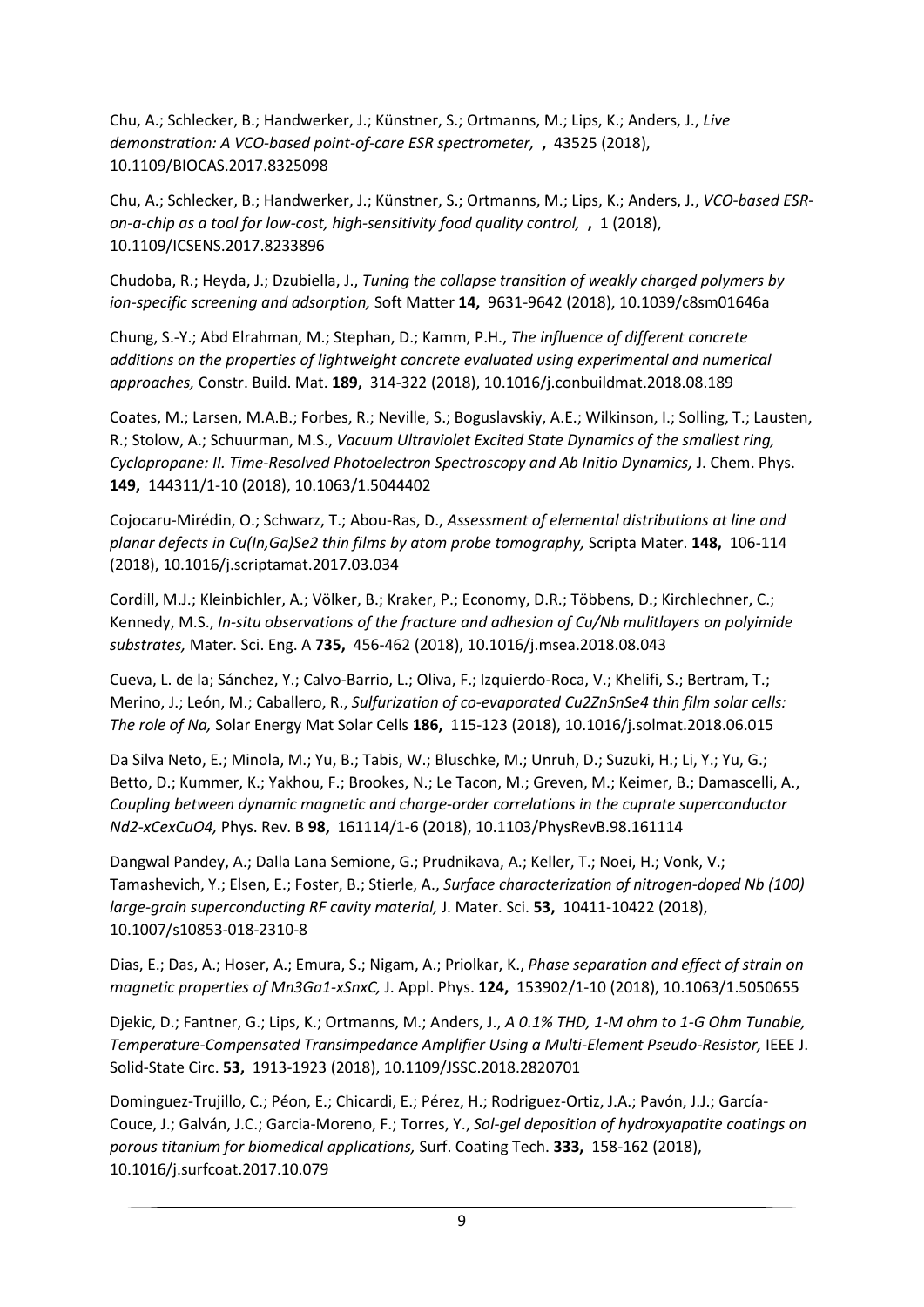Dominguez-Trujillo, C.; Ternero, F.; Rodriguez-Ortiz, J.A.; Pavón, J.J.; Montealegre-Meléndez, I.; Arévalo, C.; Garcia-Moreno, F.; Torres, Y., *Improvement of the balance between a reduced stress shielding and bone ingrowth by bioactive coatings onto porous titanium substrates,* Surf. Coating Tech. **338,** 32-37 (2018), 10.1016/j.surfcoat.2018.01.019

Donzel, L.; Mannes, D.; Hagemeister, M.; Lehmann, E.; Hovind, J.; Kardjilov, N.; Grünzweig, C., *Spaceresolved study of binder burnout process in dry pressed ZnO ceramics by neutron imaging,* J. Eur. Ceram. Soc. **38,** 5448-5453 (2018), 10.1016/j.jeurceramsoc.2018.08.017

Dühn, J.; Tessarek, C.; Schowalter, M.; Coenen, T.; Gerken, B.; Müller-Caspari, K.; Mehrtens, T.; Heilmann, M.; Christiansen, S.; Rosenauer, A.; Gutowski, J.; Sebald, K., *Spatially resolved luminescence properties of non- and semi-polar InGaN quantum wells on GaN microrods,* J. Phys. D. Appl. Phys. **51,** 355102/1-8 (2018), 10.1088/1361-6463/aad4e6

Dziarzhytski, S.; Siewert, F.; Sokolov, A.; Gwalt, G.; Seliger, T.; Rübhausen, M.; Weigelt, H.; Brenner, G., *Diffraction gratings metrology and ray-tracing results for an XUV Raman spectrometer at FLASH,* J. Synchrot. Radiat. **25,** 138-144 (2018), 10.1107/S1600577517013066

Echevarria, P.; Aldekoa, E.; Jugo, J.; Neumann, A.; Ushakov, A.; Knobloch, J., *Superconducting Radiofrequency Virtual Cavity for Control Algorithms Debugging,* Rev. Sci. Instrum. **8,** 084706/1-8 (2018), 10.1063/1.5041079

Eckert, S.; Vaz da Cruz, V.; Gel'mukhanov, F.; Ertan, E.; Ignatova, N.; Polyutov, S.; Cuoto, R.; Fondell, M.; Dantz, M.; Kennedy, B.; Schmitt, T.; Pietzsch, A.; Odelius, M.; Föhlisch, A., *One-dimensional cuts through multidimensional potential-energy surfaces by tunable x rays,* Phys. Rev. A **97,** 053410/1-7 (2018), 10.1103/PhysRevA.97.053410

Efthimiopoulos, I.; Küllmey, T.; Speziale, S.; Pakhomova, A.; Quennet, M.; Paulus, B.; Ritscher, A.; Lerch, M.; Koch-Müller, M., *Pressure-induced structural and electronic transitions in kesterite-type Cu2ZnSnS4,* J. Appl. Phys. **124,** 085905/1-10 (2018), 10.1063/1.5047842

Egorov, D.; Bari, S.; Boll, R.; Dörner, S.; Deinert, S.; Techert, S.; Hoekstra, R.; Zamudio-Bayer, V.; Lindblad, R.; Bülow, C.; Timm, M.; von Issendorff, B.; Lau, J.T.; Schlathölter, T., *Near-Edge Soft X-ray Absorption Mass Spectrometry of Protonated Melittin,* J. Am. Soc.Mass Spectr. **29,** 2138–2151 (2018), 10.1007/s13361-018-2035-6

Ehrler, J.; He, M.; Shugaev, M.; Polushkin, N.; Wintz, S.; Liersch, V.; Cornelius, S.; Hübner, R.; Potzger, K.; Lindner, J.; Fassbender, J.; Ünal, A.A.; Valencia, S.; Kronast, F.; Zhigilei, L.; Bali, R., *Laser-Rewriteable Ferromagnetism at Thin-Film Surfaces,* ACS Appl. Mat. Interfaces **10,** 15232-15239 (2018), 10.1021/acsami.8b01190

Eisenhauer, D.; Sai, H.; Matsui, T.; Köppel, G.; Rech, B.; Becker, C., *Honeycomb micro-textures for light trapping in multi-crystalline silicon thin-film solar cells,* Opt. Express **26,** A498-A507 (2018), 10.1364/OE.26.00A498

Ekimova, M.; Kubin, M.; Ochmann, M.; Ludwig, J.; Huse, N.; Wernet, P.; Odelius, M.; Nibbering, E., *Soft X-ray Spectroscopy of the Amine Group: Hydrogen Bond Motifs in Alkylamine/Alkylammonium Acid-Base Pairs,* J. Phys. Chem. B **122,** 7737-7746 (2018), 10.1021/acs.jpcb.8b05424

El-Nagar, G.A.; Lauermann, I.; Sarhanad, R.M.; Roth, C., *Hierarchically structured iron-doped silver (Ag–Fe) lotus flowers for an efficient oxygen reduction reaction,* Nanoscale **10,** 7304-7310 (2018), 10.1039/C8NR00020D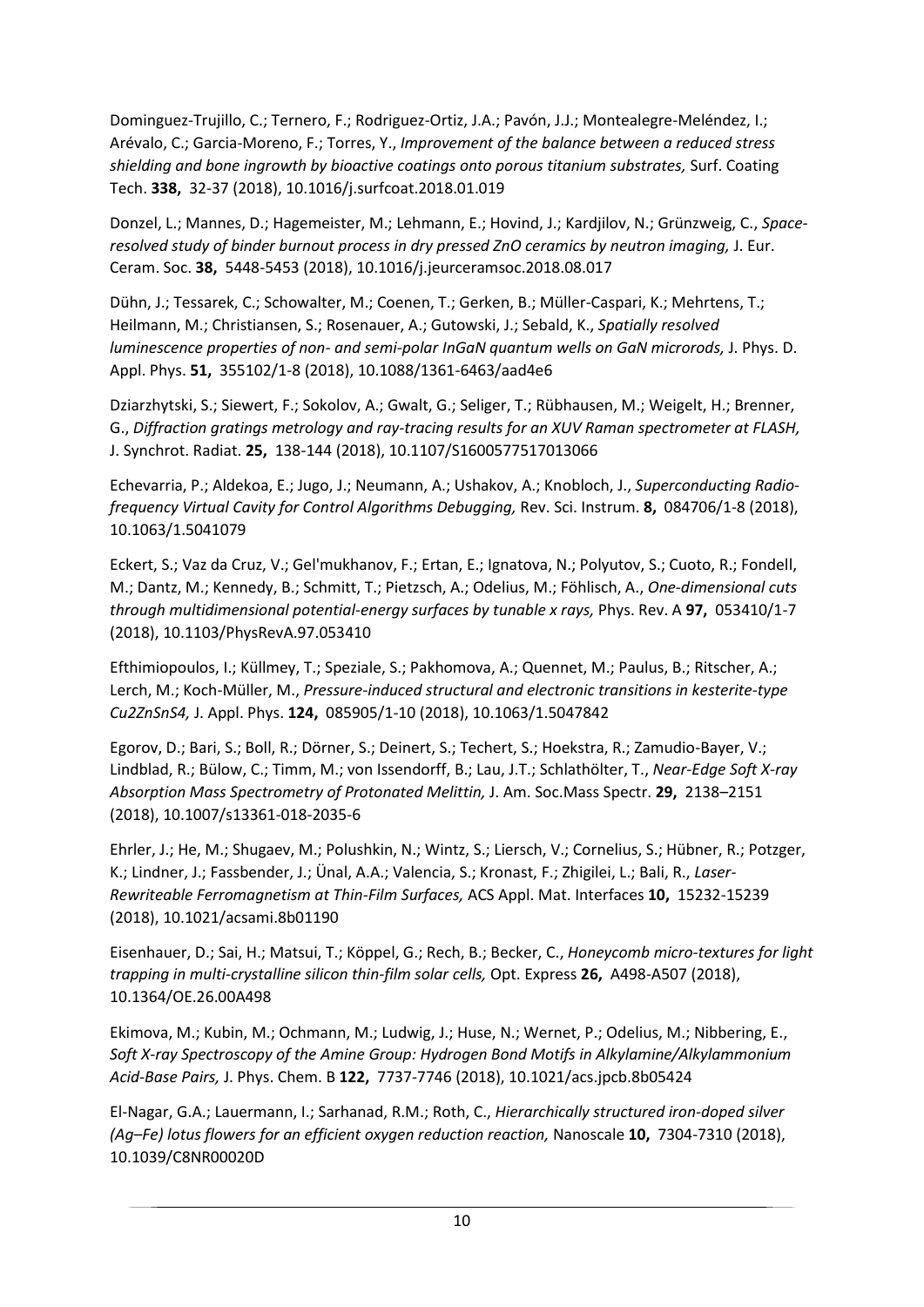Erfurt, D.; Heinemann, M. D.; Schmidt, S.S.; Körner, S.; Szyszka, B.; Klenk, R.; Schlatmann, R., *Influence of ZnO-Based Sub-Layers on the Growth of Hydrogen Doped Indium Oxide,* ACS Appl. En. Mat. **1,**  5490-5499 (2018), 10.1021/acsaem.8b01039

Erk, B.; Müller, J.P.; Bomme, C.; Boll, R.; Brenner, G.; Chapman, H.; Correa, J.; Düsterer, S.; Dziarzhytski, S.; Eisebitt, S.; Graafsma, H.; Grunewald, S.; Gumprecht, L.; Hartmann, R.; Hauser, G.; Keitel, B.; von Korff Schmising, C.; Kuhlmann, M.; Mansch, *CAMP at FLASH - An End-Station for Imaging, Electron-and Ion-Spectroscopy, and Pump-Probe Experiments at the FLASH Free-Electron Laser,* J. Synchrot. Radiat. **25,** 1529-1540 (2018), 10.1107/S1600577518008585

Ertan, E.; Savchenko, V.; Ignatova, N.; Vaz da Cruz, V.; Couto, R.C.; Eckert, S.; Fondell, M.; Dantz, Ma.; Kennedy, B.; Schmitt, T.; Pietzsch, A.; Föhlisch, A.; Gel'mukhanov, F.; Odelius, M.; Kimberg, V., *Ultrafast dissociation features in RIXS spectra of the water molecule,* Phys. Chem. Chem. Phys. **20,**  14384-14397 (2018), 10.1039/C8CP01807C

Farronato, M.; Bidermane, I.; Luder, J.; Bouvet, M.; Vlad, A.; Jones, A.; Simbrunner, J.; Resel, R.; Brena, B.; Prevot, G.; Witkowski, N., *New Quadratic Self-Assembly of Double-Decker Phthalocyanine on Gold(111) Surface: From Macroscopic to Microscopic Scale,* J. Phys. Chem. C **122,** 26480-26488 (2018), 10.1021/acs.jpcc.8b08462

Félix, R.; Llobera-Vila, N.; Hartmann, C.; Klimm, C.; Hartig, M.; Wilks, R.; Bär, M., *Preparation and insystem study of SnCl2 precursor layers: towards vacuum-based synthesis of Pb-free perovskites,* RSC Adv. **8,** 67-73 (2018), 10.1039/c7ra12172e

Feng, H.L.; Reehuis, M.; Adler, P.; Hu, Z.; Nicklas, M.; Hoser, A.; Weng, S.-C.; Felser, C.; Jansen, M., *Canted ferrimagnetism and giant coercivity in the nonstoichiometric double perovskite La2Ni1.19Os0.81O6,* Phys. Rev. B **97,** 184407/1-9 (2018), 10.1103/PhysRevB.97.184407

Filatova, E.; Sokolov, A., *Effect of reflection and refraction on NEXAFS spectra measured in TEY mode,* J. Synchrot. Radiat. **25,** 232-240 (2018), 10.1107/S1600577517016253

Fondell, M.; Gorgoi, M.; Boman, M.; Lindblad, A., *Surface modification of iron oxides by ion bombardment - Comparing depth profiling by HAXPES and Ar ion sputtering,* J. Electr. Spectr. **224,**  23-26 (2018), 10.1016/j.elspec.2017.09.008

Forbes, R.; Makhija, V.; Underwood, J.G.; Stolow, A.; Wilkinson, I.; Hockett, P.; Lausten, R., *Quantumbeat photoelectron-imaging spectroscopy of Xe in the VUV,* Phys. Rev. A **97,** 063417/1-11 (2018), 10.1103/PhysRevA.97.063417

Fournier, M.; Hoogeveen, D.A.; Bonke, S.A.; Spiccia, L.; Simonov, A.N., *Cooperative silanetriolatecarboxylate sensitiser anchoring for outstanding stability and improved performance of dye-sensitised photoelectrodes,* Sust. En. Fuels **2,** 1707-1718 (2018), 10.1039/c8se00056e

Franco, M.K.K.D.; Alkschbirs, M.I.; Akkari, A.C.S; Yokaichiya, F.; de Araújo, D.R., *Budesonide-Hydroxypropyl-B-Cyclodextrin inclusion complex in poloxamer 407 and poloxamer 407/403 Systems: A Structural by Small Angle X-Ray Scattering(SAX),* Biomed j. of Scient. techn. Res. **10,** 43586 (2018), 10.26717/BJSTR.2018.10.002002

Franz, A.; Többens, D.; Steckhan, J.; Schorr, S., *Determination of the miscibility gap in the solid solutions series of methylammonium lead iodide/chloride,* Acta Crystallogr. B **74,** 445-449 (2018), 10.1107/S2052520618010764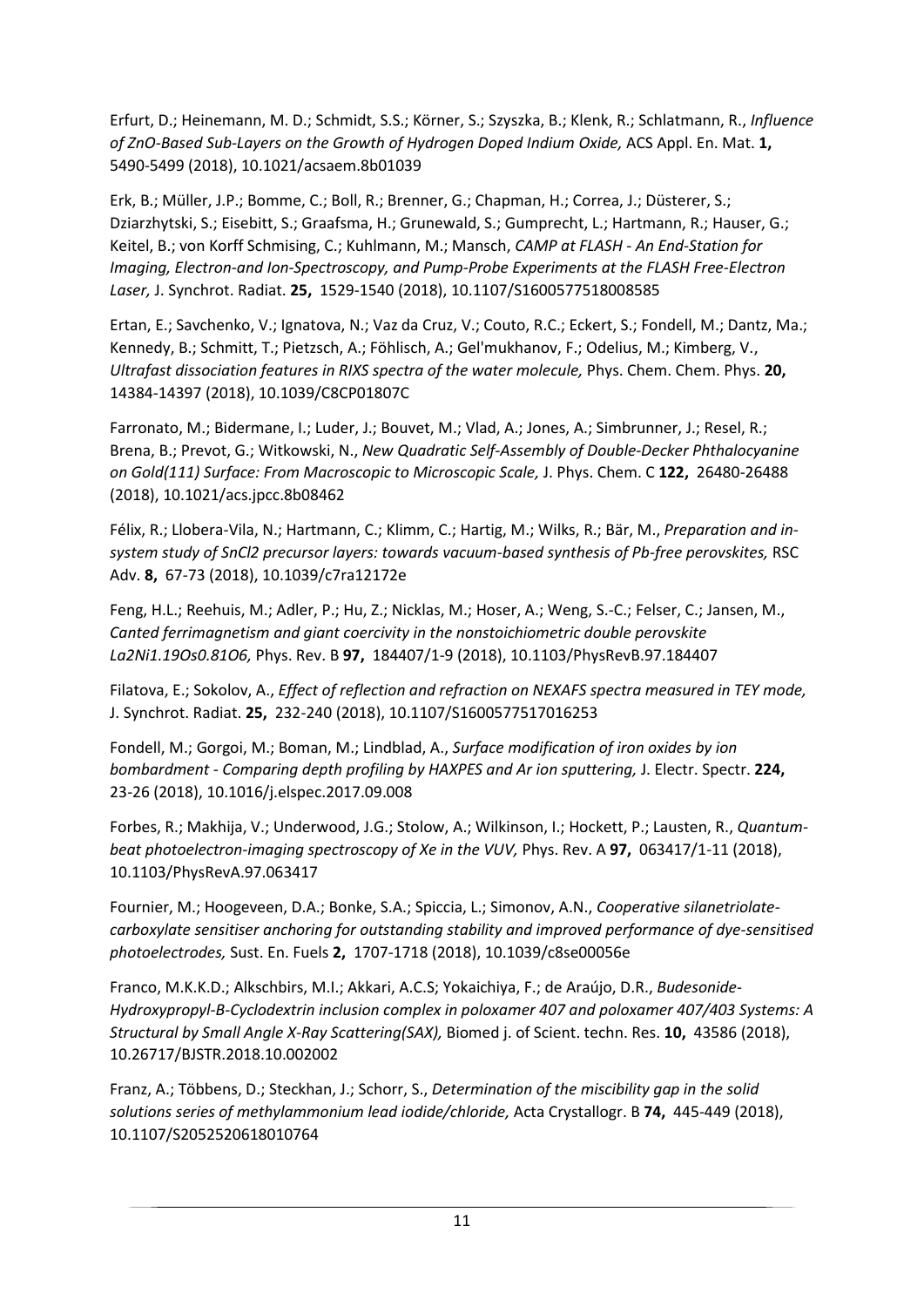Freitas, V.; Bonadio, T.; Thomen, D.; Miyahara, R.; Silva, D.; Rosso, J.; Dias, G.; Cótica, L.; Santos, I.; Garcia, D.; Eiras, J.; Yokaichiya, F.; Guo, R.; Bhalla, A., *Structural and magnetic properties of BiFeO3- PbTiO3 polycrystals,* Ferroelectrics **534,** 121-128 (2018), 10.1080/00150193.2018.1472956

Freyse, F.; Battiato, M.; Yashina, L. V.; Sánchez-Barriga, J., *Impact of ultrafast transport on the highenergy states of a photoexcited topological insulator,* Phys. Rev. B **98,** 115132/1-10 (2018), 10.1103/PhysRevB.98.115132

Frick, J.; Klemenz, S.; Bocarsly, A.; Schoop, L.; Topp, A.; Ast, C.; Krivenkov, M.; Varykhalov, A., *Single-Crystal Growth and Characterization of the Chalcopyrite Semiconductor CuInTe2 for Photoelectrochemical Solar Fuel Production,* J. Phys. Chem. Lett. **9,** 6833-6840 (2018), 10.1021/acs.jpclett.8b03100

Frueh, J.; Rühm, A.; He, Q.; Möhwald, H.; Krastev, R.; Köhler, R., *Elastic to Plastic Deformation in Uniaxially Stressed Polylelectrolyte Multilayer Films,* Langmuir **34,** 11933-11942 (2018), 10.1021/acs.langmuir.8b01296

Fu, K.; Wang, R.; Katase, T.; Ohta, H.; Koch, N.; Duhm, S., *Stoichiometric and Oxygen-Deficient VO2 as Versatile Hole Injection Electrode for Organic Semiconductors,* ACS Appl. Mat. Interfaces **10,** 10552- 10559 (2018), 10.1021/acsami.8b00026

Funk, H.; Caicedo-Davila, S.; Lovrincic, R.; Müller, C.; Sendner, M.; Lehmann, F.; Gunder, R.; Franz, A.; Wollgarten, M.; Haas, B.; Koch, C.; Abou-Ras, D., *Correlative Microscopy Characterization of Cesium-Lead-Bromide Thin-films,* **,** 1559-1563 (2018), 10.1109/PVSC.2018.8547837

Furchner, A.; Walder, C.; Zellmeier, M.; Rappich, J.; Hinrichs, K., *Broadband infrared Mueller-matrix ellipsometry for studies of structured surfaces and thin films,* Appl. Optics **57,** 7895-7904 (2018), 10.1364/AO.57.007895

Fürsich, K.; Zabolotnyy, V.B.; Schierle, E.; Dudy, L.; Kirilmaz, O.; Sing, M.; Claessen, R.; Green, R.J.; Haverkort, M.W.; Hinkov, V., *Theory-restricted resonant x-ray reflectometry of quantum materials,* Phys. Rev. B **97,** 165126/1-6 (2018), 10.1103/PhysRevB.97.165126

Gagliardi, A.; Abate, A., *Mesoporous Electron-Selective Contacts Enhance the Tolerance to Interfacial Ion Accumulation in Perovskite Solar Cells,* ACS En. Lett. **3,** 163-169 (2018), 10.1021/acsenergylett.7b01101

Gallo, I.B.; Carbonio, E.A.; Villullas, H.M., *What Determines Electrochemical Surface Processes on Carbon Supported PdAu Nanoparticles?,* ACS Catal. **8,** 1818-1827 (2018), 10.1021/acscatal.7b03734

Garces, G.; Mathis, K.; Medina, J.; Horvath, K.; Drozdenko, D.; Onorbe, E.; Dobron, P.; Perez, P.; Klaus, M.; Adeva, P., *Combination of in-situ diffraction experiments and acoustic emission testing to understand the compression behavior of Mg-Y-Zn alloys containing LPSO phase under different loading conditions,* Int. J. of Plast. **106,** 107-128 (2018), 10.1016/j.ijplas.2018.03.004

García-Márquez, A.; Glatzel, S.; Kraupner, A.; Kiefer, K.; Siemensmeyer, K.; Giordano, C., *Branch-Like Iron Nitride and Carbide Magnetic Fibres Using an Electrospinning Technique,* Chem. - a Eur. J. **24,**  4895-4901 (2018), 10.1002/chem.201705585

Garcia-Moreno, F.; Kamm, P.H.; Neu, T.R.; Banhart, J., *Time-resolved in situ tomography for the analysis of evolving metal-foam granulates,* J. Synchrot. Radiat. **25,** 1505-1508 (2018), 10.1107/S1600577518008949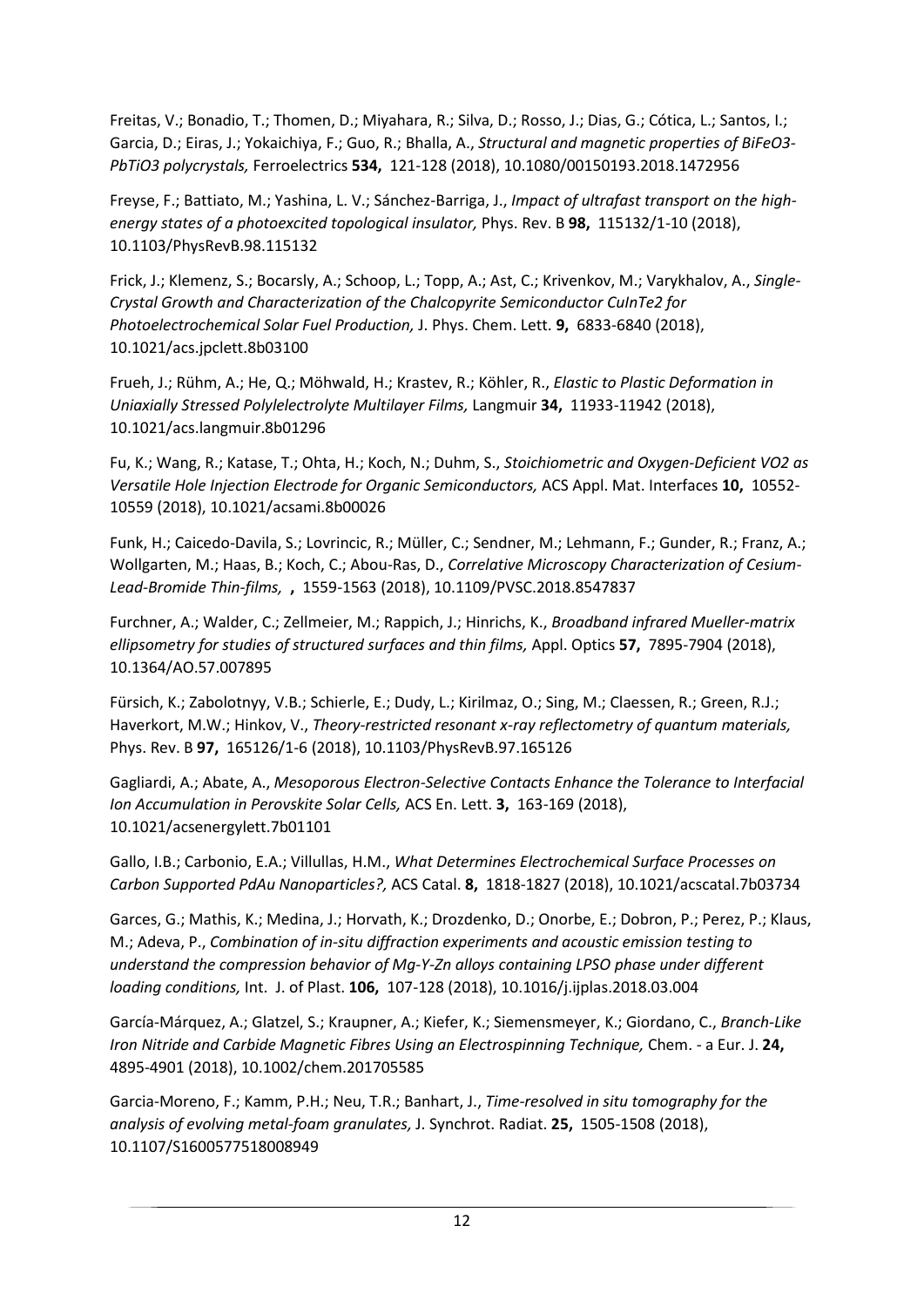Garud, S.; Gampa, N.; Allen, T.; Kotipalli, R.; Flandre, D.; Batuk, M.; Hadermann, J.; Meuris, M.; Poortmans, J.; Smets, A.; Vermang, B., *Surface Passivation of CIGS Solar Cells Using Gallium Oxide,* Phys. Status Solidi A **215,** 1700826/1-6 (2018), 10.1002/pssa.201700826

Gazizulina, A.; Quintero-Castro, D.; Wulferding, D.; Teyssier, J.; Prokes, K.; Yokaichiya, F.; Schilling, A., *Tuning the orbital-lattice fluctuations in the mixed spin-dimer system Ba3-xSrxCr2O8,* Phys. Rev. B **98,**  144115/1-7 (2018), 10.1103/PhysRevB.98.144115

Gessner, I.; Krakor, E.; Jurewicz, A.; Wulff, V.; Kling, L.; Christiansen, S.; Brodusch, N.; Gauvin, R.; Wortmann, L.; Wolke, M.; Plum, G.; Schauss, A.; Krautwurst, J.; Ruschewitz, U.; Ilyas, S.; Mathur, S., *Hollow silica capsules for amphiphilic transport and sustained delivery of antibiotic and anticancer drugs,* RSC Adv. **8,** 24883-24892 (2018), 10.1039/C8RA03716G

Ghafari, A.; Moustafa, M.; Di Santo, G.; Petaccia, L.; Janowitz, C., *Opposite dispersion bands at the Fermi level in ZrSe2,* Appl. Phys. Lett. **112,** 182105/1-5 (2018), 10.1063/1.5025794

Gholizadeh, E.; Frazer, L.; MacQueen, R.W.; Gallaher, J.; Schmidt, T., *Photochemical upconversion is suppressed by high concentrations of molecular sensitizers,* Phys. Chem. Chem. Phys. **20,** 19500- 19506 (2018), 10.1039/c8cp02650e

Giangrisostomi, E.; Ovsyannikov, R.; Sorgenfrei, F.; Zhang, T.; Lindblad, A.; Sassa, Y.; Cappel, U.; Leitner, T.; Mitzner, R.; Svensson, S.; Mårtensson, N.; Föhlisch, A., *Low Dose Photoelectron Spectroscopy at BESSY II: Electronic structure of matter in its native state,* J. Electr. Spectr. **224,** 68-78 (2018), 10.1016/j.elspec.2017.05.011

Gil-Escrig, L.; Momblona, C.; La-Placa, M.; Boix, P.; Sessolo, M.; Bolink, H., *Vacuum Deposited Triple-Cation Mixed-Halide Perovskite Solar Cells,* Adv. Energy Mat. **8,** 1703506/1-6 (2018), 10.1002/aenm.201703506

Giustiniani, A.; Weis, S.; Poulard, C.; Kamm, P.H.; Garcia-Moreno, F.; Schröter, M.; Drenckhan, W., *Skinny emulsions take on granular matter,* Soft Matter **14,** 7291-7544 (2018), 10.1039/c8sm00830b

Glaser, M.; Ciccullo, F.; Giangrisostomi, E.; Ovsyannikov, R.; Calzolari, A.; Casu, M.B., *Doping and oxidation effects at ambient conditions in copper surfaces: A "real-life" CuBe surface,* J. Mater. Chem. C **6,** 2769-2777 (2018), 10.1039/C7TC04983H

Göbel, M.; Kirsch, S.; Schwarze, L.; Schmidt, L.; Scholz, H.; Haußmann, J.; Klages, M.; Scholta, J.; Markötter, H.; Alrwashdeh, S.; Manke, I.; Müller, B.R., *Transient limiting current measurements for characterization of gas diffusion layers,* J. Power Sourc. **402,** 237-245 (2018), 10.1016/j.jpowsour.2018.09.003

Golias, E.; Krivenkov, M.; Varykhalov, A.; Sánchez-Barriga, J.; Rader, O., *Band Renormalization of Blue Phosphorus on Au(111),* Nano Lett. **18,** 6672–6678 (2018), 10.1021/acs.nanolett.8b01305

Gomez, A.; Sanchez, S.; Campoy-Quiles, M.; Abate, A., *Topological distribution of reversible and nonreversible degradation in perovskite solar cells,* Nano Energy **45,** 94-100 (2018), 10.1016/j.nanoen.2017.12.040

Gorgizadeh, S.; Flisgen, T.; von Rienen, U., *Eigenmode computation of cavities with perturbed geometry using matrix perturbation methods applied on generalized eigenvalue problems,* J. Comp. Phys. **364,** 347-364 (2018), 10.1016/j.jcp.2018.03.012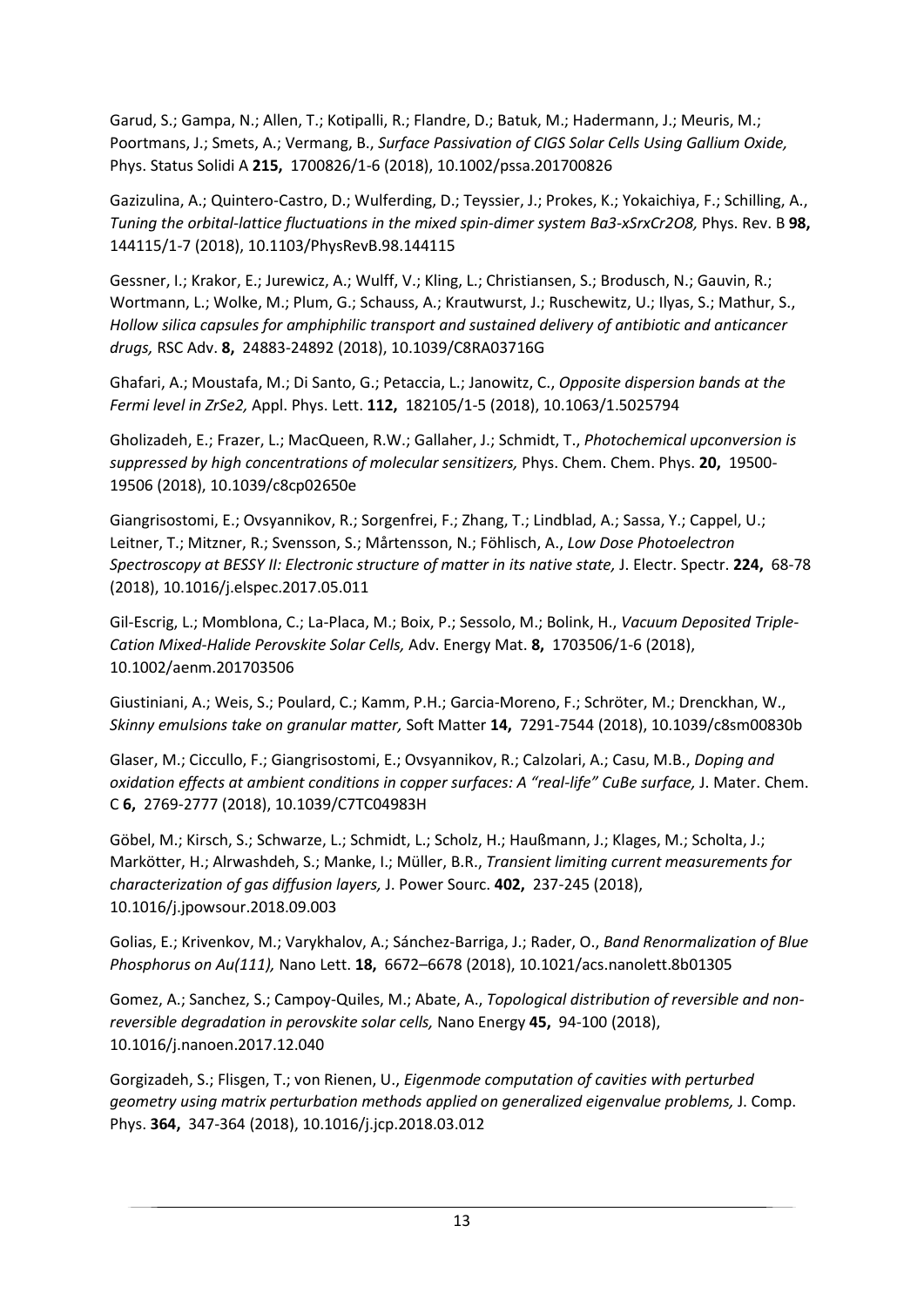Greco, G.; Tatchev, D.; Hoell, A.; Krumrey, M.; Raoux, S.; Hahn, R.; Elia, G., *Influence of the electrode nano/microstructure on the electrochemical properties of graphite in aluminum batteries,* J. Mater. Chem. A **6,** 22673-22680 (2018), 10.1039/c8ta08319c

Gregoratti, L.; Al-Hada, M.; Amati, M.; Brescia, R.; Roccella, D.; Sezen, H.; Zeller, P., *Spatially Resolved Photoelectron Spectroscopy from Ultra-high Vacuum to Near Ambient Pressure Sample Environments,* Top. Catal. **61,** 1274-1282 (2018), 10.1007/s11244-018-0982-6

Greiner, M.T.; Cao, J.; Jones, T.; Beeg, S.; Skorupska, K.; Carbonio, E.; Sezen, H.; Amati, M.; Gregoratti, L.; Willinger, M.; Knop-Gericke, A.; Schlogl, R., *Phase coexistence of multiple copper oxides on AgCu catalysts during ethylene epoxidation,* ACS Catal. **8,** 2286-2295 (2018), 10.1021/acscatal.7b04187

Gretarsson, H.; Souliou, S.; Jeong, S.; Porras, J.; Loew, T.; Bluschke, M.; Minola, M.; Keimer, B.; Le Tacon, M., *Light-induced metastable state in charge-ordered YBa2Cu3 O6+x,* Phys. Rev. B **98,**  075134/1-7 (2018), 10.1103/PhysRevB.98.075134

Groitl, F.; Keller, T.; Habicht, K., *Generalized resolution matrix for neutron spin-echo three-axis spectrometers,* J. Appl. Crystallogr. **51,** 818-830 (2018), 10.1107/S1600576718005307

Gross, M.; Engel, J.; Good, J.; Huck, H.; Isaev, I.; Koss, G.; Krasilnikov, M.; Lishilin, O.; Loisch, G.; Renier, Y.; Rublack, T.; Stephan, F.; Brinkmann, R.; Martinez De La Ossa, A.; Osterhoff, J.; Malyutin, D.; Richter, D.; Mehrling, T.; Khojoyan, M.; S, *Observation of the Self-Modulation Instability via Time-Resolved Measurements,* Phys. Rev. Lett. **120,** 144802/1-5 (2018), 10.1103/PhysRevLett.120.144802

Grundmann, S.; Trinter, F.; Bray, A.W.; Eckart, S.; Rist, J.; Kastirke, G.; Metz, D.; Klumpp, S.; Viefhaus, J.; Schmidt, L. Ph. H.; Williams, J.B.; Dörner, R.; Jahnke, T.; Schöffler, M.S.; Kheifets, A., *Separating Dipole and Quadrupole Contributions to Single-Photon Double Ionization,* Phys. Rev. Lett. **121,** 173003/1-5 (2018), 10.1103/PhysRevLett.121.173003

Gunder, R.; Márquez-Prieto, J.A.; Gurieva, G.; Unold, T.; Schorr, S., *Structural characterization of offstoichiometric kesterite-type Cu2ZnGeSe4 compound semiconductors: from cation distribution to intrinsic point defect density,* CRYSTENGCOMM **20,** 1491-1498 (2018), 10.1039/c7ce02090b

Gurieva, G.; Ferreira, R.; Knoll, P.; Schorr, S., *Cu2ZnSnSe4: How Far Does Off-Stoichiometry Go?,* Phys. Status Solidi A **215,** 1700957/1-6 (2018), 10.1002/pssa.201700957

Gurieva, G.; Valle Rios, L.E.; Franz, A.; Whitfield, P.; Schorr, S., *Intrinsic point defects in offstoichiometric Cu2ZnSnSe4: A neutron diffraction study,* J. Appl. Phys. **123,** 161519/1-12 (2018), 10.1063/1.4997402

Gurudayal, ; Bassi, P.S.; Sritharan, T.; Wong, L.H., *Recent progress in iron oxide based photoanodes for solar water splitting,* J. Phys. D. Appl. Phys. **51,** 473002/1-28 (2018), 10.1088/1361-6463/aae138

Guttmann, P.; Werner, S.; Rehbein, S.; Häbel, C.; Schneider, G., *First Results from the X-Ray Microscopy Beamline U41-PGM1-XM at BESSY II,* Micro. Microanal. **24,** 202-203 (2018), 10.1017/S1431927618013363

Guttmann, P.; Werner, S.; Siewert, F.; Sokolov, A.; Schmidt, J.-S.; Mast, M.; Brzhezinskaya, M.; Jung, C.; Follath, R.; Schneider, G., *The New HZB X-Ray Microscopy Beamline U41-PGM1-XM at BESSY II,* Micro. Microanal. **24,** 204-205 (2018), 10.1017/S1431927618013375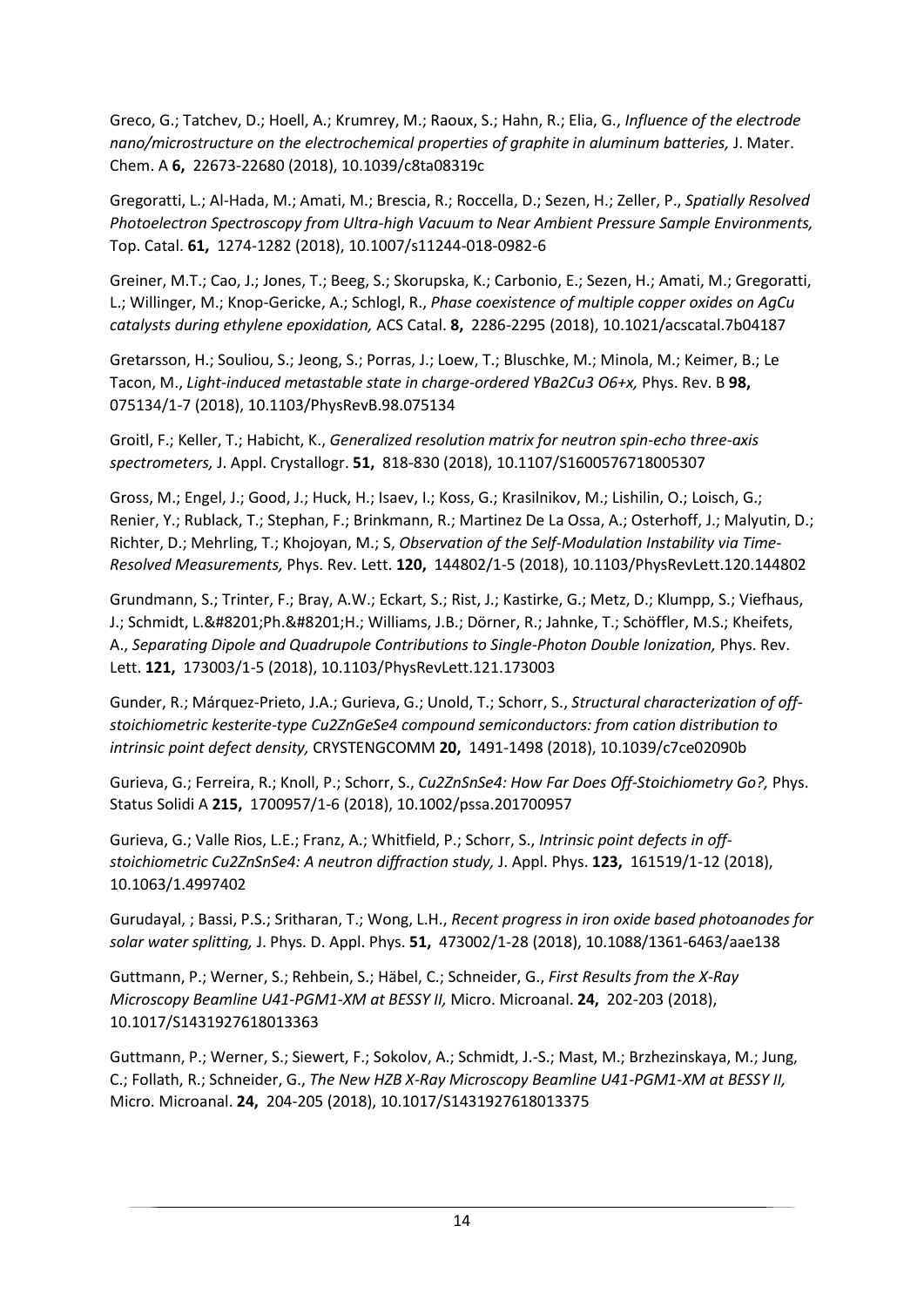Hadke, S.H.; Levcenko, S.; Lie, S.; Hages, C.J.; Márquez, J.A.; Unold, T.; Wong, L.H., *Synergistic Effects of Double Cation Substitution in Solution-Processed CZTS Solar Cells with over 10% Efficiency,* Adv. Energy Mat. **8,** 1802540/1-9 (2018), 10.1002/aenm.201802540

Hajdeu-Chicarosh, E.; Lähderanta, E.; Guc, M.; Lisunov, K.; Shakhov, M.; Zakharchuk, I.; Levcenko, S.; Arushanov, E., *High-field magnetotransport in Cu2ZnGeS4 single crystals,* Sol. Energy **172,** 184-190 (2018), 10.1016/j.solener.2018.04.043

Haller, A.; Bande, A., *Favoritism of Quantum Dot Inter-Coulombic Decay over Direct and Multi-Photon Ionization by Laser Strength and Focus,* J. Chem. Phys. **149,** 134102/1-11 (2018), 10.1063/1.5042208

Härk, E.; Jäger, R.; Kasatkin, P.; Möller, P.; Kanarbik, R.; Tallo, I.; Joost, U.; Aruväli, J.; Paiste, P.; Jiang, H.; Kallio, T.; Kirsimäe, K.; Lust, E., *The electrochemical activity of two binary alloy catalysts toward oxygen reduction reaction in 0.1 M KOH,* J. of Solid St. Electroch. **22,** 31-40 (2018), 10.1007/s10008- 017-3720-2

Harti, R.P.; Strobl, M.; Schäfer, R.; Kardjilov, N.; Tremsin, A.S.; Grünzweig, C., *Dynamic volume magnetic domain wall imaging in grain oriented electrical steel at power frequencies with accumulative high-frame rate neutron dark-field imaging,* Sci. Rep. **2018,** 15754/1-7 (2018), 10.1038/s41598-018-33835-8

Hartmann, C.; Sadoughi, G.; Felix, R.; Handick, E.; Klemm, H.W.; Peschel, G.; Madej, E.; Fuhrich, A.B.; Liao, X.; Raoux, S.; Abou-Ras, D.; Wargulski, D.; Schmidt, Th.; Wilks, R.G.; Snaith, H.; Bär, M., *Spatiallyresolved insight into the chemical and electronic structure of solution processed perovskites – why to (not) worry about pin-holes,* Adv. Mater. Interfaces **5,** 1701420/1-9 (2018), 10.1002/admi.201701420

Hartwig, S.; Schäfer, N.; Schulze, M.; Landsgesell, S.; Abou-Ras, D.; Blum, C.G.F.; Wurmehl, S.; Sokolowski, A.; Büchner, B.; Prokes, K., *Inhomogeneities and superconductivity in poly-phase Fe-Se-Te systems,* Phy. B **531,** 102-109 (2018), 10.1016/j.physb.2017.12.024

Hase, H.; O'Neill, K.; Frisch, J.; Opitz, A.; Koch, N.; Salzmann, I., *Unraveling the Microstructure of Molecularly Doped Poly(3-hexylthiophene) by Thermally Induced Dedoping,* J. Phys. Chem. C **122,**  25893-25899 (2018), 10.1021/acs.jpcc.8b08591

Hauschild, D.; Meyer, F.; Benkert, A.; Kreikemeyer-Lorenzo, D.; Dalibor, T.; Palm, J.; Blum, M.; Yang, W.; Wilks, R.G.; Bär, M.; Reinert, F.; Heske, C.; Weinhardt, L., *Improving performance by Na doping of a buffer layer-chemical and electronic structure of the InxSy:Na/CuIn(S,Se)(2) thin-film solar cell interface,* Progr. Photovolt. **26,** 359-366 (2018), 10.1002/pip.2993

Haverkamp, C.; Sarau, G.; Polyakov, M.N.; Utke, I.; Puydinger dos Santos, M.V.; Christiansen, S.; Höflich, K., *A novel copper precursor for electron beam induced deposition,* Beilstein J. Nanotechnol. **2018,** 1220–1227 (2018), 10.3762/bjnano.9.113

He, Y.; Wu, S.; Song, Y.; Lee, W.; Said, A.; Alatas, A.; Bosak, A.; Girard, A.; Souliou, S.; Ruiz, A.; Hepting, M.; Bluschke, M.; Schierle, E.; Weschke, E.; Lee, J.; Jang, H.; Huang, H.; Hashimoto, M.; Lu, D.; Song, D.; Yoshida, Y.; Eisaki, H.; Shen, Z.;, *Persistent low-energy phonon broadening near the charge-order q vector in the bilayer cuprate Bi2Sr2CaCu2O8+delta,* Phys. Rev. B **98,** 035102/1-10 (2018), 10.1103/PhysRevB.98.035102

Heim, K.; Garcia-Moreno, F.; Banhart, J., *Particle size and fraction required to stabilise aluminium alloy foams created by gas injection,* Scripta Mater. **153,** 54-58 (2018), 10.1016/j.scriptamat.2018.04.041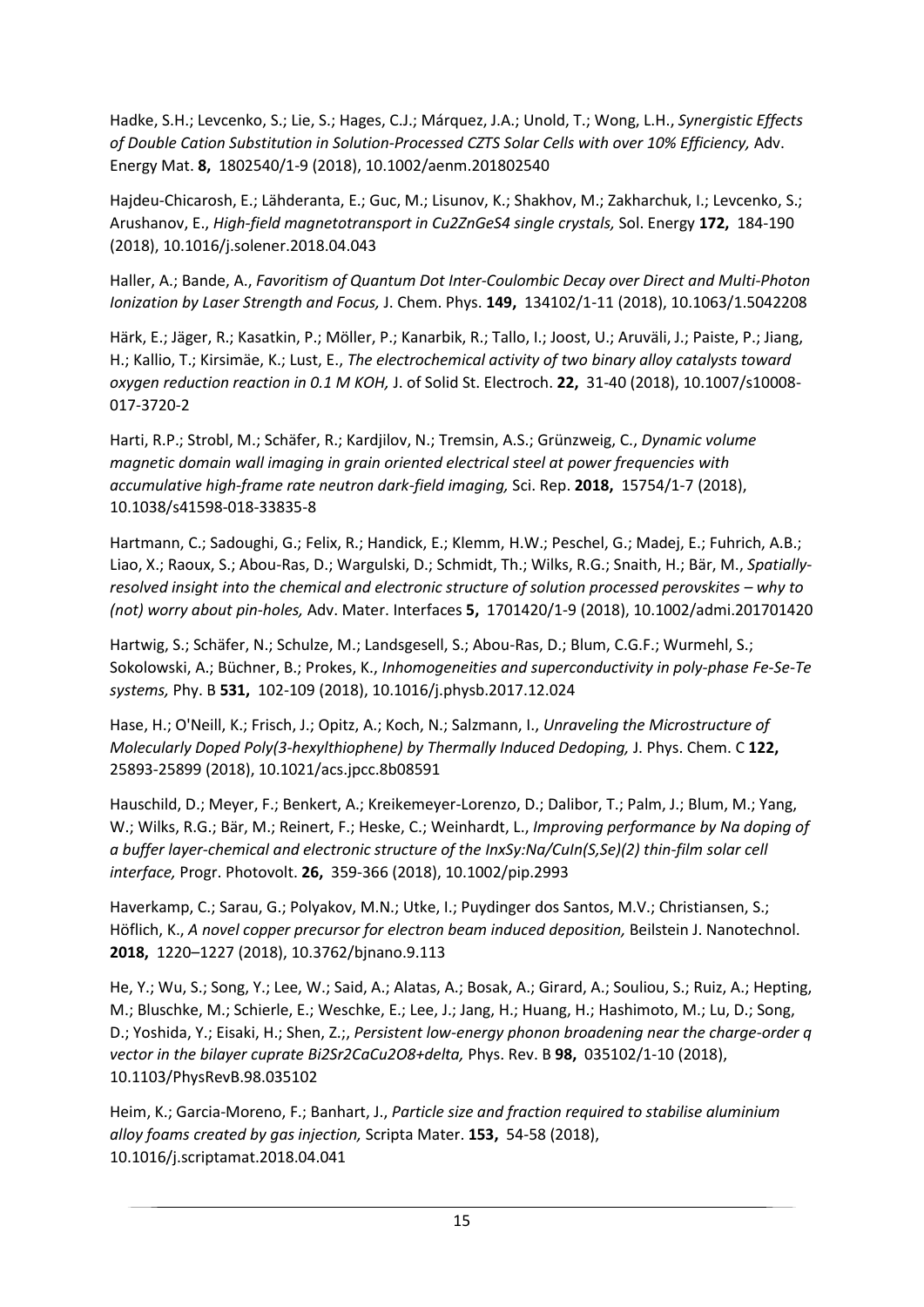Heinze, L.; Beltran-Rodriguez, R.; Bastien, G.; Wolter, A.; Reehuis, M.; Hoffmann, J.; Rule, K.; Süllow, S., *The magnetic properties of single-crystalline atacamite, Cu2Cl(OH)(3),* Phy. B **536,** 377-378 (2018), 10.1016/j.physb.2017.09.073

Hempel, H.; Eichberger, R.; Repins, I.; Unold, T., *The Effect of Cu-Zn Disorder on Charge Carrier Mobility and Lifetime in Cu2ZnSnSe4,* Thin Solid Films **666,** 40-43 (2018), 10.1016/j.tsf.2018.09.027

Hempel, H.; Hages, C.J.; Eichberger, R.; Repin, I.; Unold, T., *Minority and Majority Charge Carrier Mobility in Cu2ZnSnSe4 revealed by Terahertz Spectroscopy,* Sci. Rep. **8,** 14476/1-9 (2018), 10.1038/s41598-018-32695-6

Henkel, S.; Trosien, I.; Mieres-Pérez, J.; Lohmiller, T.; Savitsky, A.; Sanchez-Garcia, E.; Sander, W., *Reactions of Cyclopentadienylidenes with CF3I: Electron Bond Donation versus Halogen Bond Donation of the Iodine Atom,* J. of Org. Chem. **83,** 7586-7592 (2018), 10.1021/acs.joc.8b01328

Hepting, M.; Green, R.; Zhong, Z.; Bluschke, M.; Suyolcu, Y.; Macke, S.; Frano, A.; Catalano, S.; Gibert, M.; Sutarto, R.; He, F.; Cristiani, G.; Logvenov, G.; Wang, Y.; van Aken, P.; Hansmann, P.; Le Tacon, M.; Triscone, J.; Sawatzky, G.; Keimer, B.; Ben, *Complex magnetic order in nickelate slabs,* Nat. Phys. **14,**  1097-1102 (2018), 10.1038/s41567-018-0218-5

Hermans, Y.; Klein, A.; Ellmer, K.; Van de Krol, R.; Toupance, T.; Jaegermann, W., *Energy-Band Alignment of BiVO4 from Photoelectron Spectroscopy of Solid-State Interfaces,* J. Phys. Chem. C **122,**  20861-20870 (2018), 10.1021/acs.jpcc.8b06241

Herrero-Albillos, J.; Castán-Guerrero, C.; Valdés-Bango, F.; Bartolomé, J.; Bartolomé, F.; Kronast, F.; Hierro-Rodriguez, A.; Álvarez Prado, L.M.; Martín, J.I.; Vélez, M.; Alameda, J.M.; Sesé, J.; García, L.M., *2D magnetic domain wall ratchet: The limit of submicrometric holes,* Mater. Design **138,** 111-118 (2018), 10.1016/j.matdes.2017.09.060

Heubner, F.; Hilger, A.; Kardjilov, N.; Manke, I.; Kieback, B.; Gondek, L.; Banhart, J.; Röntzsch, L., *Inoperando stress measurement and neutron imaging of metal hydride composites for solid-state hydrogen storage,* J. Power Sourc. **397,** 262-270 (2018), 10.1016/j.jpowsour.2018.06.093

Hilger, A.; Manke, I.; Kardjilov, N.; Osenberg, M.; Markötter, H.; Banhart, J., *Tensorial neutron tomography of threedimensional magnetic vector fields in bulk materials,* Nat. Commun. **9,** 775418 (2018), 10.1038/s41467-018-06593-4

Hlawenka, P.; Siemensmeyer, K.; Weschke, E.; Varykhalov, A.; Sánchez-Barriga, J.; Shitsevalova, N.; Dukhnenko, A.; Filipov, V.; Gabáni, S.; Flachbart, K.; Rader, O.; Rienks, E., *Samarium hexaboride is a trivial surface conductor,* Nat. Commun. **9,** 517/1-7 (2018), 10.1038/s41467-018-02908-7

Hoffmann, I.; Hoffmann, C.; Farago, B.; Prevost, S.; Gradzielski, M., *Dynamics of small unilamellar vesicles,* J. Chem. Phys. **148,** 104901/1-8 (2018), 10.1063/1.5009424

Höflich, K.; Jurczyk, J.M.; Madajska, K.; Götz, M.; Berger, L.; Guerra-Nuñez, C.; Haverkamp, C.; Szymanska, I.; Utke, I., *Towards the third dimension in direct electron beam writing of silver,* Beilstein J. Nanotechnol. **9,** 842-849 (2018), 10.3762/bjnano.9.78

Homburg, T.; Tschense, C.B.L.; Wolkersdoerfer, K.; Reinsch, H.; Wark, M.; Többens, D.; Zander, S.; Senker, J.; Stock, N., *Magnesium doped Gallium Phophonates Ga1-xMgx[H3+x(O3PCH2)3N] (x = 0, 0.20) and the influence on proton conductivity,* Z. Anorg. Allg. Chem. **644,** 86-91 (2018), 10.1002/zaac.201700371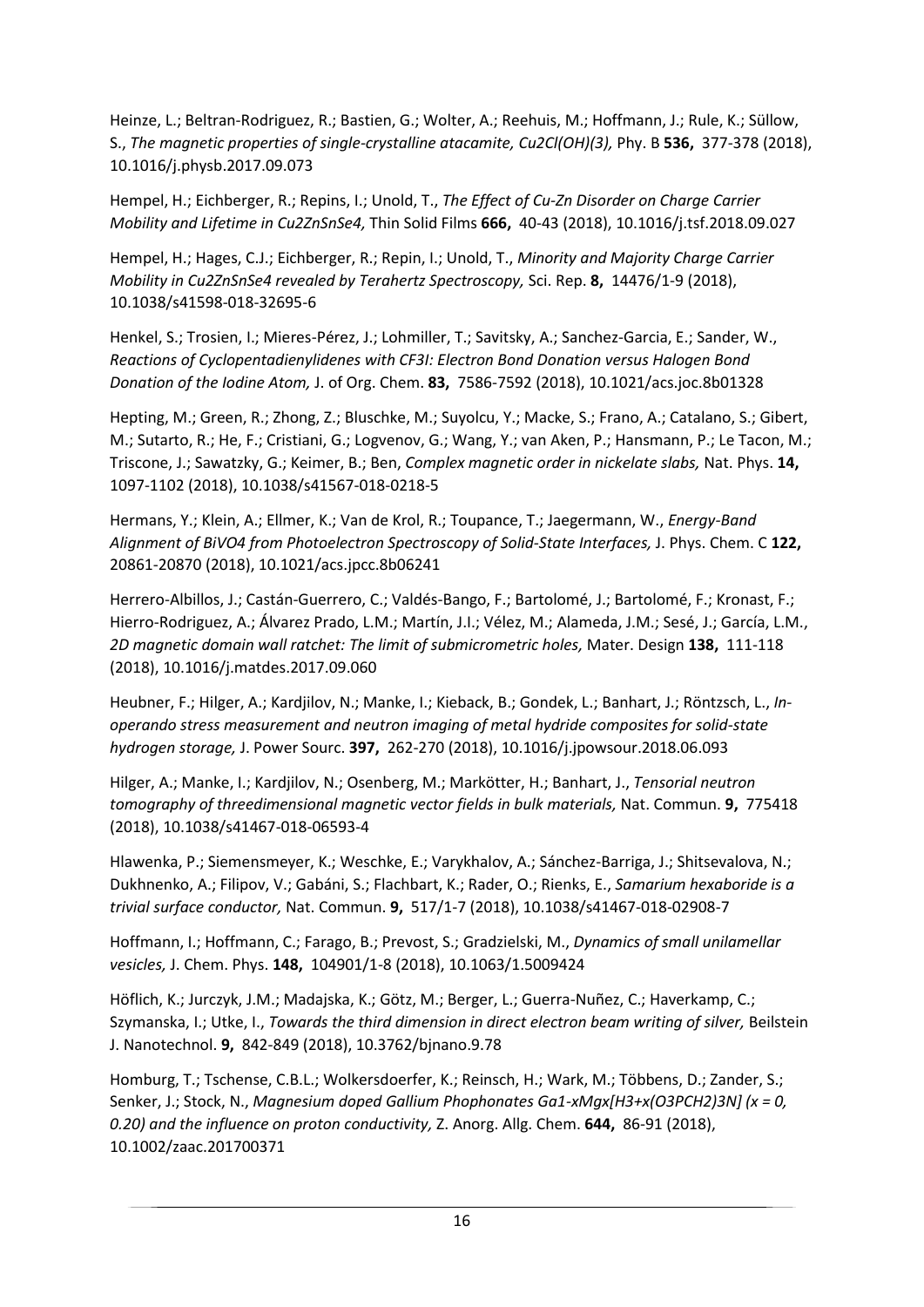Hoser, A.; Köbler, U., *Linear spin chains in paramagnetic and in ordered bulk magnets,* Phy. B **551,**  83-88 (2018), 10.1016/j.physb.2018.01.017

Huang, Q.; Liu, J.; Zhang, L.; Xu, S.; Chen, L.; Wang, P.; Ivey, D.; Wei, W., *Tailoring alternating heteroepitaxial nanostructures in Na-ion layered oxide cathodes via an in-situ composition modulation route,* Nano Energy **44,** 336-344 (2018), 10.1016/j.nanoen.2017.12.014

Huesges, Z.; Kliemt, K.; Krellner, C.; Sarkar, R.; Klauß, H.-H.; Geibel, C.; Rotter, M.; Novák, P.; Kunes, J.; Stockert, O., *Analysis of the crystal electric field parameters of YbNi4P2,* New J. Phys. **20,** 073021/1- 10 (2018), 10.1088/1367-2630/aace35

Huesges, Z.; Schmalzl, K.; Geibel, C.; Brando, M.; Steglich, F.; Stockert, O., *Robustness of magnons near the quantum critical point in the heavy-fermion superconductor CeCu2Si2,* Phys. Rev. B **98,**  134425/1-6 (2018), 10.1103/PhysRevB.98.134425

Hwang, J.-G.; Kim, E.-S., *Generation of femtosecond extreme ultraviolet pulses using low-energy electron beams for a pump-probe experiment,* Nucl. Instrum. Methods Phys. Res. Sect. A **906,** 159- 163 (2018), 10.1016/j.nima.2018.07.092

Imber, M.; Vu Van Loi, ; Reznikov, S.; Fritsch, V.N.; Pietrzyk-Brzezinska, A.J.; Prehn, J.; Hamilton, C.; Wahl, M.C.; Bronowska, A.K.; Antelmann, H., *The aldehyde dehydrogenase AldA contributes to the hypochlorite defense and is redox-controlled by protein S-bacillithiolation in Staphylococcus aureus,* Redox Biol. **15,** 557-568 (2018), 10.1016/j.redox.2018.02.001

Ince, U.U.; Markötter, H.; George, M.G.; Liu, H.; Ge, N.; Lee, J.; Alrwashdeh, S.S.; Zeis, R.; Messerschmidt, M.; Scholta, J.; Bazylak, A.; Manke, I., *Effects of compression on water distribution in gas diffusion layer materials of PEMFC in a point injection device by means of synchrotron X-ray imaging,* Int. J. Hydrogen Energ. **43,** 391-406 (2018), 10.1016/j.ijhydene.2017.11.047

Iqbal, Y.; Müller, T.; Jeschke, H.; Thomale, R.; Reuther, J., *Stability of the spiral spin liquid in MnSc2S4,* Phys. Rev. B **98,** 064427/1-11 (2018), 10.1103/PhysRevB.98.064427

Isaac, A.; Antunes, F.A.F.; Conti, R.; Montoro, L.A.; Malachias, A.; Massara, P.; Kitten, G.; Markötter, H.; Manke, I.; da Silva, S.S., *Unveiling 3D physicochemical changes of sugarcane bagasse during sequential acid/alkali pretreatments by synchrotron phase-contrast Imaging,* Ind. Cro. Prod. **114,** 19- 27 (2018), 10.1016/j.indcrop.2018.01.028

Jacobsen, H.; Holm, S.; Lacatusu, M.; Rømer, A.; Bertelsen, M.; Boehm, M.; Toft-Petersen, R.; Grivel, J.; Emery, S.; Udby, L.; Wells, B.; Lefmann, K., *Distinct Nature of Static and Dynamic Magnetic Stripes in Cuprate Superconductors,* Phys. Rev. Lett. **120,** 037003/1-5 (2018), 10.1103/PhysRevLett.120.037003

Jäger, K.; Köppel, G.; Hammerschmidt, M.; Burger, S.; Becker, C., *On accurate simulations of thin-film solar cells with a thick glass superstrate,* Opt. Express **26,** A99-A107 (2018), 10.1364/OE.26.000A99

Jäger, R.; Kasatkin, P.; Härk, E.; Teppor, P.; Romann, T.; Härmas, R.; Tallo, I.; Mäeorg, U.; Joost, U.; Paiste, P.; Kirsimäe, K.; Lust, E., *The effect of N precursors in Fe-N/C type catalysts based on activated silicon carbide derived carbon for oxygen reduction activity at various pH values,* J. Electroanal. Chem. **823,** 593-600 (2018), 10.1016/j.jelechem.2018.06.040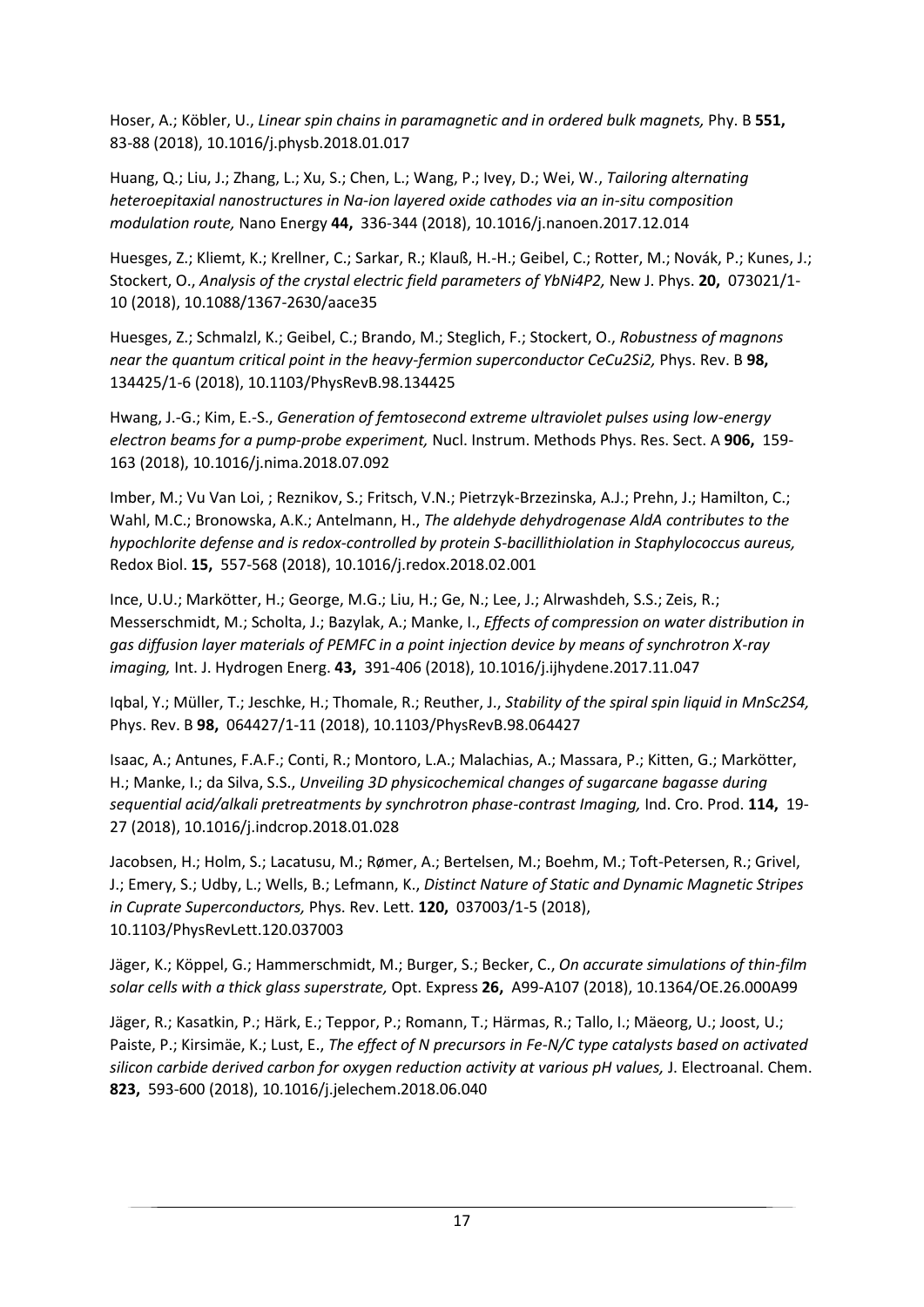Jay, R.; Eckert, S.; Fondell, M.; Miedema, P.; Norell, J.; Pietzsch, A.; Quevedo, W.; Niskanen, J.; Kunnus, K.; Föhlisch, A., *The nature of frontier orbitals under systematic ligand exchange in (pseudo- )octahedral Fe(II) complexes,* Phys. Chem. Chem. Phys. **20,** 27745-27751 (2018), 10.1039/c8cp04341h

Jay, R.; Norell, J.; Eckert, S.; Hantschmann, M.; Beye, M.; Kennedy, B.; Quevedo, W.; Schlotter, W.; Dakovski, G.; Minitti, M.; Hoffmann, M.; Mitra, A.; Moeller, S.; Nordlund, D.; Zhang, W.; Liang, H.; Kunnus, K.; Kubicek, K.; Techert, S.; Lundberg, M.; W, *Disentangling Transient Charge Density and Metal-Ligand Covalency in Photoexcited Ferricyanide with Femtosecond Resonant Inelastic Soft X-ray Scattering,* J. Phys. Chem. Lett. **9,** 3538-3543 (2018), 10.1021/acs.jpclett.8b01429

Jerliu, B.; Hüger, E.; Dörrer, L.; Seidlhofer, B.-K.; Steitz, R.; Horisberger, M.; Schmidt, H., *Lithium insertion into silicon electrodes studied by cyclic voltammetry and operando neutron reflectometry,* Phys. Chem. Chem. Phys. **20,** 23480-23491 (2018), 10.1039/C8CP03540G

Jia, H.; Gao, H.; Mei, S.; Kneer, J.; Lin, X.; Ran, Q.; Wang, F.; Palzer, S.; Lu, Y., *Cu2O@PNIPAM coreshell microgels as novel inkjet materials for the preparation of CuO hollow porous nanocubes gas sensing layers,* J. Mater. Chem. C **6,** (2018), 10.1039/c8tc01995a

Jia, L.; Bogdanoff, P.; Schmid, M.; Bloeck, U.; Fiechter, S.; Wang, H., *Reconstruction of Solar Fuel Ultrathin Films via Periodically Microbending for Efficient Photoelectrochemical Water Splitting,* ACS Appl. En. Mat. **1,** 6748–6757 (2018), 10.1021/acsaem.8b01654

Jian, J.; Jiang, G.; van de Krol, R.; Wei, B.; Wang, H., *Recent advances in rational engineering of multinary semiconductors for photoelectrochemical hydrogen generation,* Nano Energy **51,** 457-480 (2018), 10.1016/j.nanoen.2018.06.074

Jimenez, C.; Paeplow, M.; Kamm, P.; Neu, T.; Klaus, M.; Wagener, G.; Banhart, J.; Genzel, C.; Garci-a-Moreno, F., *Simultaneous X-ray radioscopy/tomography and energy-dispersive diffraction applied to liquid aluminium alloy foams,* J. Synchrot. Radiat. **25,** 1790-1796 (2018), 10.1107/S1600577518011657

Jones, T.E.; Wyrwich, R.; Böcklein, S.; Carbonio, E.A.; Greiner, M.T.; Klyushin, A.Yu.; Moritz, W.; Locatelli, A.; Menteş, T.O.; Niño, M.A.; Knop-Gericke, A.; Schlögl, R.; Günther, S.; Wintterlin, J.; Piccinin, S., *The selective species in ethylene epoxidation on silver,* ACS Catal. **8,** 3844-3852 (2018), 10.1021/acscatal.8b00660

Jošt, M.; Köhnen, E.; Morales-Vilches, A.B.; Lipovšek, B.; Jäger, K.; Macco, B.; Al-Ashouri, A.; Krc, J.; Korte, L.; Rech, B.; Schlatmann, R.; Topic, M.; Stannowski, B.; Albrecht, S., *Textured interfaces in monolithic perovskite/silicon tandem solar cells: advanced light management for improved efficiency and energy yield,* En. Envir. Science **11,** 3511-3523 (2018), 10.1039/C8EE02469C

Kamiya, Y.; Ge, L.; Hong, T.; Qiu, Y.; Quintero-Castro, D.L.; Lu, Z.; Cao, H.B.; Matsuda, M.; Choi, E.S.; Batista, C.D.; Mourigal, M.; Zhou, H.D.; Ma, J., *The nature of spin excitations in the one-third magnetization plateau phase of Ba3CoSb2O9,* Nat. Commun. **9,** 279788 (2018), 10.1038/s41467- 018-04914-1

Kanduc, M.; Eixeres, L.; Liese, S.; Netz, R., *Generalized line tension of water nanodroplets,* Phys. Rev. E **98,** 032804/1-6 (2018), 10.1103/PhysRevE.98.032804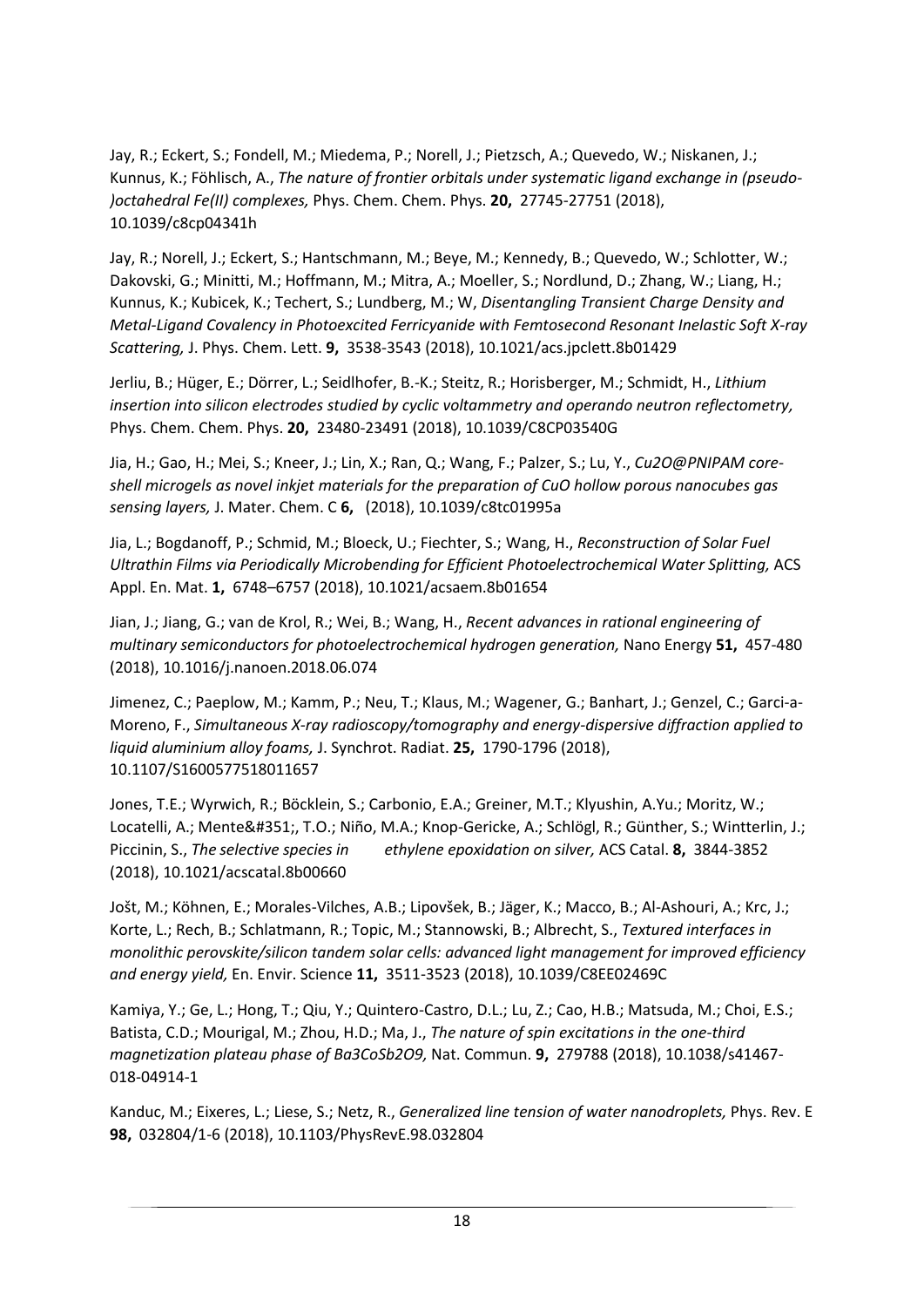Kanduc, M.; Kim, W.; Roa, R.; Dzubiella, J., *Selective Molecular Transport in Thermoresponsive Polymer Membranes: Role of Nanoscale Hydration and Fluctuations,* Macromolecules **51,** 4853-4864 (2018), 10.1021/acs.macromol.8b00735

Kardjilov, N.; Manke, I.; Woracek, R.; Hilger, A.; Banhart, J., *Advances in neutron imaging,* Mater. Today **21,** 652-672 (2018), 10.1016/j.mattod.2018.03.001

Karimi, F.; Riglos, M.; Santoru, A.; Hoell, A.; Raghuwanshi, V.; Milanese, C.; Bergemann, N.; Pistidda, C.; Nolis, P.; Baro, M.; Gizer, G.; Le, T.; Pranzas, P.; Dornheim, M.; Klassen, T.; Schreyer, A.; Puszkiel, J., *In Situ Formation of TiB2Nanoparticles for Enhanced Dehydrogenation/Hydrogenation Reaction Kinetics of LiBH4-MgH2as a Reversible Solid-State Hydrogen Storage Composite System,* J. Phys. Chem. C **122,** 11671-11679 (2018), 10.1021/acs.jpcc.8b02258

Kartouzian, D.; Mohseninia, A.; Markötter, H.; Scholta, J., *Neutron Tomographic Investigation of the Effect of Hydrophobicity Gradients within MPL and MEA on the Spatial Distribution and Transport of Liquid Water in PEMFCs,* ECS Trans. **85,** 927-934 (2018), 10.1149/08513.0927ecst

Kataev, E.Yu.; Usachov, D.Yu.; Frolov, A.S.; Rulev, A.A.; Volykhov, A.A.; Kozmenkova, A.Ya.; Krivenkov, M.; Marchenko, D.; Varykhalov, A.; Kuznetsov, M.V.; Vyalikh, D.V.; Yashina, L.v., *Native and graphene-coated flat and stepped surfaces of TiC,* Carbon **132,** 656-666 (2018), 10.1016/j.carbon.2018.02.065

Kellner, J.; Bihlmayer, G.; Liebmann, M.; Otto, S.; Pauly, C.; Boschker, J. E.; Bragaglia, V.; Cecchi, S.; Wang, R. N.; Deringer, V. L.; Küppers, P.; Bhaskar, P.; Golias, E.; Sánchez-Barriga, J.; Dronskowski, R.; Fauster, T.; Rader, O.; Calarco, R.; Morge, *Mapping the band structure of GeSbTe phase change alloys around the Fermi level,* Comm. Phys. **1,** 40548 (2018), 10.1038/s42005-018-0005-8

Kermadi, S.; Sali, S.; Zougar, L.; Boumaour, M.; Gunder, R.; Schorr, S.; Izquierdo-Roca, V.; Pérez-Rodríguez, A., *An in-depth investigation on the grain growth and the formation of secondary phases of ultrasonic-sprayed Cu2ZnSnS4 based thin films assisted by Na crystallization catalyst,* Sol. Energy **176,** 277-286 (2018), 10.1016/j.solener.2018.10.045

Khomchenko, V.A.; Karpinsky, D.V.; Troyanchuk, I.O.; Sikolenko, V.V.; Toebbens, D.M.; Ivanov, M.S.; Silibin, M.V.; Rai, R.; Paixao, J.A., *Polar-antipolar transition and weak ferromagnetism in Mn-doped Bi0.86La0.14FeO3,* J. Phys. D. Appl. Phys. **51,** 165001/1-6 (2018), 10.1088/1361-6463/aab58f

Kidakova, A.; Reut, J.; Rappich, J.; Öpik, A.; Syritski, V., *Preparation of a surface-grafted proteinselective polymer film by combined use of controlled/living radical photopolymerization and microcontact imprinting,* React. Funct. Poly. **125,** 47-56 (2018), 10.1016/j.reactfunctpolym.2018.02.004

Kidalov, S.V.; Shnitov, V.V.; Baidakova, M.V.; Brzhezinskaya, M.; Dideikin, A.T.; Shestakov, M.S.; Smirnov, D.A.; Serenkov, I.T.; Sakharov, V.I.; Sokolov, V.V.; Tatarnikov, N.I.; Vul, A.Ya., *Chemical composition of surface and structure of defects in diamond single crystals produced from detonation nanodiamonds,* Nanosyst. **9,** 21-24 (2018), 10.17586/2220-8054-2018-9-1-21-24

Kiermasch, D.; Gil-Escrig, L.; Bolink, H.; Tvingstedt, K., *Effects of Masking on Open-Circuit Voltage and Fill Factor in Solar Cells,* Joule **3,** 16-26 (2018), 10.1016/j.joule.2018.10.016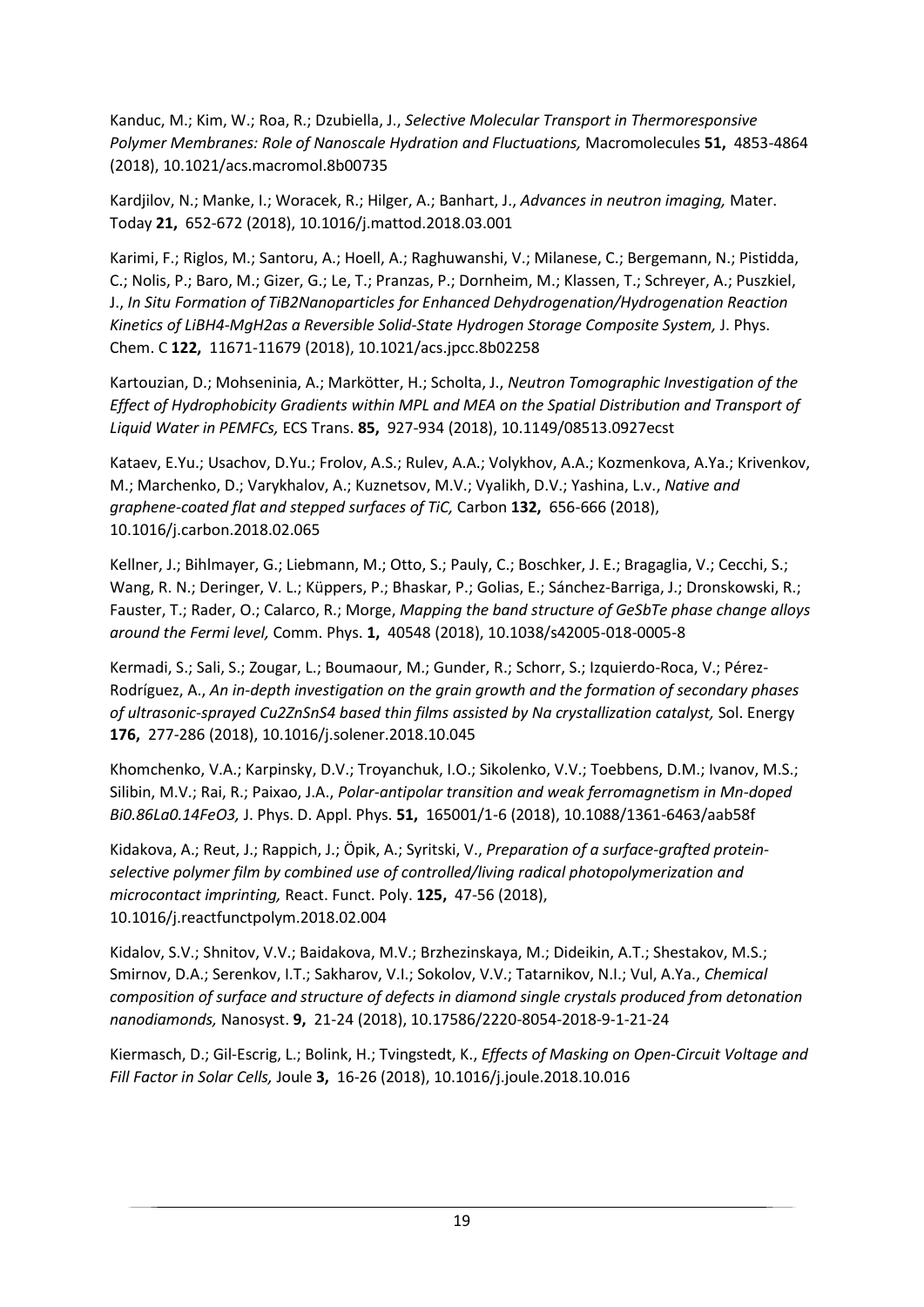Kipgen, L.; Bernien, M.; Ossinger, S.; Nickel, F.; Britton, A.J.; Arruda, L.M.; Naggert, H.; Luo, C.; Lotze, C.; Ryll, H.; Radu, F.; Schierle, E.; Weschke, E.; Tuczek, F.; Kuch, W., *Evolution of cooperativity in the spin transition of an iron(II) complex on a graphite surface,* Nat. Commun. **9,** 395932 (2018), 10.1038/s41467-018-05399-8

Kirchartz, T.; Krückemeier, L.; Unger, E.L., *Research Update: Recombination and open-circuit voltage in lead-halide perovskites,* APL Mater. **6,** 100702/1-25 (2018), 10.1063/1.5052164

Klyushin, A.; Jones, T.; Lunkenbein, T.; Kube, P.; Li, X.; Hävecker, M.; Knop-Gericke, A.; Schlögl, R., *Strong Metal Support Interaction as a Key Factor of Au Activation in CO Oxidation,* ChemCatChem **10,**  3985-3989 (2018), 10.1002/cctc.201800972

Klyushina, E.; Islam, N.; Park, J.; Goremychkin, E.; Wheeler, E.; Klemke, B.; Lake, B., *Hamiltonian of the S=\$\frac{1}{2}\$ dimerized antiferromagnetic-ferromagnetic quantum spin-chain BaCu\$\_2\$V\$\_2\$O\$\_8\$,* Phys. Rev. B **98,** 104413/1-13 (2018), 10.1103/PhysRevB.98.104413

Kodalle, T.; Heinemann, M.D.; Greiner, D.; Yetkin, H.A.; Klupsch, M.; Li, C.; Aken, P.A. van; Lauermann, I.; Schlatmann, R.; Kaufmann, C.A., *Elucidating the Mechanism of an RbF Post Deposition Treatment in CIGS Thin Film Solar Cells,* Sol. RRL **2,** 1800156/1-9 (2018), 10.1002/solr.201800156

Kölbach, M.; Pereira, I.; Harbauer, K.; Plate, P.; Höflich, K.; Berglund, S.; Friedrich, D.; Van de Krol, R.; Abdi, F., *Revealing the Performance-Limiting Factors in a-SnWO4 Photoanodes for Solar Water Splitting,* Chem. Mater. **30,** 8322-8331 (2018), 10.1021/acs.chemmater.8b03883

Konashuk, A.S.; Samoilenko, D.O.; Klyushin, A.Y.; Svirskiy, G.I.; Sakhonenkov, S.S.; Brykalova, X.O.; Kuz'Mina, M.A.; Filatova, E.O.; Vinogradov, A.S.; Pavlychev, A.A., *Thermal changes in young and mature bone nanostructure probed with Ca 2p excitations,* Biomed. Phys. Eng. Express **4,** 035031/1-9 (2018), 10.1088/2057-1976/aab92b

Körner, S.; Hartig, M.; Muydinov, R.; Erfurt, D.; Klenk, R.; Szyszka, B.; Schlatmann, R., *Serial cosputtering for aluminum doping manipulated zinc oxide as front contact for Cu(In,Ga)Se2 solar cells,* Jap. J. Appl. Phys. **57,** 08RC18-1-08RC18-7 (2018), 10.7567/JJAP.57.08RC18

Kot, M.; Kegelmann, L.; Das, C.; Kus, P.; Tsud, N.; Matolinova, I.; Albrecht, S.; Matolin, V.; Schmeisser, D., *Room Temperature Atomic Layer Deposited Al2O3 Improves the Efficiency of Perovskite Solar Cells over Time,* ChemSusChem **11,** 3640-3648 (2018), 10.1002/cssc.201801434

Kovaliuk, T.T.; Solovan, M.M.; Parfenyuk, O.A.; Brus, V.V.; Koziarskyi, I.P.; Maryanchuk, P.D., *Influence of technological conditions on optical and structural properties of molybdenum oxide thin films,* **0,**  1061210/1-3 (2018), 10.1117/12.2304772

Kozhevnikov, S.; Ignatovich, V.; Radu, F., *On the Application of Zeeman Spatial Beam Splitting in Polarized Neutron Reflectometry,* J. Surf. Invest. **12,** 103-113 (2018), 10.1134/S1027451018010275

Kozhevnikov, S.; Khaidukov, Y.; Ott, F.; Radu, F., *Channeling of Neutrons in the Potential Well of a Planar Waveguide,* J. Exp. Theor. Phys. **126,** 592-599 (2018), 10.1134/S1063776118040064

Kozhevnikov, S.; Ott, F.; Radu, F., *Methods for Probing Magnetic Films with Neutrons,* Phys. Part. Nucl. **49,** 308-330 (2018), 10.1134/S1063779618020053

Kozhevnikov, S.V.; Zhaketov, V.D.; Radu, F., *Neutron Microbeam from a Planar Waveguide,* J. Exp. Theor. Phys. **127,** 593-607 (2018), 10.1134/S1063776118100163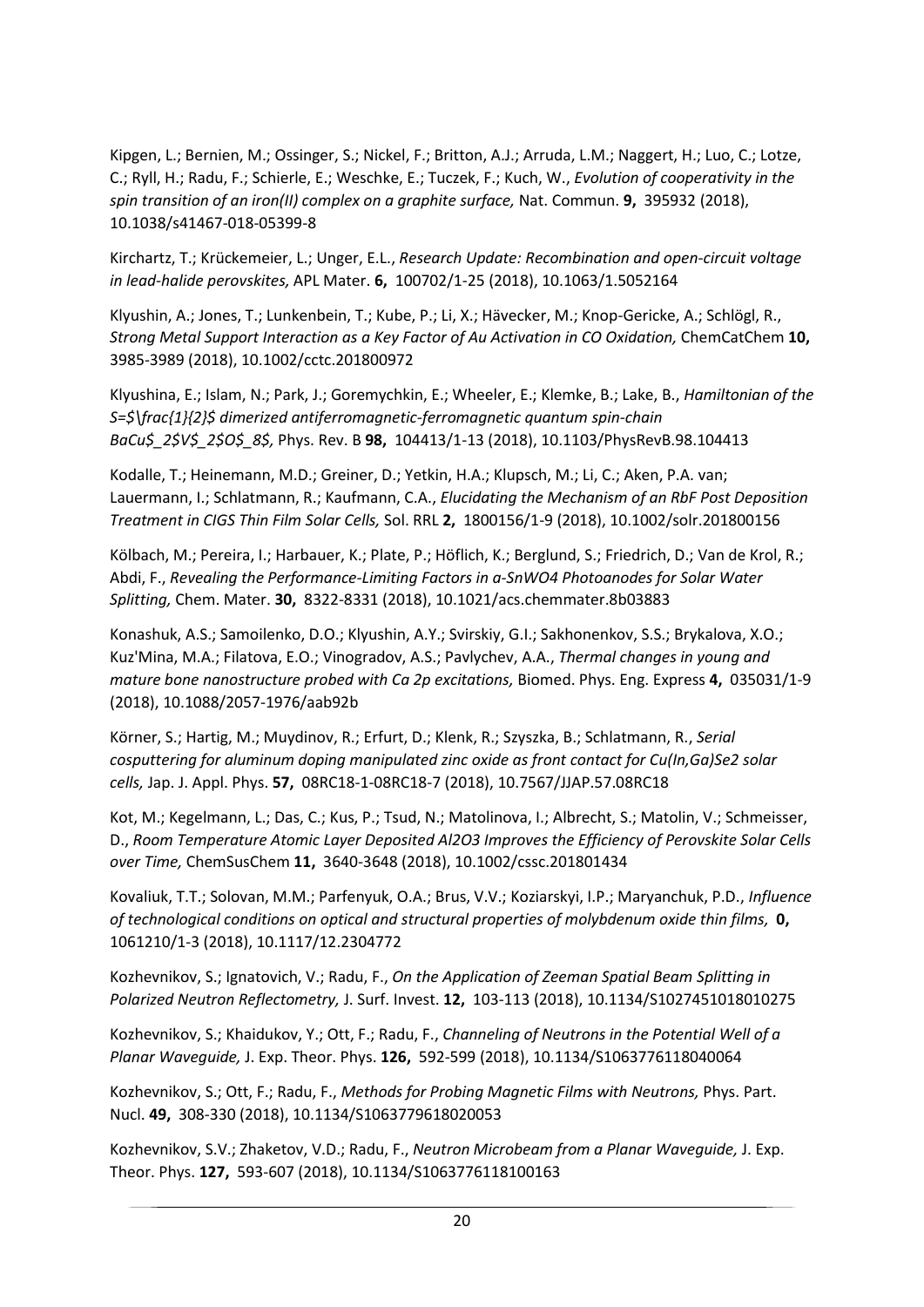Kraffert, K.; Kabelitz, A.; Siemensmeyer, K.; Schmack, R.; Bernsmeier, D.; Emerling, F.; Kraehnert, R., *Nanocasting of Superparamagnetic Iron Oxide Films with Ordered Mesoporosity,* Adv. Mater. Interfaces **5,** 1700960/1-8 (2018), 10.1002/admi.201700960

Krause, S.; Bon, V.; Senkovska, I.; Többens, D.; Wallacher, D.; Pillai, R.; Maurin, G.; Kaskel, S., *The effect of crystallite size on pressure amplification in switchable porous solids,* Nat. Commun. **9,** 1573 (2018), 10.1038/s41467-018-03979-2

Krzywinski, J.; Conley, R.; Moeller, S.; Gwalt, G.; Siewert, F.; Waberski, C.; Zeschke, T.; Cocco, D., *Damage thresholds for blaze diffraction gratings and grazing incidence optics at an X-ray freeelectron laser,* J. Synchrot. Radiat. **25,** 85-90 (2018), 10.1107/S1600577517016083

Kubin, M.; Guo, M.; Ekimova, M.; Baker, M.; Kroll, T.; Källman, E.; Kern, J.; Yachandra, V.; Yano, J.; Nibbering, E.; Lundberg, M.; Wernet, P., *Direct Determination of Absolute Absorption Cross Sections at the L-Edge of Dilute Mn Complexes in Solution Using a Transmission Flatjet,* Inorg. Chem. **57,**  5449-5462 (2018), 10.1021/acs.inorgchem.8b00419

Kubin, M.; Guo, M.; Ekimova, M.; Kern, J.; Yachandra, V.; Yano, J.; Nibbering, E.; Lundberg, M.; Wernet, P., *Cr L-Edge X-ray Absorption Spectroscopy of CrIII(acac)3 in Solution with Measured and Calculated Absolute Absorption Cross Sections,* J. Phys. Chem. B **122,** 7375-7384 (2018), 10.1021/acs.jpcb.8b04190

Kubin, M.; Guo, M.; Kroll, T.; Löchel, H.; Källman, E.; Baker, M.; Mitzner, R.; Gul, S.; Kern, J.; Föhlisch, A.; Erko, A.; Bergmann, U.; Yachandra, V.; Yano, J.; Lundberg, M.; Wernet, Ph., *Probing the Oxidation State of Transition Metal Complexes: A Case Study on How Charge and Spin Densities Determine Mn L-Edge X-ray Absorption Energies,* Chem. Sci. **9,** 6813-6829 (2018), 10.1039/c8sc00550h

Kubin, M.; Kern, J.; Guo, M.; Källman, E.; Mitzner, R.; Yachandra, V.; Lundberg, M.; Yano, J.; Wernet, P., *X-ray-induced sample damage at the Mn L-edge: a case study for soft X-ray spectroscopy of transition metal complexes in solution,* Phys. Chem. Chem. Phys. **20,** 16817-16827 (2018), 10.1039/c8cp03094d

Kuchler, K.; Prifling, B.; Schmidt, D.; Markötter, H.; Manke, I.; Bernthaler, T.; Knoblauch, V.; Schmidt, V., *Analysis of the 3D microstructure of experimental cathode films for lithium-ion batteries under increasing compaction,* J. of Microsc. **272,** 96-110 (2018), 10.1111/jmi.12749

Kuchler, K.; Westhoff, D.; Feinauer, J.; Mitsch, T.; Manke, I.; Schmidt, V., *Stochastic model for the 3D microstructure of pristine and cyclically aged cathodes in Li-ion batteries,* Model. Simul. Mater. Sci. Eng. **26,** 035005/1-33 (2018), 10.1088/1361-651X/aaa6da

Kühn, D.; Sorgenfrei, F.; Giangrisostomi, E.; Jay, R.; Musazay, A.; Ovsyannikov, R.; Stråhlman, C.; Svensson, S.; Mårtensson, N.; Föhlisch, A, *Capabilities of Angle Resolved Time of Flight electron spectroscopy with the 60 degrees wide angle acceptance lens,* J. Electr. Spectr. **224,** 45-50 (2018), 10.1016/j.elspec.2017.06.008

Kultaeva, A.; Bon, V.; Weiss, M.S.; Pöppl, A.; Kaskel, S., *Elucidating the Formation and Transformation Mechanisms of the Switchable Metal-Organic Framework ELM-11 by Powder and Single-Crystal EPR Study,* Inorg. Chem. **57,** 11920-11929 (2018), 10.1021/acs.inorgchem.8b01241

Kumar, S.H.B.V.; Muydinov, R.; Kol'tsova, T.; Erfurt, D.; Steigert, A.; Tolochko, O.; Szyszka, B., *Graphene assisted effective hole-extraction on In2O3:H/CH3NH3PbI3 interface: Studied by modulated surface spectroscopy,* Appl. Phys. Lett. **112,** 011604/1-3 (2018), 10.1063/1.5017579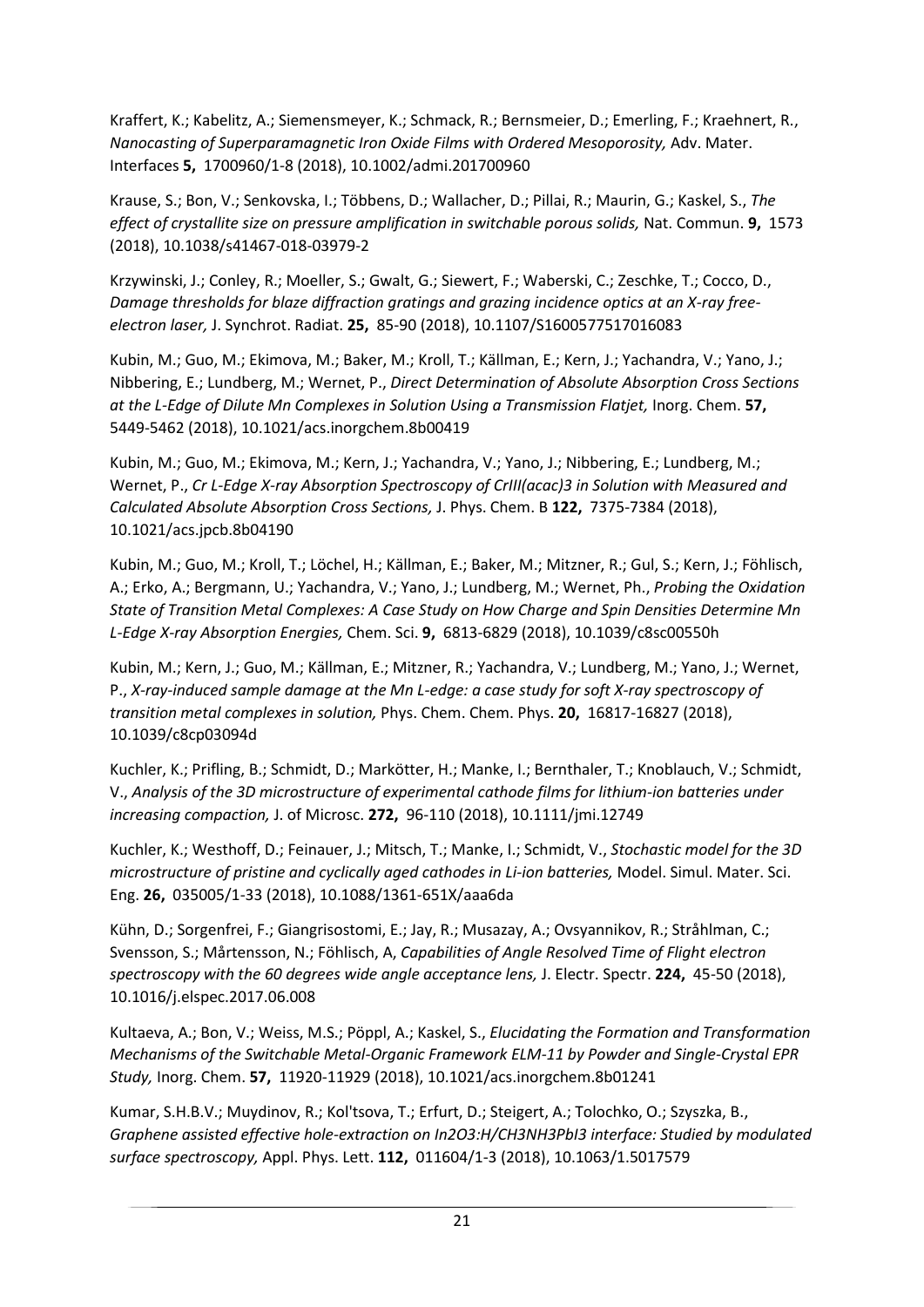Kumar, V.; Reehuis, M.; Hoser, A.; Adler, P.; Felser, C., *Crystal and magnetic structure o antiferromagnetic Mn2PtPd,* J. Phys.: Condens. Matter **30,** 265803/1-6 (2018), 10.1088/1361- 648X/aac6fb

Kurdyukov, D.A.; Eurov, D.A.; Rabchinskii, M.K.; Shvidchenko, A.V.; Baidakova, M.V.; Kirilenko, D.A.; Koniakhin, S.V.; Shnitov, V.V.; Sokolov, V.V.; Brunkov, P.N.; Dideikin, A.T.; Sgibnev, Y.M.; Mironov, L.Yu.; Smirnov, D.A.; Vul, A.Ya.; Golubev, V.G., *Controllable spherical aggregation of monodisperse carbon nanodots,* Nanoscale **10,** 13223-13235 (2018), 10.1039/c8nr01900b

Kurpiers, J.; Ferron, T.; Roland, S.; Jakoby, M.; Thiede, T.; Jaiser, F.; Albrecht, S.; Janietz, S.; Collins, B.A.; Howard, I.; Neher, D., *Probing the pathways of free charge generation in organic bulk heterojunction solar cells,* Nat. Commun. **9,** 50416 (2018), 10.1038/s41467-018-04386-3

Kutukova, K.; Liao, Z.; Werner, S.; Guttmann, P.; Standke, Y.; Gluch, J.; Schneider, G.; Zschech, E., *Insitu X-ray microscopy of crack-propagation to study fracture mechanics of on-chip interconnect structures,* MRS Adv. **3,** 2305-2310 (2018), 10.1557/adv.2018.410

Kutzschbach, M.; Guttmann, P.; Marquardt, K.; Werner, S.; Henzler, K. D.; Wilke, M., *A transmission xray microscopy and NEXAFS approach for studying corroded silicate glasses at the nanometre scale,* Phys. Chem. Glass. B **59,** 46327 (2018), 10.13036/17533562.59.1.043

Kyndiah, A.; Ablat, A.; Guyot-Reeb, S.; Schultz, T.; Zu, F.; Koch, N.; Amsalem, P.; Chiodini, S.; Yilmaz Alic, T.; Topal, Y.; Kus, M.; Hirsch, L.; Fasquel, S.; Abbas, M., *A Multifunctional Interlayer for Solution Processed High Performance Indium Oxide Transistors,* Sci. Rep. **8,** 10946/1-7 (2018), 10.1038/s41598-018-29220-0

Lähderanta, E.; Lisunov, K.; Shakhov, M.A.; Guc, M.; Hajdeu-Chicarosh, E.; Levcenko, S.; Zakharchuk, I.; Arushanov, E., *High-field hopping magnetotransport in kesterites,* J. Magn. Magn. Mater. **459,**  246-251 (2018), 10.1016/j.jmmm.2017.10.094

Lamers, M.; Fiechter, S.; Friedrich, D.; Abdi, F.; Van de Krol, R., *Formation and suppression of defects during heat treatment of BiVO4 photoanodes for solar water splitting,* J. Mater. Chem. A **6,** 18694- 18700 (2018), 10.1039/c8ta06269b

Lamers, M.; Li, W.; Favaro, M.; Starr, D.E.; Friedrich, D.; Lardhi, S.; Cavallo, L.; Harb, M.; Van de Krol, R.; Wong, L.; Abdi, F.F., *Enhanced Carrier Transport and Bandgap Reduction in Sulfur-Modified BiVO4 Photoanodes,* Chem. Mater. **30,** 8630-8638 (2018), 10.1021/acs.chemmater.8b03859

Lampen-Kelley, P.; Rachel, S.; Reuther, J.; Yan, J.; Banerjee, A.; Bridges, C.; Cao, H.; Nagler, S.; Mandrus, D., *Anisotropic susceptibilities in the honeycomb Kitaev system alpha-RuCl3,* Phys. Rev. B **98,** 100403(R)/1-6 (2018), 10.1103/PhysRevB.98.100403

Lamperti, A.; Cianci, E.; Ciprian, R.; Capasso, L.; Weschke, E.; Debernardi, A., *Magnetic properties of iron doped zirconia as a function of Fe concentration: From ab initio simulations to the growth of thin films by atomic layer deposition and their characterization by synchrotron radiation,* J. Vacuum Sc. Techn. A **36,** 02D404/1-7 (2018), 10.1116/1.5016028

Lang, F.; Shargaieva, O.; Brus, V.; Neitzert, H.C.; Rappich, J.; Nickel, N.H., *Influence of Radiation on the Properties and the Stability of Hybrid Perovskites,* Adv. Mat. **30,** 1702905/1-22 (2018), 10.1002/adma.201702905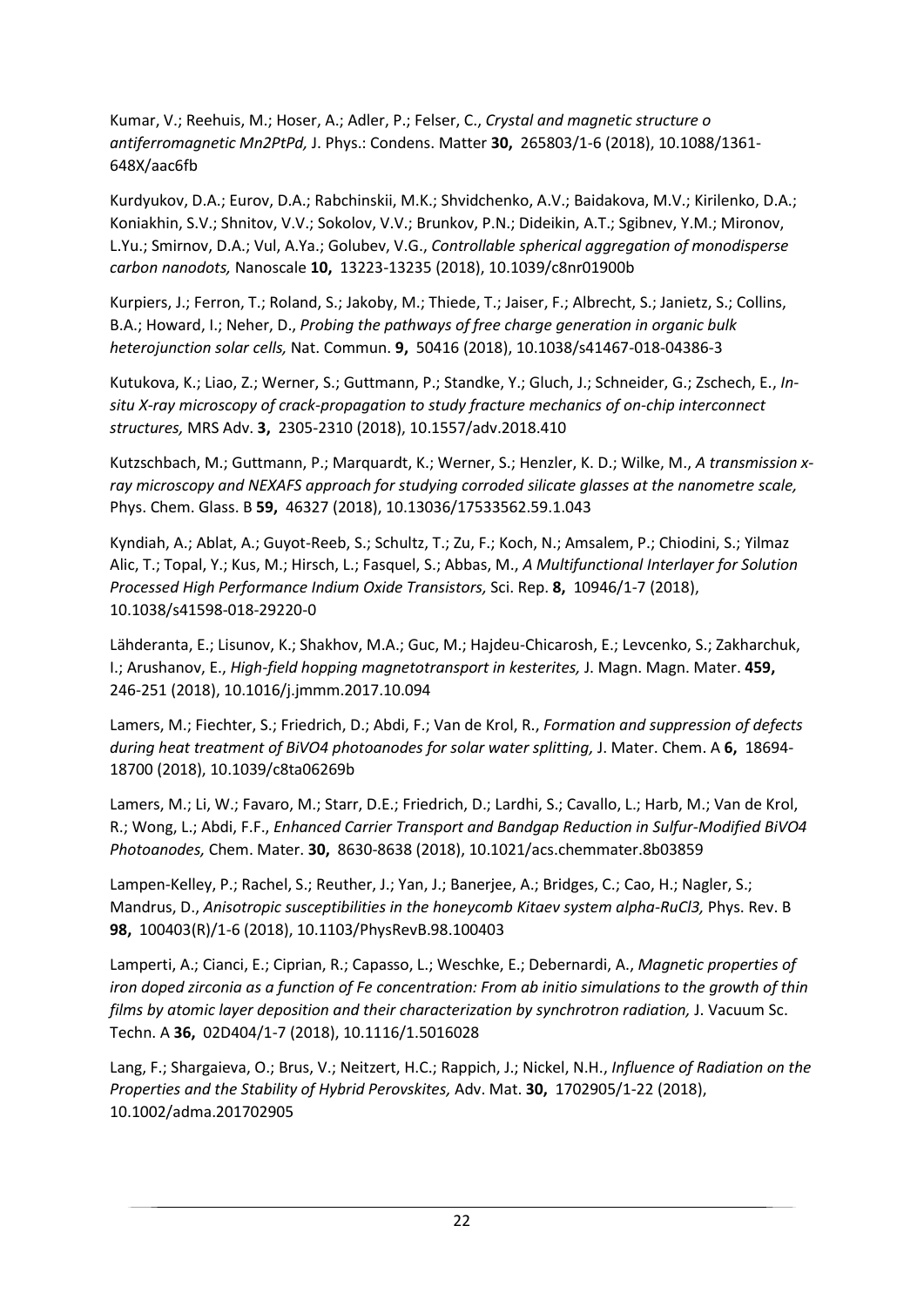Lang, F.; Shargaieva, O.; Brus, V.V.; Rappich, J.; Nickel, N.H., *Creation and annealing of metastable defect states in CH3NH3PbI3 at low temperatures,* Appl. Phys. Lett. **112,** 081102/1-3 (2018), 10.1063/1.5019921

Lanzilotto, V.; Silva, J.; Zhang, T.; Stredansky, M.; Grazioli, C.; Simonov, K.; Giangrisostomi, E.; Ovsyannikov, R.; De Simone, M.; Coreno, M.; Araujo, C.; Brena, B.; Puglia, C., *Spectroscopic Fingerprints of Intermolecular H-Bonding Interactions in Carbon Nitride Model Compounds,* Chem. - a Eur. J. **24,** 14198-14206 (2018), 10.1002/chem.201802435

Le, T.; Pistidda, C.; Puszkiel, J.; Castro Riglos, M.; Karimi, F.; Skibsted, J.; Gharibdoust, S.; Richter, B.; Emmler, T.; Milanese, C.; Santoru, A.; Hoell, A.; Krumrey, M.; Gericke, E.; Akiba, E.; Jensen, T.; Klassen, T.; Dornheim, M., *Design of a Nanometric AITi Additive for MgB2-Based Reactive Hydride Composites with Superior Kinetic Properties,* J. Phys. Chem. C **122,** 7642-7655 (2018), 10.1021/acs.jpcc.8b01850

Leitner, T.; Josefsson, I.; Mazza, T.; Miedema, P.; Schröder, H.; Beye, M.; Kunnus, K.; Schreck, S.; Düsterer, S.; Föhlisch, A.; Meyer, M.; Odelius, M.; Wernet, P., *Time-resolved electron spectroscopy for chemical analysis of photodissociation: Photoelectron spectra of Fe(CO)(5), Fe(CO)(4), and Fe(CO)(3),* J. Chem. Phys. **149,** 044307/1-12 (2018), 10.1063/1.5035149

Levcenko, S.; Hajdeu-Chicarosh, E.; Garcia-Llamas, E.; Caballero, R.; Serna, R.; Bodnar, I.V.; Victorov, I.A.; Guc, M.; Merino, J.M.; Pérez-Rodriguez, A.; Arushanov, E.; León, M., *Spectroscopic ellipsometry study of Cu2ZnSnS4 bulk poly-crystals,* Appl. Phys. Lett. **112,** 161901/1-5 (2018), 10.1063/1.5024683

Li, J.; Dobrovolsky, A.; Merdasa, A.; Unger, E.L.; Scheblykin, I.G., *Luminescent Intermediates and Humidity-Dependent Room-Temperature Conversion of the MAPbI(3) Perovskite Precursor,* ACS Omega **3,** 14494-14502 (2018), 10.1021/acsomega.8b01799

Li, Z.; Liu, X.; Causer, G.; Lin, K.; Pong, P.; Holt, S.; Klose, F.; Li, Y., *Structural evolution of a Ni/NiOx based supercapacitor in cyclic charging-discharging: A polarized neutron and X-ray reflectometry study,* Electrochim. Acta **290,** 118-127 (2018), 10.1016/j.electacta.2018.09.051

Lin, X.; Madhavanc, V.E.; Kavalakkatt, J.; Hinrichs, V.; Lauermann, I.; Lux-Steiner, M.Ch.; Ennaoui, A.; Klenk, R., *Inkjet-printed CZTSSe absorbers and influence of sodium on device performance,* Solar Energy Mat Solar Cells **180,** 373-380 (2018), 10.1016/j.solmat.2017.09.003

Lin, Y.; Arlt, T.; Kardjilov, N.; Manke, I.; Lehnert, W., *Operando Neutron Radiography Analysis of a High Temperature Polymer Electrolyte Fuel Cell based on a Phosphoric Acid-Doped Polybenzimidazole Membrane Using the Hydrogen-Deuterium Contrast Method,* Energ. **11,** 114701 (2018), 10.3390/en11092214

Linnenbank, H.; Saliba, M.; Gui, L.; Metzger, B.; Tikhodeev, S.; Kadro, J.; Nasti, G.; Abate, A.; Hagfeldt, A.; Grätzel, M.; Giessen, H., *Temperature dependent two-photon photoluminescence of CH3NH3PbBr3: structural phase and exciton to free carrier transition,* Opt. Mat. Expr. **8,** 511/1-11 (2018), 10.1364/OME.8.000511

Liu, C.; Hübner, R.; Xie, Y.; Wang, M.; Xu, C.; Jiang, Z.; Weschke, E., *Ultra-fast annealing manipulated spinodal nano-decomposition in Mn-implanted Ge,* Nanotechnology **30,** 54001 (2018), 10.1088/1361-6528/aaefb1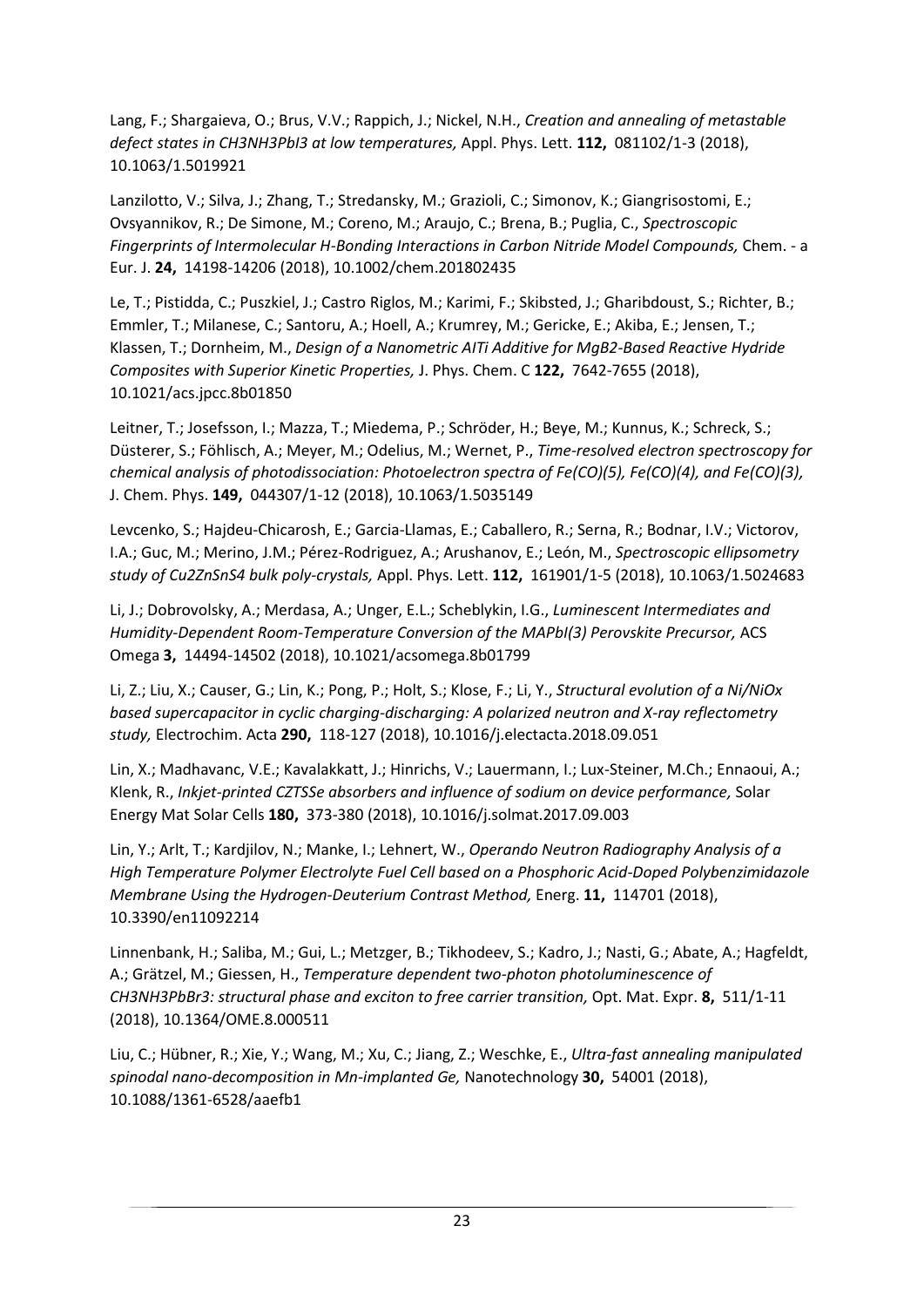Liu, D.; Wang, Q.; Elinski, M.; Chen, P.; Traverse, C.; Yang, C.; Young, M.; Hamann, T.; Lunt, R., *Ultrathin Hole Extraction Layer for Efficient Inverted Perovskite Solar Cells,* ACS Omega **3,** 6339-6345 (2018), 10.1021/acsomega.8b00741

Liu, H.; Zhang, X.; He, X.; Senyshyn, A.; Wilken, A.; Zhou, D.; Fromm, O.; Niehoff, P.; Yan, B.; Li, J.; Muehlbauer, M.; Wang, J.; Schumaher, G.; Paillard, E.; Winter, M.; Li, J., *Truncated Octahedral High-Voltage Spinel LiNi0.5Mn1.5O4 Cathode Materials for Lithium Ion Batteries: Positive Influences of Ni/Mn Disordering and Oxygen Vacancies,* J. Electrochem. Soc. **165,** A1886-A1896 (2018), 10.1149/2.1241809jes

Liu, J.; Savici, A.; Granroth, G.; Habicht, K.; Qiu, Y.; Hu, J.; Mao, Z.; Bao, W., *A Triplet Resonance in Superconducting Fe1.03Se0.4Te0.6,* Chin. Phys. Lett. **35,** 127401/1-4 (2018), 10.1088/0256- 307X/35/12/127401

Liu, L.; Ning, D.; Zheng, L.; Zhang, Q.; Gu, L.; Gao, R.; Zhang, J.; Franz, A.; Schumacher, G.; Liu, X., *Improving the electrochemical performances of Li-richLi1.20Ni0.13Co0.13Mn0.54O2 through a cooperative doping of Na(+) and PO4(3+) with Na3PO4,* J. Power Sourc. **375,** 43739 (2018), 10.1016/j.jpowsour.2017.11.042

Liu, X.; Wimpory, R.C.; Gong, H.; Liu, Y.; Chen, D.; Liu, Y.; Wu, Y.; Li, C., *The Determination of Residual Stress in Quenched and Cold-Compressed 7050 Aluminum Alloy T-Section Forgings by the Contour Method and Neutron Diffraction,* J. Mater. Eng. Perform. **27,** 6049–6057 (2018), 10.1007/s11665- 018-3676-0

Liu, Y.; Ning, D.; Zheng, L.; Zhang, Q.; Gu, L.; Gao, R.; Zhang, J.; Franz, A.; Schumacher, G.; Liu, X., *Improving the electrochemical performances of Li-rich Li1.20Ni0.13Co0.13Mn0.54O2 through a cooperative doping of Na+ and PO43- with Na3PO4,* J. Power Sourc. **375,** 43739 (2018), 10.1016/j.ipowsour.2017.11.042

Lo Celso, F.; Yoshida, Y.; Lombardo, R.; Jafta, C.; Gontrani, L.; Triolo, A.; Russina, O., *Mesoscopic structural organization in fluorinated room temperature ionic liquids,* Comptes Rendus Chimie **21,**  757-770 (2018), 10.1016/j.crci.2018.02.001

Lu, Z.; Ge, L.; Wang, G.; Russina, M.; Günther, G.; Dela Cruz, C.; Sinclair, R.; Zhou, H.; Ma, J., *Lattice distortion effects on the frustrated spin-1 triangular-antiferromagnet A(3)NiNb(2)O(9) (A = Ba, Sr, and Ca),* Phys. Rev. B **98,** 094412/1-10 (2018), 10.1103/PhysRevB.98.094412

Luo, Y.; Jiang, W.; Chen, D.; Wimpory, R.C.; Li, M.; Liu, X., *The repaired weld residual stress in tube to tube-sheet joint by neutron diffraction measurement and finite element method,* J. Press. Vessel Technol. **140,** 021404/1-8 (2018), 10.1115/1.4039069

Lv, Y.; Wang, X.; Gao, D.; Ma, X.; Li, S.; Wang, Y.; Song, G.; Duan, A.; Chen, G., *Hierarchically Porous ZSM-5/SBA-15 Zeolite: Tuning Pore Structure and Acidity for Enhanced Hydro-Upgrading of FCC Gasoline,* Ind. Eng Chem Res **57,** 14031-14043 (2018), 10.1021/acs.iecr.8b02952

MacQueen, R.W.; Liebhaber, M.; Niederhausen, J.; Mews, M.; Gersmann, C.; Jäckle, S.; Jäger, K.; Tayebjee, M.J.Y.; Schmidt, T.W.; Rech, B.; Lips, K., *Crystalline silicon solar cells with tetracene interlayers: the path to silicon-singlet fission heterojunction devices,* Mater. Horizons **5,** 1065-1075 (2018), 10.1039/C8MH00853A

Madanat, M.; Liu, M.; Banhart, J., *Reversion of natural ageing in Al-Mg-Si alloys,* Acta Mat. **159,** 163- 172 (2018), 10.1016/j.actamat.2018.07.066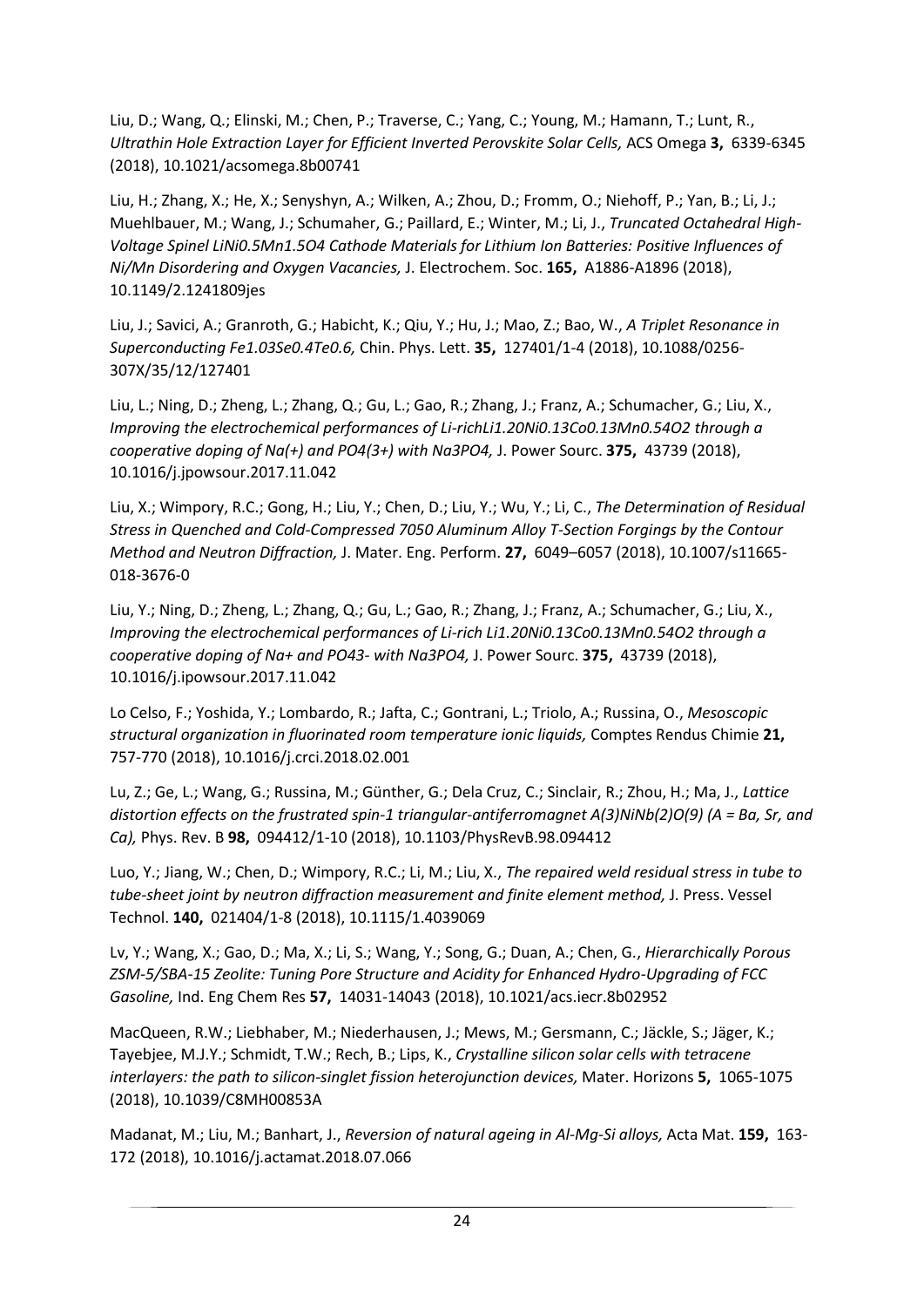Maehrlein, S.; Radu, I.; Maldonado, P.; Paarmann, A.; Gensch, M.; Kalashnikova, A.; Pisarev, R.; Wolf, M.; Oppeneer, P.; Barker, J.; Kampfrath, T., *Dissecting spin-phonon equilibration in ferrimagnetic insulators by ultrafast lattice excitation,* Sci. Adv. **4,** eaar5164/1-11 (2018), 10.1126/sciadv.aar5164

Magi, A.; Harmat, P.; Russina, M.; Günther, G.; Mezei, F., *Ready to Use Detector Modules for the NEAT Spectrometer: Concept, Design, First Results,* AIP Conf. Proc. **1969,** 040001/1 (2018), 10.1063/1.5039297

Magomedov, A.; Al-Ashouri, A.; Kasparavicius, E.; Strazdaite, S.; Niaura, G.; Jost, M.; Malinauskas, T.; Albrecht, S.; Getautis, V., *Self-Assembled Hole Transporting Monolayer for Highly Efficient Perovskite Solar Cells,* Adv. Energy Mat. **8,** 1801892/1-9 (2018), 10.1002/aenm.201801892

Majhi, A.; Nayak, M.; Pradhan, P.C.; Filatova, E.O.; Sokolov, A.; Schäfers, F., *Soft X-ray Reflection Spectroscopy for Nano-Scaled Layered Structure Materials,* Sci. Rep. **8,** 15724/1-9 (2018), 10.1038/s41598-018-34076-5

Makhotkin, I.; Milov, I.; Chalopsky, J.; Tiedtke, K.; Enkisch, H.; se Vries, G.; Scholze, F.; Siewert, F.; Sturm, J.; Nicolaev, K.; van de Kruijs, R.; Smithers, M.; van Wolferen, H.; Keim, E.; Louis, E.; Jacyna, I.; Jurek, M.; Klinger, D.; Pelka, J.; Juha, *Damage accumulation in thin ruthenium films induced by repetitive exposure to femtosecond XUV pulses below the single-shot ablation threshold,* J. the Opt. Soc. America B **35,** 2799-2805 (2018), 10.1364/JOSAB.35.002799

Makhotkin, I.A.; Sobierajski, R.; Chalupsky, J.; Tiedtke, K.; de Vries, G.; Störmer, M.; Scholze, F.; Siewert, F.; van de Kruijs, R.W. E.; Milov, I.; Louis, E.; Jacyna, I.; Jurek, M.; Klinger, D.; Nittler, La.; Syryanyy, Y.; Juha, L.; Hajkova, V.; Vozda,, *Experimental study of EUV mirror radiation damage resistance under long-term free-electron laser exposures below the single-shot damage threshold,* J. Synchrot. Radiat. **25,** 77-84 (2018), 10.1107/S1600577517017362

Makowska, M.; Strobl, M.; Kardjilov, N.; Frandsen, H.; Manke, I.; Morgano, M.; Lacatusu, M.; de Angelis, S.; Lauridsen, E.; Kuhn, L., *Investigating phase behavior and structural changes in NiO/Ni-YSZ composite with monochromatic in-situ 2D and static 3D neutron imaging,* Phy. B **551,** 24-28 (2018), 10.1016/j.physb.2017.11.026

Manley, P.; Abdi, F.F.; Berglund, S.; Islam, A. T. M. N.; Burger, S.; Krol, R.v.d.; Schmid, M., *Absorption Enhancement for Ultrathin Solar Fuel Devices with Plasmonic Gratings,* ACS Appl. En. Mat. **1,** 5810- 5815 (2018), 10.1021/acsaem.8b01070

Manley, P.; Song, M.; Burger, S.; Schmid, M., *Efficient determination of bespoke optically active nanoparticle distributions,* J. Opt. **20,** 085003/1-11 (2018), 10.1088/2040-8986/aad114

Manzoni, A.; Wallez, G.; Denquin, A.; Prima, F.; Portier, R.; Vermaut, P., *Martensite crystal structure in Ru-based high temperature shape memory alloys,* Mat. Character. **142,** 109-114 (2018), 10.1016/j.matchar.2018.05.019

Manzoni, A.M.; Haas, S.; Daoud, H.; Glatzel, U.; Förster, C.; Wanderka, N., *Tensile Behavior and Evolution of the Phases in theAl10Co25Cr8Fe15Ni36Ti6 Compositionally Complex/High Entropy Alloy,* Entr. **20,** 646/1-20 (2018), 10.3390/e20090646

Marcano, L.; Muñoz, D.; Martín-Rodríguez, R.; Orue, R.; Alonso, J.; García-Prieto, A.; Serrano, A.; Valencia, S.; Abrudan, R.; Fernández Barquín, L.; García-Arribas, A.; Muela, A.; Fdez-Gubieda, M.L., *Magnetic Study of Co-Doped Magnetosome Chains,* J. Phys. Chem. C **122,** 7541-7550 (2018), 10.1021/acs.jpcc.8b01187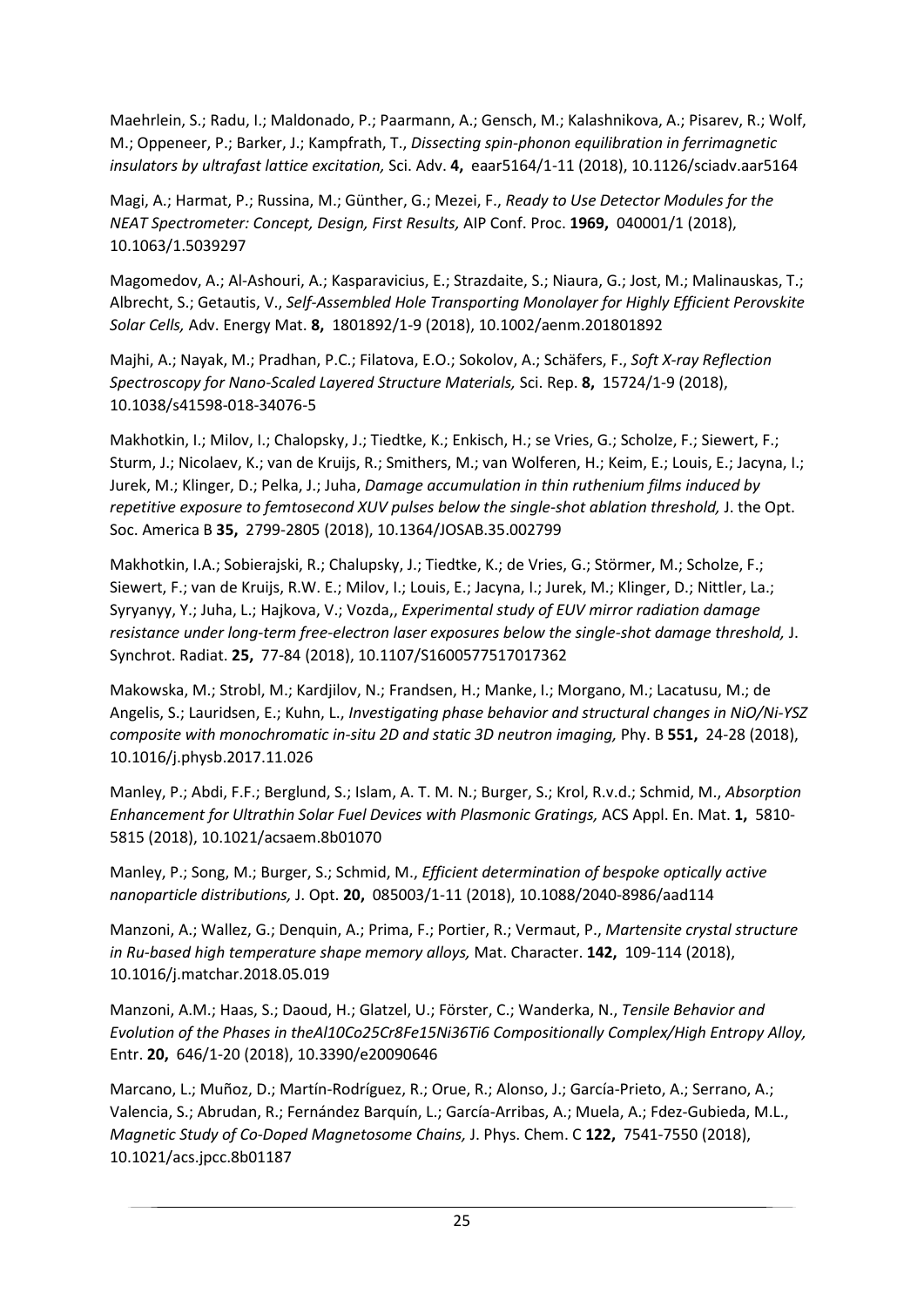Marchenko, D.; Evtushinsky, D.; Golias, E.; Varykhalov, A.; Seyller, Th.; Rader, O., *Extremely flat band in bilayer graphene,* Sci. Adv. **4,** eaau0059/1-8 (2018), 10.1126/sciadv.aau0059

Marciszko, M.; Baczmanski, A.; Klaus, M.; Genzel, C.; Oponowicz, A.; Wronski, S.; Wróbel, M.; Braham, C.; Sidhom, H.; Wawszczak, R., *A multireflection and multiwavelength residual stress determination method using energy dispersive diffraction,* J. Appl. Crystallogr. **51,** 732-745 (2018), 10.1107/S1600576718004193

Maslyanchuk, O.; Solovan, M.; Brus, V.; Maryanchuk, P.; Maistruk, E.; Fodchuk, I.; Gnatyuk, V.; Aoki, T.; Lambropoulos, C.; Potiriadis, C., *Performance Comparison of X-and gammy-Ray CdTe Detectors with MoOx, TiOx, and TiN Schottky Contacts,* IEEE Trans. Nucl. Sci. **65,** 1365-1370 (2018), 10.1109/TNS.2018.2838766

Maslyanchuk, O.; Solovan, M.; Maistruk, E.; Brus, V.; Maryanchuk, P.; Gnatyuk, V.; Aoki, T., *Prospects of In/CdTe X- and gammy-ray detectors with MoO Ohmic contacts,* **0,** 10612 0V/1-6 (2018), 10.1117/12.2305085

Massa, N.E.; Campo, L. del; Holldack, Karsten; Ta Phuoc, Vinh; Echegut, Patrick; Kayser, Paula; José, A.A., *Far- and mid-infrared emission and reflectivity of orthorhombic and cubic ErMnO3:Polarons and bipolarons,* Phys. Rev. B **98,** 184302-184315 (2018), 10.1103/PhysRevB.98.184302

Massa, N.E.; Holldack, K.; Sopracase, R.; Ta Phuoc, Vinh; del Campo, Leire; Echegut, Patrick; Antonio, José, *Identification of spin wave resonances and crystal eld fi fi levels in simple chromites RCrO3 (R = Pr, Sm, Er) at low temperatures in the THz spectralregion,* J. Magn. Magn. Mater. **468,** 294-303 (2018), 10.1016/j.jmmm.2018.07.028

Matos, B.R.; Politano, R.; Rey, J.F.Q.; Hermino-Merino, D.; Schade, U.; Puskar, L.; Fonseca, F.C., *Interplay of alpha/beta-Relaxation Dynamics and the Shape of Ionomer Building Blocks,* Sci. Rep. **8,**  13441/1-8 (2018), 10.1038/s41598-018-31368-8

Mazilova, T.I.; Wanderka, N.; Sadanov, E.V.; Mikhailovskij, I.M., *Measurement of the Ideal Strength of Graphene Nanosheets,* Low Temp. Phys. **44,** 925-929 (2018), 10.1063/1.5052678

Mazzarella, L.; Morales-Vilches, A.B.; Hendrichs, M.; Kirner, S.; Korte, L.; Schlatmann, R.; Stannowski, B., *Nanocrystalline n-Type Silicon Oxide Front Contacts for Silicon Heterojunction Solar Cells: Photocurrent Enhancement on Planar and Textured Substrates,* IEEE J. Photovolt, **8,** 70-80 (2018), 10.1109/JPHOTOV.2017.2770164

Mazzarella, L.; Morales-Vilches, A.B.; Korte, L.; Schlatmann, R.; Stannowski, B., *Ultra-thin nanocrystalline n-type silicon oxide front contact layers for rear-emitter silicon heterojunction solar cells,* Solar Energy Mat Solar Cells **179,** 386-391 (2018), 10.1016/j.solmat.2018.01.034

Mazzarella, L.; Werth, M.; Jäger, K.; Jošt, M.; Korte, L.; Albrecht, S.; Schlatmann, R.; Stannowski, B., *Infrared photocurrent management in monolithic perovskite/silicon heterojunction tandem solar cells by using a nanocrystalline silicon oxide interlayer,* Opt. Express **26,** A487-A497 (2018), 10.1364/OE.26.00A487

Mazzio, K.A.; Prasad, S.K.K.; Okamoto, K.; Hodgkiss, J.M.; Luscombe, C.K., *End-Functionalized Semiconducting Polymers as Reagents in the Synthesis of Hybrid II-VI Nanoparticles,* Langmuir **34,**  9692-9700 (2018), 10.1021/acs.langmuir.8b01307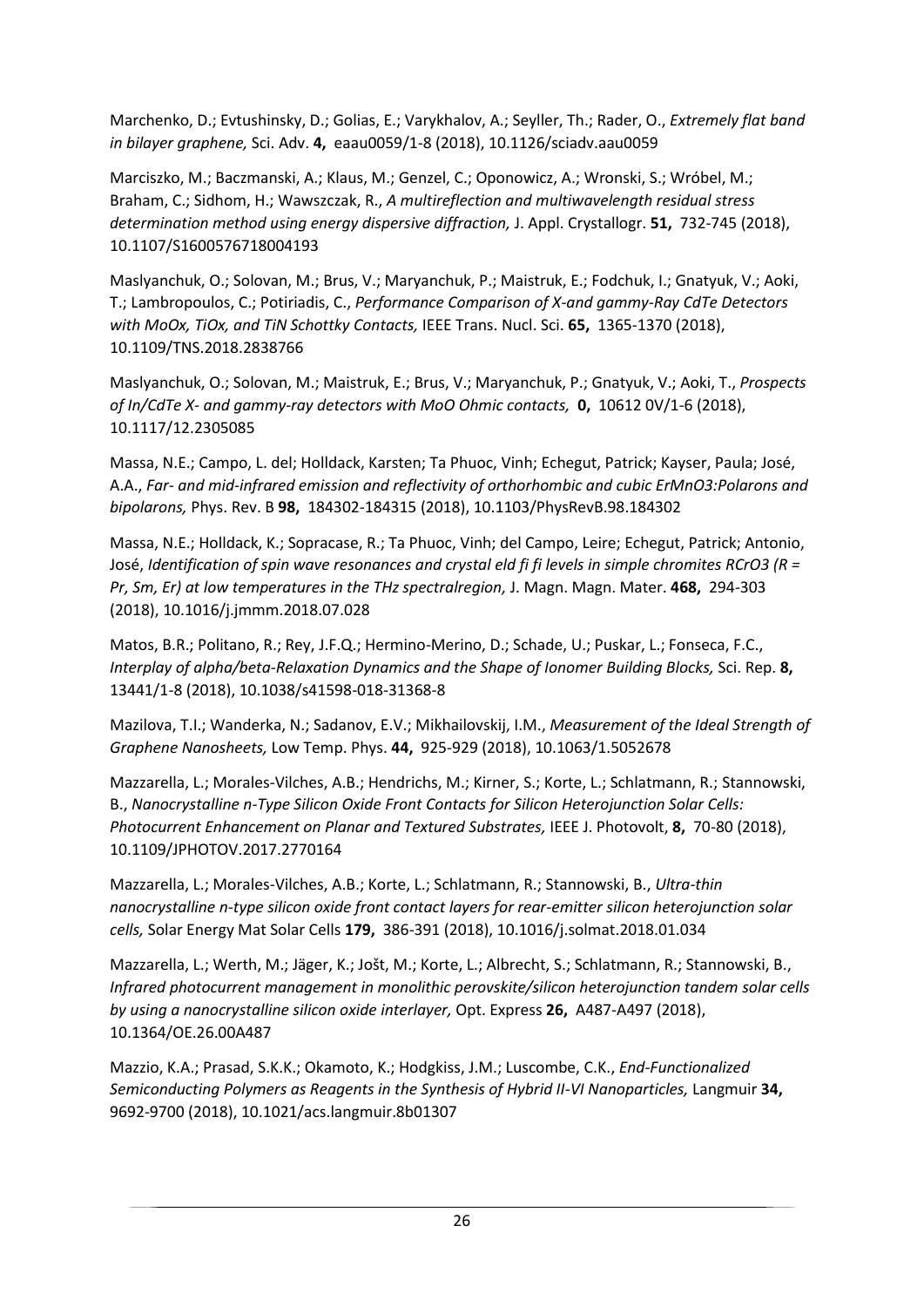Meier, S.C.; Holz, A.; Kulenkampff, J.; Schmidt, A.; Kratzert, D.; Himmel, D.; Schmitz, D.; Scheidt, E.; Scherer, W.; Bülow, C.; Timm, M.; Lindblad, R.; Akin, S.; Zamudio-Bayer, V.; von Issendorff, B.; Duncan, M.; Lau, J.T.; Krossing, I., *Access to the Bis-benzene Cobalt(I) Sandwich Cation and its Derivatives: Synthons for a Naked Cobalt(I) Source?,* Angew. Chem. Int. Ed. **57,** 9310-9314 (2018), 10.1002/anie.201803108

Meixner, M.; Klaus, M.; Zinn, W.; Apel, D.; Liehr, A.; Genzel, C.; Scholtes, B., *Analysis of Multiaxial Near-Surface Residual Stress Fields by Energy- and Angle-Dispersive X-ray Diffraction: Semi- Versus Nondestructive Techniques,* Mat. Perf. Charact. **7,** 465-487 (2018), 10.1520/MPC20170135

Mendis, B.G.; McKenna, K.P.; Gurieva, G.; Rumsey, M.S.; Schorr, S., *Crystal structure and anti-site boundary defectcharacterisation of Cu2ZnSnSe4,* J. Mater. Chem. A **6,** 189-197 (2018), 10.1039/c7ta08263k

Meng, N.; Ren, J.; Liu, Y.; Huang, Y.; Petit, T.; Zhang, B., *Engineering oxygen-containing and amino groups into two-dimensional atomically-thin porous polymeric carbon nitrogen for enhanced photocatalytic hydrogen production,* En. Envir. Science **11,** 566-571 (2018), 10.1039/c7ee03592f

Meng, S.; Toft-Petersen, R.; Hao, L.; Habicht, K., *multiflexxlib: A Python package for data reduction and visualization for the cold-neutron multi energy wide angle analyzer MultiFLEXX,* SoftwareX **7,**  309-312 (2018), 10.1016/j.softx.2018.09.006

Meng, X.; Zuo, G.; Zong, P.; Pang, H.; Ren, J.; Zeng, X.; Liu, S.; Shen, Y.; Zhou, W.; Ye, J., *A rapidly room-temperature-synthesized Cd/ZnS:Cu nanocrystal photocatalyst for highly efficient solar-lightpowered CO2 reduction,* Appl. Cat. B **237,** 68-73 (2018), 10.1016/j.apcatb.2018.05.066

Menzel, D.; Mews, M.; Rech, B.; Korte, L., *Electronic structure of indium-tungsten-oxide alloys and their energy band alignment at the heterojunction to crystalline silicon,* Appl. Phys. Lett. **112,**  011602/1-5 (2018), 10.1063/1.5010278

Mertins, H.-Ch.; Jansing, C.; Krivenkov, M.; Varykhalov, A.; Rader, O.; Wahab, H.; Timmers, H.; Gaupp, A.; Sokolov, A.; Tesch, M.; Oppeneer, P. M., *Giant magneto-optical Faraday effect of graphene on Co in the soft x-ray range,* Phys. Rev. B **98,** 064408/1-9 (2018), 10.1103/PhysRevB.98.064408

Meyer, F.; Blum, M.; Benkert, A.; Hauschild, D.; Jeyachandran, Y.; Wilks, R.; Yang, W.; Bär, M.; Reinert, F.; Heske, C.; Zharnikov, M.; Weinhardt, L., *Site-specific electronic structure of imidazole and imidazolium in aqueous solutions,* Phys. Chem. Chem. Phys. **20,** 8302-8310 (2018), 10.1039/C7CP07885D

Mhamdi, A.; Trinter, F.; Rauch, C.; Weller, M.; Rist, J.; Waitz, M.; Siebert, J.; Metz, D.; Janke, C.; Kastirke, G.; Wiegandt, F.; Bauer, T.; Tia, M.; Cunha de Miranda, B.; Travnikova, O.; Pitzer, M.; Sann, H.; Schiwietz, G.; Schöffler, M.; Simon, M.; Gok, *Resonant interatomic Coulombic decay in HeNe: Electron angular Emission distributions,* Phys. Rev. A **0,** 053407/1-9 (2018), 10.1103/PhysRevA.97.053407

Mikoushkin, V.M.; Bryzgalov, V.V.; Makarevskaya, E.A.; Solonitsyna, A.P.; Marchenko, D.E., *Modification of the GaAs native oxide surface layer into the layer of the Ga2O3 dielectric by an Ar+ ion beam,* Surf. Coating Tech. **344,** 149-153 (2018), 10.1016/j.surfcoat.2018.03.004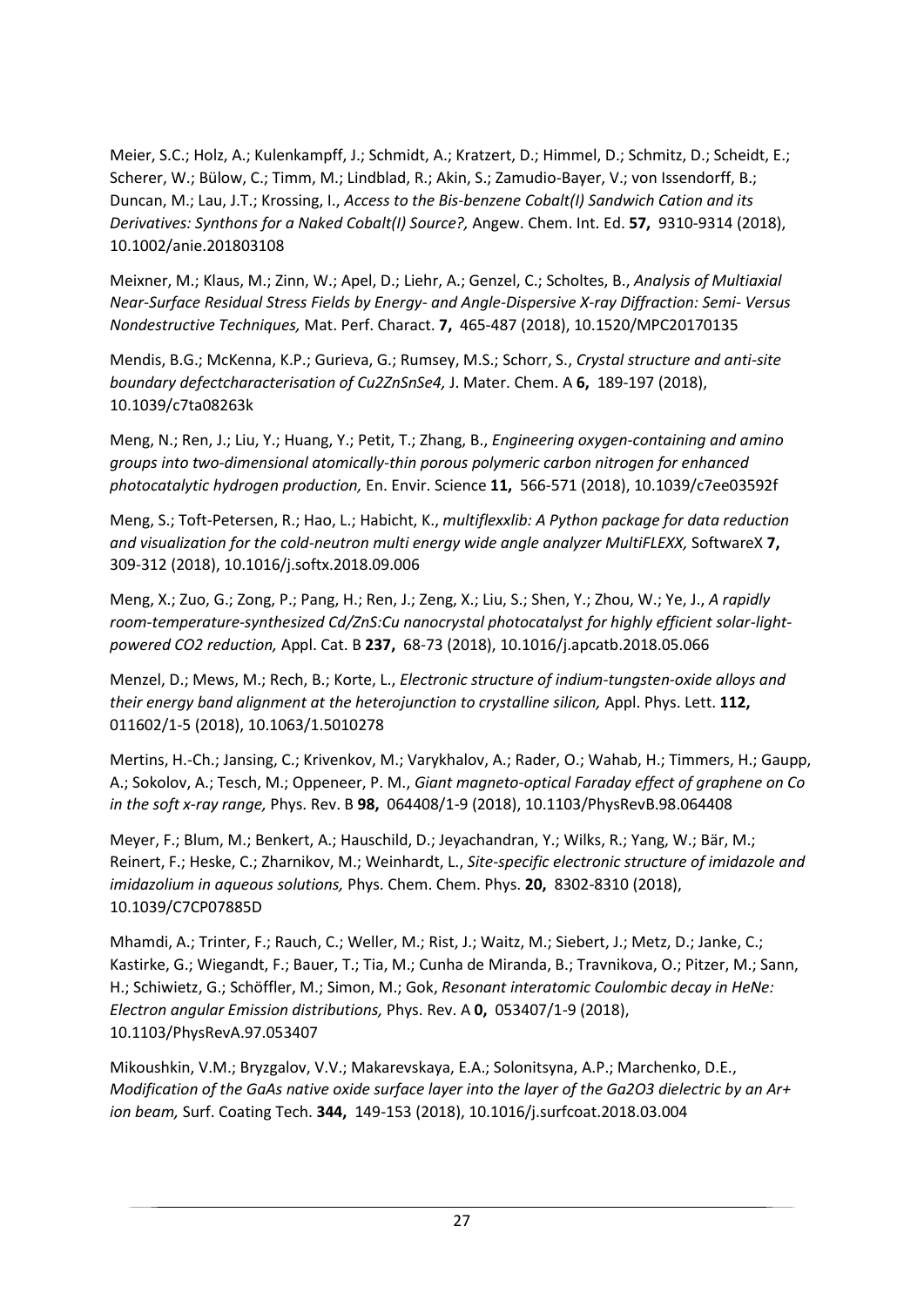Mikoushkin, V.M.; Bryzgalov, V.V.; Nikonov, S.Yu.; Solonitsyna, A.P.; Marchenko, D.E., *The p-n junction formation effect of an Ar+ ion beam on the n-GaAs surface,* EPL **122,** 27002/1-5 (2018), 10.1209/0295-5075/122/27002

Mikoushkin, V.M.; Bryzgalov, V.V.; Nikonov, S.Yu.; Solonitsyna, A.P.; Marchenko, D.E., *Composition and Band Structure of the Native Oxide Nanolayer on the Ion Beam Treated Surface of the GaAs Wafer,* Semicon. **52,** 593-596 (2018), 10.1134/S1063782618050214

Mill, L.; Bier, B.; Syben, C.; Kling, L.; Klingberg, A.; Christiansen, S.; Schett, G.; Maier, A., *Towards invivo X-ray nanoscopy: The effect of motion on image quality,* **,** 115-120 (2018), 10.1007/978-3-662- 56537-7\_40

Milov, I.; Makhotkin, I.A.; Sobierajski, R.; Medvedev, N.; Lipp, V.; Chalupsky, J.; Sturm, J.M.; Tiedtke, K.; de Vries, G.; Störmer, M.; Siewert, F.; van de Kruijs, R.; Louis, E.; Jacyna, I.; Jurek, M.; Juha, L.; Hajkova, V.; Vozda, V.; Burian, T.; Saksl,, *Mechanism of single-shot damage of Ru thin films irradiated by femtosecond extreme UV free-electron laser,* Opt. Express **26,** 19665-19684 (2018), 10.1364/OE.26.019665

Milovanovic, P.; vom Scheidt, A.; Mletzko, K.; Sarau, G.; Püschel, K.; Djuric, M.; Amling, M.; Christiansen, S.; Busse, B., *Bone tissue aging affects mineralization of cement lines,* Bone **110,** 187- 193 (2018), 10.1016/j.bone.2018.02.004

Mishurova, T.; Cabeza, S.; Thiede, T.; Nadammal, N.; Kromm, A.; Klaus, M.; Genzel, C.; Haberland, C.; Bruno, G., *The Influence of the Support Structure on Residual Stress and Distortion in SLM Inconel 718 Parts,* Metall. Mater. Trans. A **49,** 3038-3046 (2018), 10.1007/s11661-018-4653-9

Mohamed, R.; Binninger, T.; Kooyman, P.; Hoell, A.; Fabbri, E.; Patru, A.; Heinritz, A.; Schmidt, T.; Levecque, P., *Facile deposition of Pt nanoparticles on Sb-doped SnO2 support with outstanding active surface area for the oxygen reduction reaction,* Catal. Sc. Techn. **8,** 2672-2685 (2018), 10.1039/c7cy02591b

Mohseninia, A.; Kartouzian, D.; Markötter, H.; Ince, U.U.; Manke, I.; Scholta, J., *Neutron Radiographic Investigations on the Effect of Hydrophobicity Gradients within MPL and MEA on Liquid Water Distribution and Transport in PEMFCs,* ECS Trans. **85,** 1013-1021 (2018), 10.1149/08513.1013ecst

Morales-Vilches, A.B.; Cruz, A.; Pingel, S.; Neubert, S.; Mazzarella, L.; Meza, D.; Korte, L.; Schlatmann, R.; Stannowski, B., *ITO-Free Silicon Heterojunction Solar Cells With ZnO:Al/SiO2Front Electrodes Reaching a Conversion Efficiency of 23%,* IEEE J. Photovolt, **9,** 34-39 (2018), 10.1109/JPHOTOV.2018.2873307

Morales-Vilches, A.B.; Larionova, Y.; Wietler, T.; Cruz, A.; Korte, L.; Peibst, R.; Brendel, R.; Schlatmann, R.; Stannowski, B., *ZnO:Al/a-SiOx front contact for polycrystalline-silicon-on-oxide (POLO) solar cells,* AIP Conf. Proc. **1999,** 040016/1-6 (2018), 10.1063/1.5049279

Mueller, N.; Juergensen, S.; Höflich, K.; Reich, S.; Kusch, P., *Excitation-Tunable Tip-Enhanced Raman Spectroscopy,* J. Phys. Chem. C **122,** 28273-28279 (2018), 10.1021/acs.jpcc.8b10272

Müller, A.; Borovik, A.; Buhr, T.; Hellhund, J.; Holste, K.; Kilcoyne, A.; Klumpp, S.; Martins, M.; Ricz, S.; Viefhaus, J.; Schippers, S., *Near-K-edge single, double, and triple photoionization of C+ ions,* Phys. Rev. A **97,** 013409/1-14 (2018), 10.1103/PhysRevA.97.013409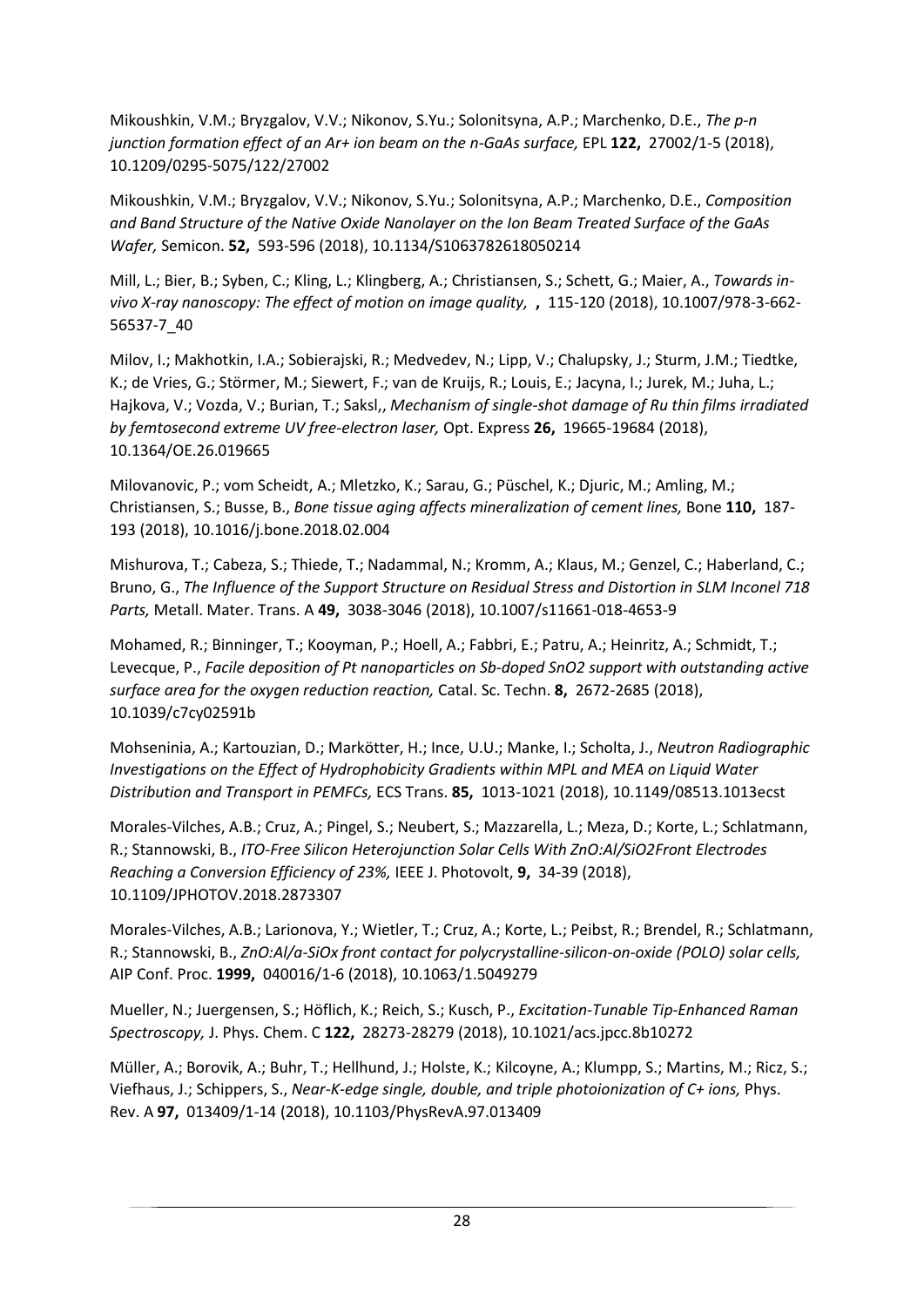Müller, A.; Lindroth, E.; Bari, S.; Borovik, A.; Hillenbrand, P.; Holste, K.; Indelicato, P.; Kilcoyne, A.; Klumpp, S.; Martins, M.; Viefhaus, J.; Wilhelm, P.; Schippers, S., *Photoionization of metastable heliumlike C4+ (1s2s S-3(1)) ions: Precision study of intermediate doubly excited states,* Phys. Rev. A **98,** 033416/1-16 (2018), 10.1103/PhysRevA.98.033416

Munshi, A.M.; Kim, D.C.; Heimdal, C.P.; Heilmann, M.; Christiansen, S.H.; Vullum, P.E.; Van Helvoort, A.T.J.; Weman, H., *Selective area growth of AlGaN nanopyramid arrays on graphene by metal-organic vapor phase epitaxy,* Appl. Phys. Lett. **113,** 263102 (2018), 10.1063/1.5052054

Muydinov, R.; Seeger, S.; Vinoth Kumar, S.; Klimm, C.; Kraehnert, R.; Wagner, M.; Szyszka, B., *Crystallisation behaviour of CH3NH3PbI3 films: The benefits of sub-second flash lamp annealing,* Thin Solid Films **653,** 204-214 (2018), 10.1016/j.tsf.2018.03.050

Naberezhnov, A.A.; Vanina, P.Yu.; Sysoeva, A.A.; Cizman, A.; Rysiakiewicz-Pasek, E.; Hoser, A., *Effect of Restricted Geometry on the Structure and Phase Transitions in Potassium Nitrate Nanoparticles,* Phys. Solid State **60,** 442-446 (2018), 10.1134/S1063783418030204

Nascimento, M.; Franco, M.; Yokaichyia, F.; de Paula, E.; Lombello, C.; de Araujo, D., *Hyaluronic acid in Pluronic F-127/F-108 hydrogels for postoperative pain in arthroplasties: Influence on physicochemical properties and structural requirements for sustained drug-release,* Int. J. Biol. Macromol. **111,** 1245-1254 (2018), 10.1016/j.ijbiomac.2018.01.064

Navarro-Senent, C.; Fornell, J.; Isarain-Chávez, E.; Quintana, A.; Menéndez, E.; Foerster, M.; Aballe, L.; Weschke, E.; Nogués, J.; Pellicer, E.; Sort, J., *Large Magnetoelectric Effects in Electrodeposited Nanoporous Microdisks Driven by Effective Surface Charging and Magneto-Ionics,* ACS Appl. Mat. Interfaces **10,** 44897-44905 (2018), 10.1021/acsami.8b17442

Naveen, K.; Reehuis, M.; Adler, P.; Pattison, P.; Hoser, A.; Mandal, T.K.; Arjun, U.; Mukharjee, P.K.; Nath, R.; Felser, C.; Paul, A.K., *Reentrant magnetism at the borderline between long-range antiferromagnetic order and spin-glass behavior in the B-site disordered perovskite system Ca2 xSrxFeRuO6,* Phys. Rev. B **98,** 224423/1-15 (2018), 10.1103/PhysRevB.98.224423

Nehrkorn, J.; Veber, S.; Zhukas, L.; Novikov, V.; Nelyubina, Y.; Voloshin, Y.; Holldack, K.; Stoll, S.; Schnegg, A., *Determination of Large Zero-Field Splitting in High-Spin Co(I) Clathrochelates,* Inorg. Chem. **57,** 15330-15340 (2018), 10.1021/acs.inorgchem.8b02670

Neumann, M.; Osenberg, M.; Hilger, A.; Franzen, D.; Turek, T.; Manke, I.; Schmidt, V., *On a pluri-Gaussian model for three-phase microstructures, with applications to 3D image data of gas-diffusion electrodes,* Comp Mat Science **156,** 325-331 (2018), 10.1016/j.commatsci.2018.09.033

Neuschitzer, M.; Espindola Rodriguez, M.; Guc, M.; Marquez, J.A.; Giraldo, S.; Forbes, I.; Perez-Rodriguez, A.; Saucedo, E., *Revealing the beneficial effects of Ge doping on Cu2ZnSnSe4 thin film solar cells,* J. Mater. Chem. A **6,** 11759-11772 (2018), 10.1039/c8ta02551g

Nichols, C.; Krakow, R.; Herrero-Albillos, J.; Kronast, F.; Northwood-Smith, G.; Harrison, R., *Microstructural and paleomagnetic insight into the cooling history of the IAB parent body,* Geochim. Cosmo. A. **229,** 43466 (2018), 10.1016/j.gca.2018.03.009

Niederhausen, J.; Zhang, Y.; Cheenicode Kabeer, F.; Garmshausen, Y.; Schmidt, B.; Li, Y.; Braun, K.; Hecht, S.; Tkatchenko, A.; Koch, N.; Hla, S., *Subtle Fluorination of Conjugated Molecules Enables Stable Nanoscale Assemblies on Metal Surfaces,* J. Phys. Chem. C **122,** 18902-18911 (2018), 10.1021/acs.jpcc.8b03398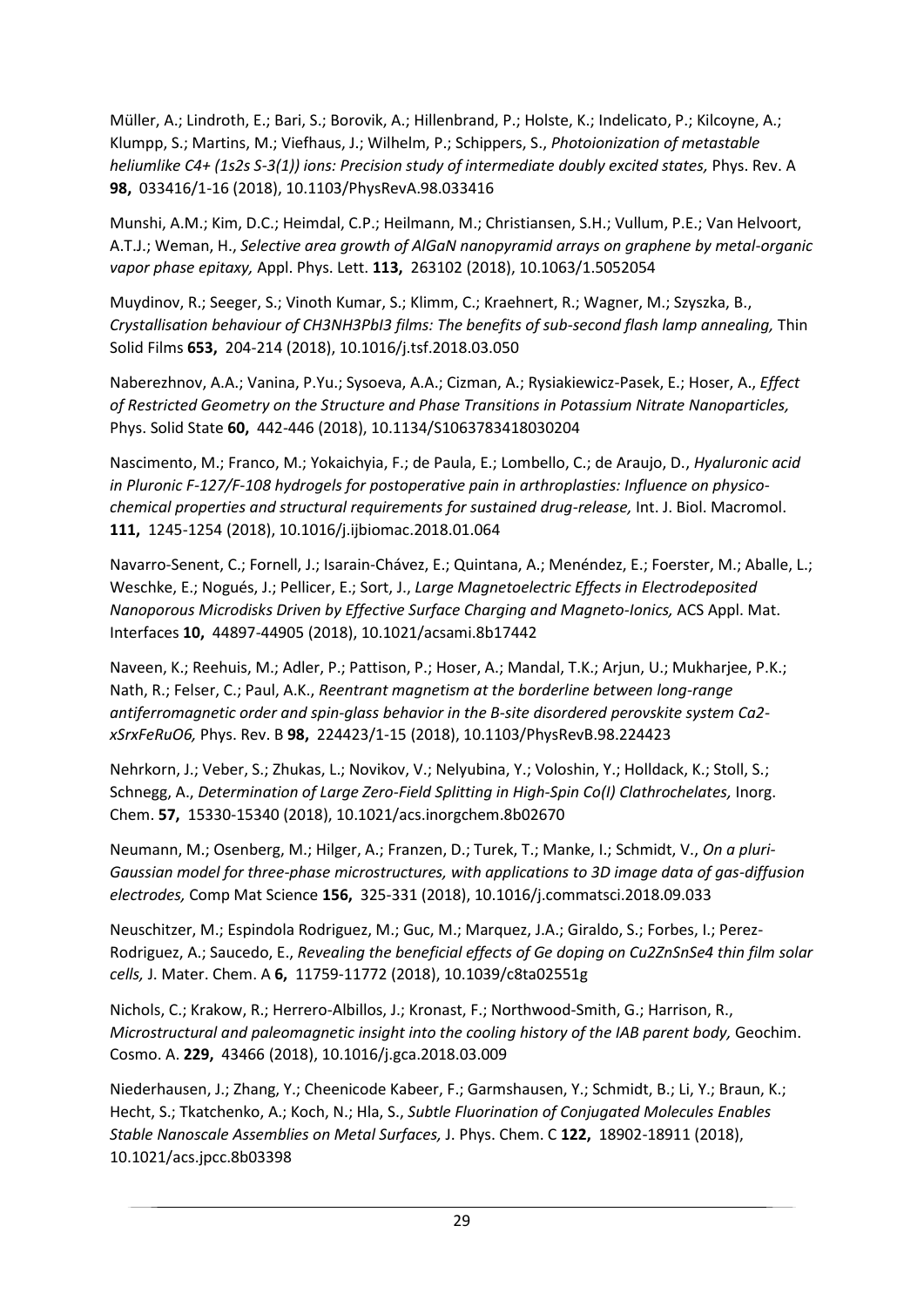Nikam, R.; Xu, X.; Ballauff, M.; Kanduc, M.; Dzubiella, J., *Charge and hydration structure of dendritic polyelectrolytes: molecular simulations of polyglycerol sulphate,* Soft Matter **14,** 4300-4310 (2018), 10.1039/c8sm00714d

Nikitin, S.E.; Wu, L.S.; Sefat, A.S.; Shaykhutdinov, K.A.; Lu, Z.; Meng, S.; Pomjakushina, E. V.; Conder, K.; Ehlers, G.; Lumsden, M.D.; Kolesnikov, A.I.; Barilo, S.; Guretskii, S. A.; Inosov, D.S.; Podlesnyak, A., *Decoupled spin dynamics in the rare-earth orthoferrite YbFeO3: Evolution of magnetic excitations through the spin-reorientation transition,* Phys. Rev. B **98,** 064424/1-13 (2018), 10.1103/PhysRevB.98.064424

Nikolaeva, A.; Krause, M.; Marquez, J.; Hages, C.; Levcenko, S.; Unold, T.; Witte, W.; Hariskos, D.; Abou-Ras, D., *Fluctuations in net doping and lifetime in Cu(In,Ga)Se2 solar cells,* **,** 2512-2514 (2018), 10.1109/PVSC.2018.8547874

Norell, J.; Jay, R.; Hantschmann, M.; Eckert, S.; Guo, M.; Gaffney, K.; Wernet, P.; Lundberg, M.; Föhlisch, A.; Odelius, M., *Fingerprints of electronic, spin and structural dynamics from resonant inelastic soft X-ray scattering in transient photo-chemical species,* Phys. Chem. Chem. Phys. **20,** 7243- 7253 (2018), 10.1039/c7cp08326b

Nowotny, J.; Dodson, J.; Fiechter, S.; Gür, T.M.; Kennedy, B.; Macyk, W.; Bak, T.; Sigmund, W.; Yamakawi, M.; Rahman, K.A., *Towards Global Sustainability: Education on Environmentally Clean Energy Technologies,* Ren. Sust. En. Rev. **81,** 2541-2551 (2018), 10.1016/j.rser.2017.06.060

Nucara, A.; Corasaniti, M.; Kalaboukhov, A.; Ortolani, M.; Falsetti, E.; Sambri, A.; Miletto Granozio, F.; Capitani, F.; Brubach, J.; Roy, P.; Schade, U.; Calvani, P., *Infrared study of the quasi-two-dimensional electron system at the interface between SrTiO3 and crystalline or amorphous LaAlO3,* Phys. Rev. B **97,** 155126/1-7 (2018), 10.1103/PhysRevB.97.155126

Nürnberg, D.; Seibel, I.; Riechardt, AI; Brockmann, C.; Zeitz, O.; Heufelder, J.; Joussen, AM, *Multimodale Bildgebung des Aderhautmelanoms mit seinen Differenzialdiagnosen, Therapie (Bestrahlungsplanung) und Verlaufskontrolle,* Klin Monatsbl Augenheilkd **0,** 1001-1012 (2018), 10.1055/a-0667-0806

Opherden, L.; Bilitewski, T.; Hornung, J.; Herrmannsdörfer, T.; Samartzis, A.; Islam, A.; Anand, V.; Lake, B.; Moessner, R.; Wosnitza, J., *Inverted hysteresis and negative remanence in a homogeneous antiferromagnet,* Phys. Rev. B **98,** 180403(R)/1-5 (2018), 10.1103/PhysRevB.98.180403

Orendác, M.; Gabáni, S.; Gazo, E.; Pristás, G.; Shitsevalova, N.; Siemensmeyer, K.; Flachbart, K., *Rotating magnetocaloric effect and unusual magnetic features in metallic strongly anisotropic geometrically frustrated TmB4,* Sci. Rep. **8,** 10933/1-10 (2018), 10.1038/s41598-018-29399-2

Orlandi, F.; Aza, E.; Bakaimi, I.; Kiefer, K.; Klemke, B.; Zorko, A.; Arcon, D.; Stock, C.; Tsibidis, G.; Green, M.; Manuel, P.; Lappas, A., *Incommensurate atomic and magnetic modulations in the spinfrustrated beta-NaMnO2 triangular lattice,* Phys. Rev. Mat. **2,** 074407/1-14 (2018), 10.1103/PhysRevMaterials.2.074407

Orue, I.; Marcano, L.; Bender, P.; García-Prieto, A.; Valencia, S.; Mawas, M.A.; Alba Venero, D.; Honnecker, D.; Garcia-Arribas, A.; Fernandez Barquín, L.; Muela, A.; Fdez-Gubieda, M.L., *Configuration of the magnetosome chain: a natural magnetic nanoarchitecture,* Nanoscale **10,** 7407- 7419 (2018), 10.1039/C7NR08493E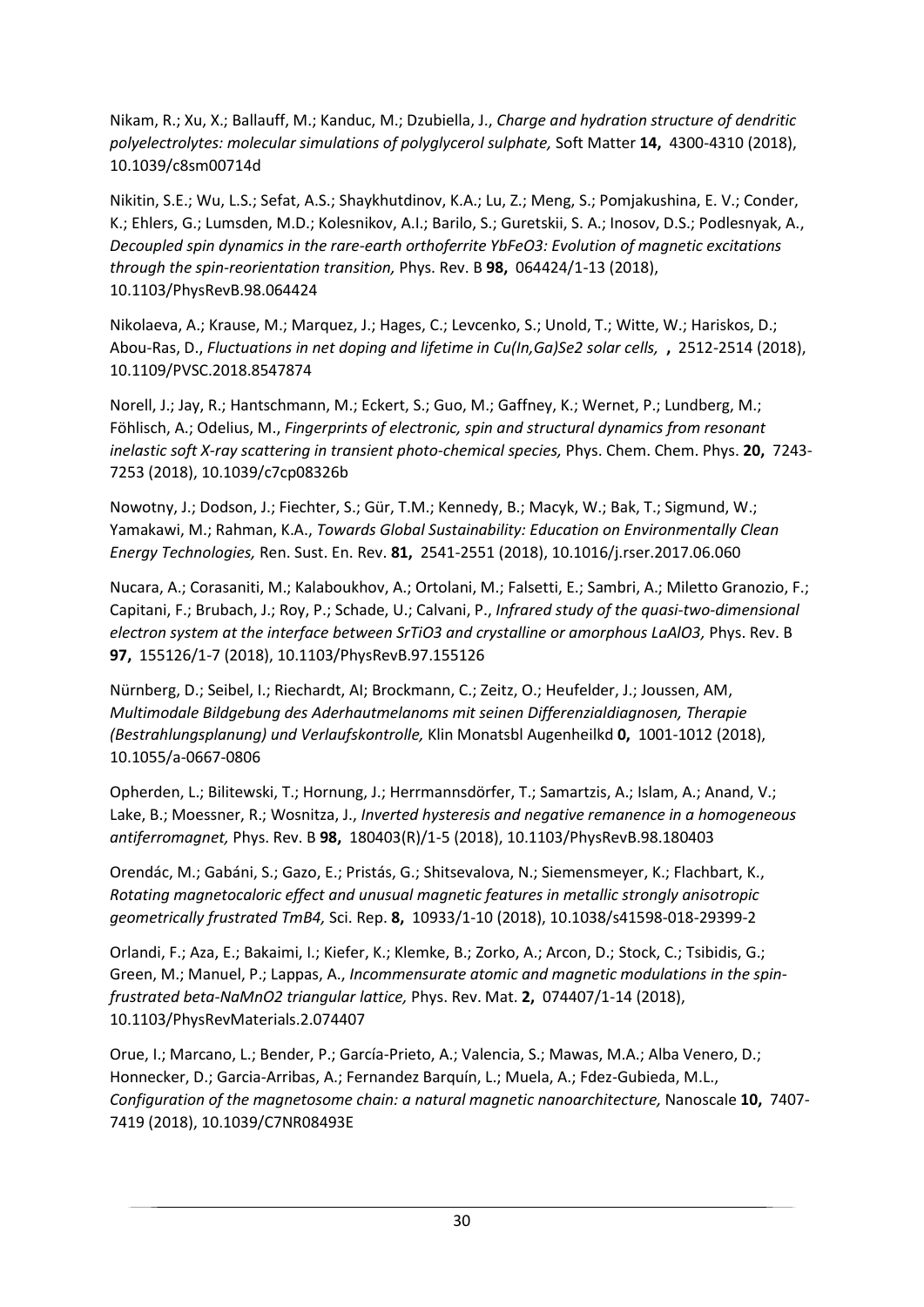Osenberg, M.; Manke, I.; Hilger, A.; Kardjilov, N.; Banhart, J., *An X-ray Tomographic Study of Rechargeable Zn/MnO2 Batteries,* Mat. **11,** 1486/1-14 (2018), 10.3390/ma11091486

Ossiander, M.; Riemensberger, J.; Neppl, S.; Mittermair, M.; Schäffer, M.; Duensing, A.; Wagner, M.; Heider, R.; Wurzer, M.; Gerl, M.; Schnitzenbaumer, M.; Barth, J.; Libisch, F.; Lemell, C.; Burgdörfer, J.; Feulner, P.; Kienberger, R., *Absolute timing of the photoelectric effect,* Nat. **561,** 374-377 (2018), 10.1038/s41586-018-0503-6

Oßmann, B.E.; Sarau, G.; Holtmannspötter, H.; Pischetsrieder, M.; Christiansen, S.H.; Dicke, W., *Small-sized microplastics and pigmented particles in bottled mineral water,* Water Res. **141,** 307-316 (2018), 10.1016/j.watres.2018.05.027

Panchenko, O.; Borgardt, E.; Zwaygardt, W.; Hackemüller, F.J.; Bram, M.; Kardjilov, N.; Arlt, T.; Manke, I.; Müller, M.; Stolten, D.; Lehnert, W., *In-situ two-phase flow investigation of different porous transport layer for a polymer electrolyte membrane (PEM) electrolyzer with neutron spectroscopy,* J. Power Sourc. **390,** 108-115 (2018), 10.1016/j.jpowsour.2018.04.044

Panda, C.; Chandra, A.; Coron, T.; Andris, E.; Pandey, B.; Garai, S.; Lindenmaier, N.; Künstner, S.; Farquhar, E.R.; Roithová, J.; Rajaraman, G.; Driess, M.; Ray, K., *Nucleophilic versus Electrophilic Reactivity of Bioinspired Superoxido Nickel(II) Complexes,* Angew. Chem. Int. Ed. **57,** 14883-14887 (2018), 10.1002/anie.201808085

Pandya, R.; MacQueen, R.; Rao, A.; Davis, N.J.L.K., *Simple and Robust Panchromatic Light Harvesting Antenna Composites via FRET Engineering in Solid State Host Matrices,* J. Phys. Chem. C **122,** 22330- 22338 (2018), 10.1021/acs.jpcc.8b07998

Papagiannopoulos, A.; Meristoudi, A.; Pispas, S.; Keiderling, U., *Thermal response of self-organization in an amphiphilic triblock polyelectrolyte and the influence of the globular protein lysozyme,* Eur. Pol. J. **99,** 49-57 (2018), 10.1016/j.eurpolymj.2017.12.005

Papagiannopoulos, A.; Zhao, J.; Zhang, G.; Pispas, S.; Jafta, C.J., *Viscosity Transitions Driven by Thermoresponsive Self-Assembly in PHOS-g-P(PO-r-EO) Brush Copolymer,* Macromolecules **51,** 1644- 1653 (2018), 10.1021/acs.macromol.7b02711

Papaioannou, E.Th.; Fang, H.; Caballero, B.; Akinoglu, E.M.; Giersig, M.; Garcia-Martin, A.; Fumagalli, P., *Correction: Role of interactions in the magneto-plasmonic response at the geometrical threshold of surface continuity,* Opt. Express **26,** 338/1 (2018), 10.1364/OE.26.000338

Park, C.; Kanduc, M.; Chudoba, R.; Ronneburg, A.; Risse, S.; Ballauff, M.; Dzubiella, J., *Molecular simulations of electrolyte structure and dynamics in lithium-sulfur battery solvents,* J. Power Sourc. **373,** 70-78 (2018), 10.1016/j.jpowsour.2017.10.081

Park, S.; Mutz, N.; Schultz, T.; Blumenstengel, S.; Han, A.; Aljarb, A.; Li, L.-J.; List-Kratochvil, E.; Amsalem, P.; Koch, N., *Direct determination of monolayer MoS2 and WSe2 exciton binding energies on insulating and metallic substrates,* 2D Mat. **5,** 025003/1-8 (2018), 10.1088/2053-1583/aaa4ca

Parkhomenko, H.; Solovan, M.; Brus, V.; Maystruk, E.; Maryanchuk, P.D., *Structural, electrical, and photoelectric properties of p-NiO/n-CdTe heterojunctions,* Opt. Eng. **57,** 017116/1- (2018), 10.1117/1.OE.57.1.017116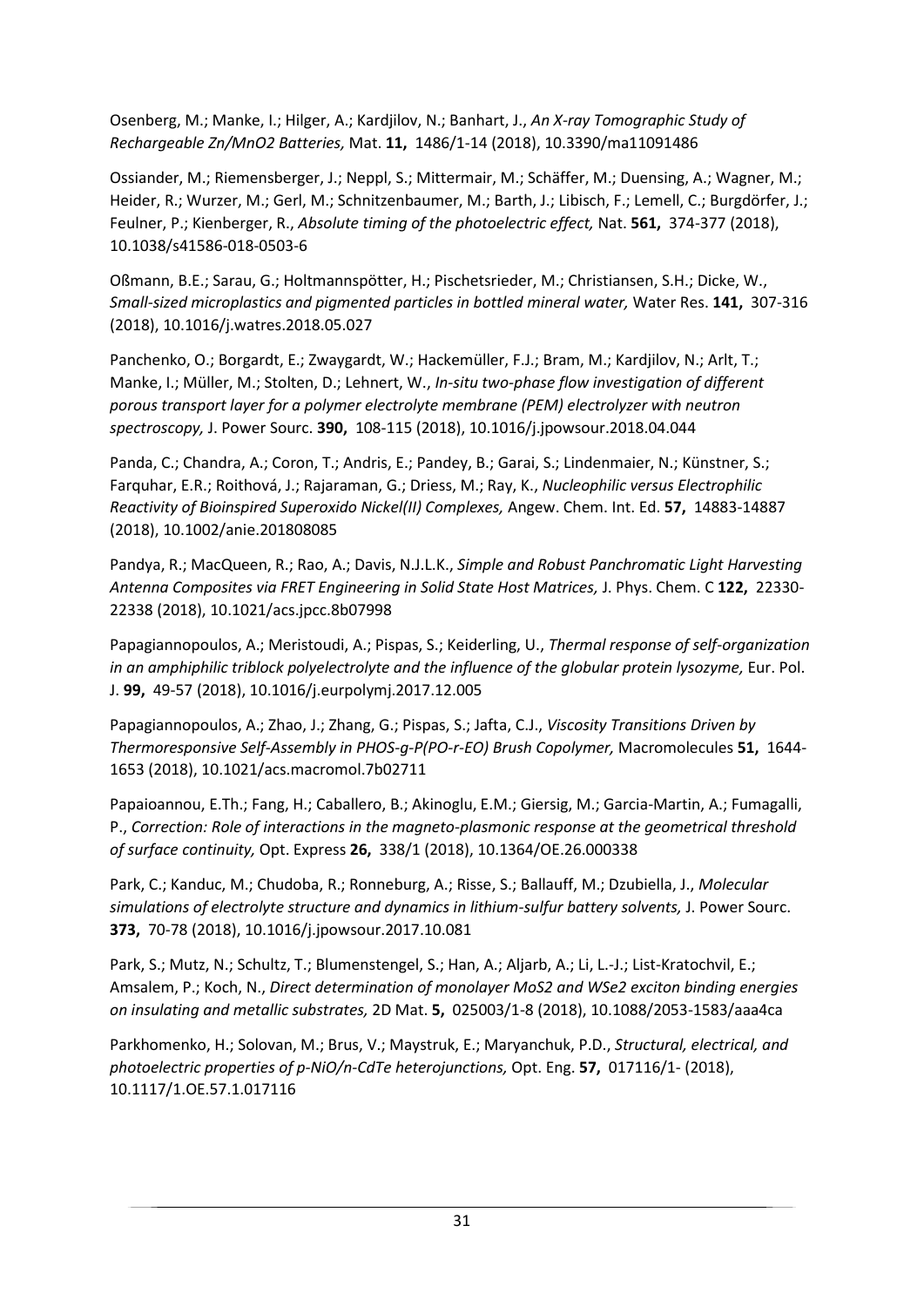Parvan, V.; Mizrak, A.; Majumdar, I.; Ümsür, B.; Calvet, W.; Greiner, D.; Kaufmann, C.A.; Dittrich, T.; Avancini, E.; Lauermann, I., *Cu(In,Ga)Se2 surface treatment with Na and NaF: A combined photoelectron spectroscopy and surface photovoltage study in ultra-high vacuum,* Appl. Surf. Sci. **444,**  436-441 (2018), 10.1016/j.apsusc.2018.03.014

Paull, O.; Pan, A.; Causer, G.; Fedoseev, S.; Jones, A.; Liu, X.; Rosenfeld, A.; Klose, F., *Field dependence of the ferromagnetic/superconducting proximity effect in a YBCO/STO/LCMO multilayer,* Nanoscale **10,** 18995-19003 (2018), 10.1039/c8nr01210e

Peeters, D.; Mendoza Reyes, O.; Mai, L.; Sadlo, A.; Cwik, S.; Rogalla, D.; Becker, H.-W.; Schütz, H.M.; Hirst, J.; Müller, S.; Friedrich, D.; Mitoraj, D.; Nagli, M.; Caspary Toroker, M.; Eichberger, R.; Beranek, R.; Devi, A., *CVD-grown copper tungstate thin films for solar water splitting,* J. Mater. Chem. A **6,**  10206-10216 (2018), 10.1039/C7TA10759E

Penc, B.; Hoser, A.; Baran, S.; Duraj, R.; Marzec, M.; Jaworska-Golab, T.; Szytula, A.; Dyakonov, V.; Nedelko, N.; Sivachenko, A.; Dyakonov, K.; Bazela, W.; Szymczak, H., *Influence of Ti atoms on the magnetic order in quaternary NiMnGe:Ti compounds,* Phase Transit. **91,** 1107-1121 (2018), 10.1080/01411594.2018.1502884

Pérez Tamarit, S.; Solórzano, E.; Hilger, A.; Manke, I.; Rodríguez-Pérez, M.A., *Multi-scale tomographic Analysis of polymeric foams: A detailed study of the cellular structure.,* Eur. Pol. J. **109,** 169-178 (2018), 10.1016/j.eurpolymj.2018.09.047

Pesach, A.; Tiferet, E.; Vogel, S.; Chonin, M.; Diskin, A.; Zilberman, L.; Rivin, O.; Yeheskel, O.; Caspi, E., *Texture analysis of additively manufactured Ti-6Al-4V using neutron diffraction,* Add. Manuf. **23,** 394- 401 (2018), 10.1016/j.addma.2018.08.010

Peter, L.M.; Gurudayal, ; Wong, L.H.; Abdi, F.F., *Understanding the role of nanostructuring in photoelectrode performance for light-driven water splitting,* J. Electroanal. Chem. **819,** 447-458 (2018), 10.1016/j.jelechem.2017.12.031

Petersen, B.; Roa, R.; Dzubiella, J.; Kanduc, M., *Ionic structure around polarizable metal nanoparticles in aqueous electrolytes,* Soft Matter **14,** 4053-4063 (2018), 10.1039/c8sm00399h

Petit, T.; Puskar, L., *FTIR spectroscopy of nanodiamonds: Methods and interpretation,* Diamond Relat. Mat. **89,** 52-66 (2018), 10.1016/j.diamond.2018.08.005

Pflug, C.; Franz, A.; Kohlmann, H., *Crystal structure and europium luminescence of NaMgH3-xFx,* J. Solid State Chem. **258,** 391-396 (2018), 10.1016/j.jssc.2017.10.034

Phung, N.; Abate, A., *The Impact of Nano- and Microstructure on the Stability of Perovskite Solar Cells,* Small **14,** 1802573/1-11 (2018), 10.1002/smll.201802573

Pietrzyk-Brzezinska, A.J.; Absmeier, E.; Klauck, E.; Wen, Y.; Antelmann, H.; Wahl, M.C., *Crystal Structure of the Escherichia coli DExH-Box NTPase HrpB,* Struc. **26,** 1462-1473.e4 (2018), 10.1016/j.str.2018.07.013

Pietzsch, A.; Sokolov, A.; Blume, T.; Neppl, S.; Senf, F.; Siewert, F.; Föhlisch, A., *Inverted VLS Spectrometer at BESSY for Molecular Potential Energy Surfaces and Excitations,* Syn. Rad. News **31,**  20-25 (2018), 10.1080/08940886.2018.1435952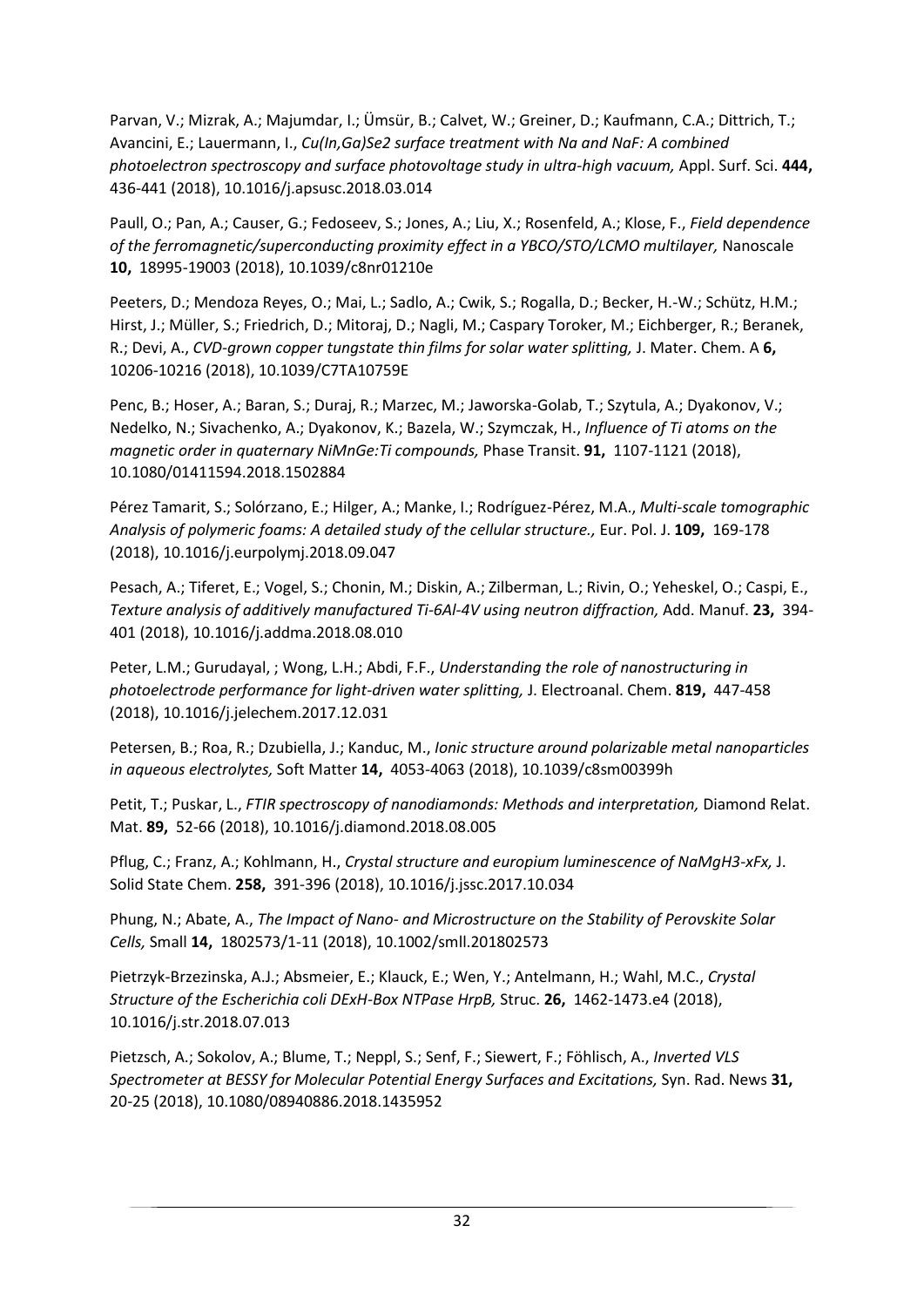Pontius, N.; Beye, M.; Trabant, C.; Mitzner, R.; Sorgenfrei, F.; Kachel, T.; Wöstmann, M.; Roling, S.; Zacharias, H.; Ivanov, R.; Treusch, R.; Buchholz, M.; Metcalf, P.; Schüßler-Langeheine, C.; Föhlisch, A., *Probing the non-equilibrium transient state in magnetite by a jitter-free two-color X-ray pump and Xray probe experiment,* Str. Dyn. **5,** 054501/1-8 (2018), 10.1063/1.5042847

Pookpanratana, S.J.; Goetz, K.P.; Bittle, E.G.; Haneef, H.; You, L.; Hacker, C.A.; Robey, S.W.; Jurchescu, O.D.; Ovsyannikov, R.; Giangrisostomi, E., *Electronic properties and structure of single crystal perylene,* Org. Electr. **61,** 157-163 (2018), 10.1016/j.orgel.2018.05.035

Post, K.; McLeod, A.; Hepting, M.; Bluschke, M.; Wang, Y.; Cristiani, G.; Logvenov, G.; Charnukha, A.; Ni, G.; Radhakrishnan, P.; Minola, M.; Pasupathy, A.; Boris, A.; Benckiser, E.; Dahmen, K.; Carlson, E.; Keimer, B.; Basov, D., *Coexisting first- and second-order electronic phase transitions in a correlated oxide,* Nat. Phys. **14,** 1056-1061 (2018), 10.1038/s41567-018-0201-1

Pournemat, A.; Markötter, H.; Wilhelm, F.; Enz, S.; Kropf, H.; Manke, I.; Scholta, J., *Nano-scale Monte Carlo study on liquid water distribution within the polymer electrolyte membrane fuel cell microporous layer, catalyst layer and their interfacial region,* J. Power Sourc. **397,** 271-279 (2018), 10.1016/j.jpowsour.2018.07.027

Prajongtat, P.; Dittrich, T.; Hinrichs, K.; Rappich, J., *Thickness of AVA(+) Controls the Direction of Charge Transfer at TiO2/PbI2 Interfaces,* J. Phys. Chem. C **122,** 5020-5025 (2018), 10.1021/acs.jpcc.8b00579

Prajongtat, P.; Hannongbua, S., *A combined theoretical and experimental study of CH3NH3PbI3 Containing AVAI films prepared via an intramolecular exchange process,* J. Phys. Chem. C **122,** 19705- 19711 (2018), 10.1021/acs.jpcc.8b06160

Preissler, N.; Amkreutz, D.; Dulanto, J.; Töfflinger, J.A.; Thi Trinh, C.; Trahms, M.; Abou-Ras, D.; Kirmse, H.; Weingärtner, R.; Rech, B.; Schlatmann, R., *Passivation of Liquid-Phase Crystallized Silicon With PECVD-SiNx and PECVD-SiNx/SiOx,* Phys. Status Solidi A **215,** 1800239/1-9 (2018), 10.1002/pssa.201800239

Preissler, N.; Trinh, C.T.; Trahms, M.; Sonntag, P.; Abou-Ras, D.; Kirmse, H.; Schlatmann, R.; Rech, B.; Amkreutz, D., *Impact of Dielectric Layers on Liquid-Phase Crystallized Silicon Solar Cells,* IEEE J. Photovolt, **8,** 30-37 (2018), 10.1109/JPHOTOV.2017.2768960

Preziosi, D.; Lopez-Mir, L.; Li, X.; Cornelissen, T.; Lee, J.; Trier, F.; Bouzehouane, K.; Valencia, S.; Gloter, A.; Barthélémy, A.; Bibes, M., *Direct Mapping of Phase Separation across the Metal-Insulator Transition of NdNiO3,* Nano Lett. **18,** 2226-2232 (2018), 10.1021/acs.nanolett.7b04728

Principi, E.; Giangrisostomi, E.; Mincigrucci, R.; Beye, M.; Kurdi, G.; Cucini, R.; Gessini, A.; Bencivenga, F.; Masciovecchio, C., *Extreme ultraviolet probing of nonequilibrium dynamics in high energy density germanium,* Phys. Rev. B **97,** 174107/1-5 (2018), 10.1103/PhysRevB.97.174107

Prudnikava, A.; Tamashevich, Y.; Yanushkevich, K.; Noei, H.; Lott, D.; Stierle, A.; Foster, B., *Toward Optimization of Centrifugal Barrel Polishing P rocedure for Treatment of Niobium Cavities,* IEEE Trans. Appl. Supercond. **28,** 3500105/1-5 (2018), 10.1109/TASC.2018.2791641

Pryadchenko, V.V.; Belenov, S.V.; Shemet, D.B.; Srabionyan, V.V.; Avakyan, L.A.; Volochaev, V.A.; Mikheykin, A.S.; Bdoyan, K.E.; Zizak, I.; Guterman, V.E.; Bugaev, L.A., *Effect of Thermal Treatment on the Atomic Structure and Electrochemical Characteristics of Bimetallic PtCu Core-Shell Nanoparticles in PtCu/C Electrocatalysts,* J. Phys. Chem. C **122,** 17199-17210 (2018), 10.1021/acs.jpcc.8b03696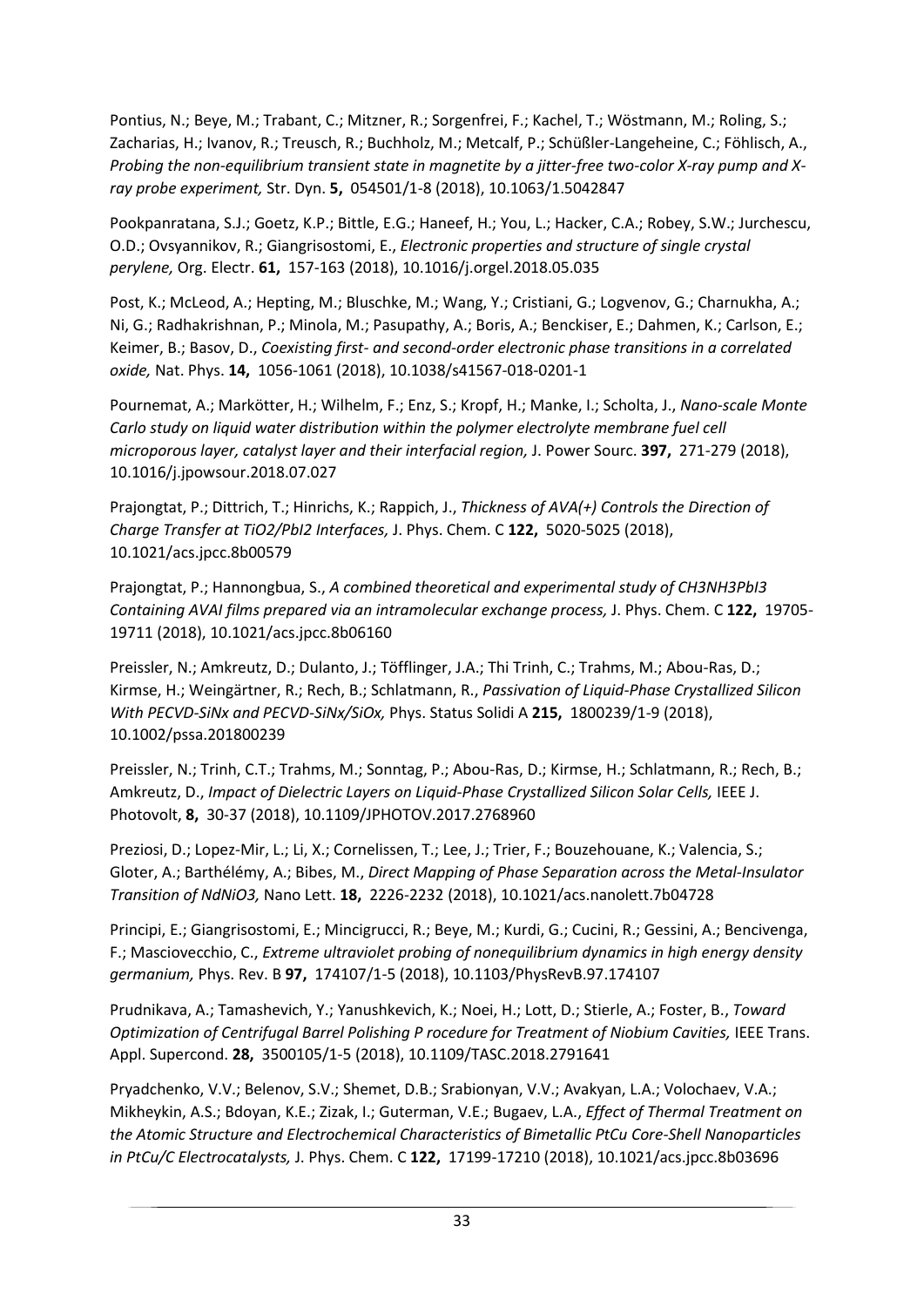Pudell, J.; Maznev, A.A.; Herzog, M.; Kronseder, M.; Back, C.H.; Malinowski, G.; von Reppert, A.; Bargheer, M., *Layer specific observation of slow thermal equilibration in ultrathin metallic nanostructures by femtosecond X-ray diffraction,* Nat. Commun. **9,** 524131 (2018), 10.1038/s41467- 018-05693-5

Pulvirenti, F.; Wegner, B.; Noel, N.; Mazzotta, G.; Hill, R.; Patel, J.; Herz, L.; Johnston, M.; Riede, M.; Snaith, H.; Koch, N.; Barlow, S.; Marder, S., *Modification of the fluorinated tin oxide/electrontransporting material interface by a strong reductant and its effect on perovskite solar cell efficiency,* Mol. Syst. Design Eng. **3,** 741-747 (2018), 10.1039/c8me00031j

Pun, J.K.H.; Gallaher, J.K.; Frazer, L.; Prasad, S.K.K.; Dover, C.B.; Macqueen, R.W.; Schmidt, T.W., *TIPSanthracene: a singlet fission or triplet fusion material?,* J. Photonics Energy **8,** 022006/1-9 (2018), 10.1117/1.JPE.8.022006

Putz, B.; May-Miller, C.; Matl, V.; Völker, B.; Többens, D.; Semprimoschnig, C.; Cordill, M., *Two-stage cracking of metallic bi-layers on polymer substrates under tension,* Scripta Mater. **145,** 43682 (2018), 10.1016/j.scriptamat.2017.09.039

Qi, W.; Zhang, Y.; Kochovski, Z.; Wang, J.; Lu, Y.; Chen, G.; Jiang, M., *Self-assembly of Human Galectin-1 via dual supramolecular interactions and its inhibition of T-cell agglutination and apoptosis,* Nano Res. **11,** 5566-5572 (2018), 10.1007/s12274-018-2169-7

Qi, W.; Zhang, Y.; Wang, J.; Tao, G.; Wu, L.; Kochovski, Z.; Gao, H.; Chen, G.; Jiang, M., *Deprotection-Induced Morphology Transition and Immunoactivation of Glycovesicles: A Strategy of Smart Delivery Polymersomes,* J. Am. Chem. Soc. **140,** 8851-8857 (2018), 10.1021/jacs.8b04731

Qu, Y.; Legen, J.; Arndt, J.; Henkel, S.; Hoppe, G.; Thieme, C.; Ranzini, G.; Muino, J.; Weihe, A.; Ohler, U.; Weber, G.; Ostersetzer, O.; Schmitz-Linneweber, C., *Ectopic transplastomic expression of a synthetic MatK gene leads to cotyledon-specific leaf variegation,* Front. Plant Sc. **9,** 1453/1-14 (2018), 10.3389/fpls.2018.01453

Raghuwanshi, V.; Garusinghe, U.; Raj, P.; Kirby, N.; Hoell, A.; Batchelor, W.; Garnier, G., *Cationic polyacrylamide induced nanoparticles assembly in a cellulose nanofiber network,* J. Colloid Interface Sci. **529,** 180-186 (2018), 10.1016/j.jcis.2018.06.009

Raju, R.; Liebig, F.; Klemke, B.; Koetz, J., *pH-responsive magnetic Pickering Janus emulsions,* Colloid Polym. Sci. **296,** 1039-1046 (2018), 10.1007/s00396-018-4321-z

Ralaiarisoa, M.; Salzmann, I.; Zu, F.; Koch, N., *Effect of Water, Oxygen, and Air Exposure on CH3NH3PbI3¿xClx Perovskite Surface Electronic Properties,* Adv. El. Mat. **4,** 1800307/1-8 (2018), 10.1002/aelm.201800307

Ran, N.A.; Love, J.A.; Heiber, M.C.; Jiao, X.; Hughes, M.P.; Karki, A.; Wang, M.; Brus, V.V.; Wang, H.; Neher, D.; Ade, H.; Bazan, G.C.; Nguyen, T.-Q., *Charge Generation and Recombination in an Organic Solar Cell with Low Energetic Offsets,* Adv. Energy Mat. **8,** 1701073/1-12 (2018), 10.1002/aenm.201701073

Ran, Q.; Xu, X.; Dey, P.; Yu, S.; Lu, Y.; Dzubiella, J.; Haag, R.; Ballauff, M., *Interaction of human serum albumin with dendritic polyglycerol sulfate: Rationalizing the thermodynamics of binding,* J. Chem. Phys. **149,** 163324/1-10 (2018), 10.1063/1.5030601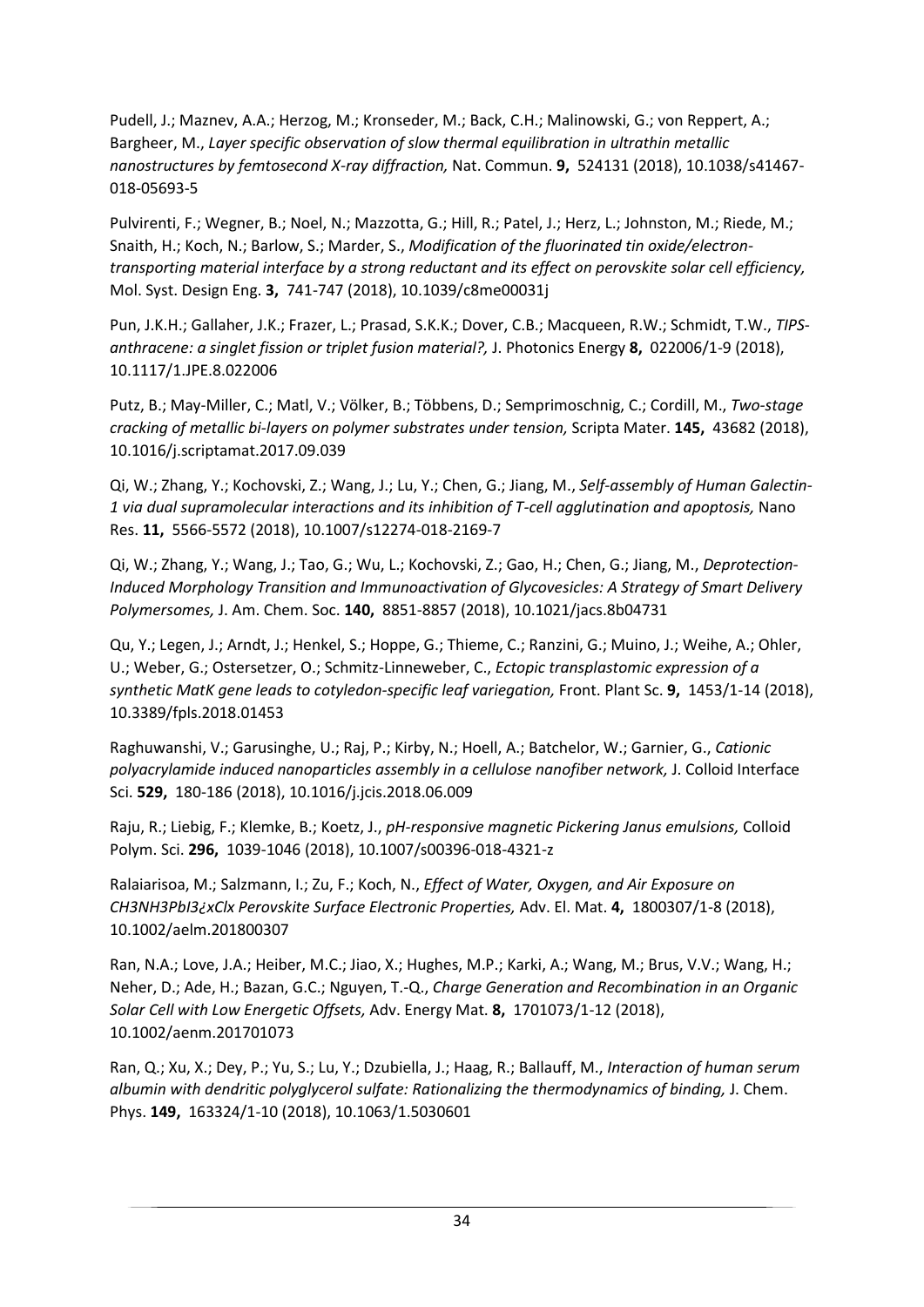Ran, Q.; Xu, X.; Dzubiella, J.; Haag, R.; Ballauff, M., *Thermodynamics of the Binding of Lysozyme to a Dendritic Polyelectrolyte: Electrostatics Versus Hydration,* ACS Omega **3,** 9086-9095 (2018), 10.1021/acsomega.8b01493

Rappich, J.; Hinrichs, K.; Sun, G.; Zhang, X., *Application of In-Situ IR-Ellipsometry in Silicon Electrochemistry to Study Ultrathin Films,* **,** 459-479 (2018), 10.1007/978-3-319-75895-4\_20

Raventós, M.; Lehmann, E.; Boin, M.; Morgano, M.; Hovind, J.; Harti, R.; Valsecchi, J.; Kaestner, A.; Carminati, C.; Boillat, P.; Trtik, P.; Schmid, F.; Siegwart, M.; Mannes, D.; Strobl, M.; Grünzweig, C., *A Monte Carlo approach for scattering correction towards quantitative neutron imaging of polycrystals,* J. Appl. Crystallogr. **51,** 386-394 (2018), 10.1107/S1600576718001607

Ravishankar, S.; Gharibzadeh, S.; Roldán-Carmona, C.; Grancini, G.; Lee, Y.; Ralaiarisoa, M.; Asiri, A.; Koch, N.; Bisquert, J.; Nazeeruddin, M., *Influence of Charge Transport Layers on Open-Circuit Voltage and Hysteresis in Perovskite Solar Cells,* Joule **2,** 788-798 (2018), 10.1016/j.joule.2018.02.013

Rayaprol, S.; Siruguri, V.; Hoser, A.; Sampathkumaran, E., *In-field neutron diffraction investigation of metamagnetism in Nd7Rh3,* Phy. B **551,** 127-131 (2018), 10.1016/j.physb.2017.11.027

Redinger, A.; Unold, T., *High surface recombination velocity limits Quasi-Fermi level splitting in kesterite absorbers,* Sci. Rep. **8,** 1874/1-9 (2018), 10.1038/s41598-018-19798-w

Ricci, C.; Li, B.; Cheng, L.; Dzubiella, J.; McCammon, J., *Tailoring the variational implicit solvent method for New challenges: Biomolecular recognition and assembly,* Front. Molec. Bios. **5,** 40191 (2018), 10.3389/fmolb.2018.00013

Riechard, A.I.; Klein, J.P.; Cordini, D.; Heufelder, J.; Rehak, M.; Seibel, I.; Joussen, A.M., *Salvage proton beam therapy for recurrent iris melanoma: outcome and side effects,* Gr. Arch. for Cl. and Exp. Opht. **0,** 1325-1332 (2018), 10.1007/s00417-018-3929-5

Riedel, W.; Thum, L.; Möser, J.; Fleischer, V.; Simon, U.; Siemensmeyer, K.; Schnegg, A.; Schomäcker, R.; Risse, T.; Dinse, K., *Magnetic Properties of Reduced and Reoxidized Mn-Na2WO4/SiO2: A Catalyst for Oxidative Coupling of Methane (OCM),* J. Phys. Chem. C **122,** 22605-22614 (2018), 10.1021/acs.jpcc.8b07386

Risthaus, T.; Zhou, D.; Cao, X.; He, X.; Qiu, B.; Wang, J.; Zhang, L.; Liu, Z.; Paillard, E.; Schumacher, G.; Winter, M.; Li, J., *A high-capacity P2 Na2/3Ni1/3Mn2/3O2 cathode material for sodium ion batteries with oxygen activity,* J. Power Sourc. **395,** 16-24 (2018), 10.1016/j.jpowsour.2018.05.026

Ritsche, I.S.; Fahlke, J.M.; Wieder, F.; Hilger, A.; Manke, I.; Hampe, O., *Relationships of cochlear coiling shape and hearingfrequencies in cetaceans, and the occurrence of infrasonichearing in Miocene Mysticeti,* Foss. Rec. **21,** 33-45 (2018), 10.5194/fr-21-33-2018

Roa, R.; Angioletti-Uberti, S.; Lu, Y.; Dzubiella, J.; Piazza, F.; Ballauff, M., *Catalysis by Metallic Nanoparticles in Solution: Thermosensitive Microgels as Nanoreactors,* Z. Phys. Chem. **232,** 773-803 (2018), 10.1515/zpch-2017-1078

Roa, R.; Siegl, T.; Kim, W.; Dzubiella, J., *Product interactions and feedback in diffusion-controlled reactions,* J. Chem. Phys. **148,** 064705/1-6 (2018), 10.1063/1.5016608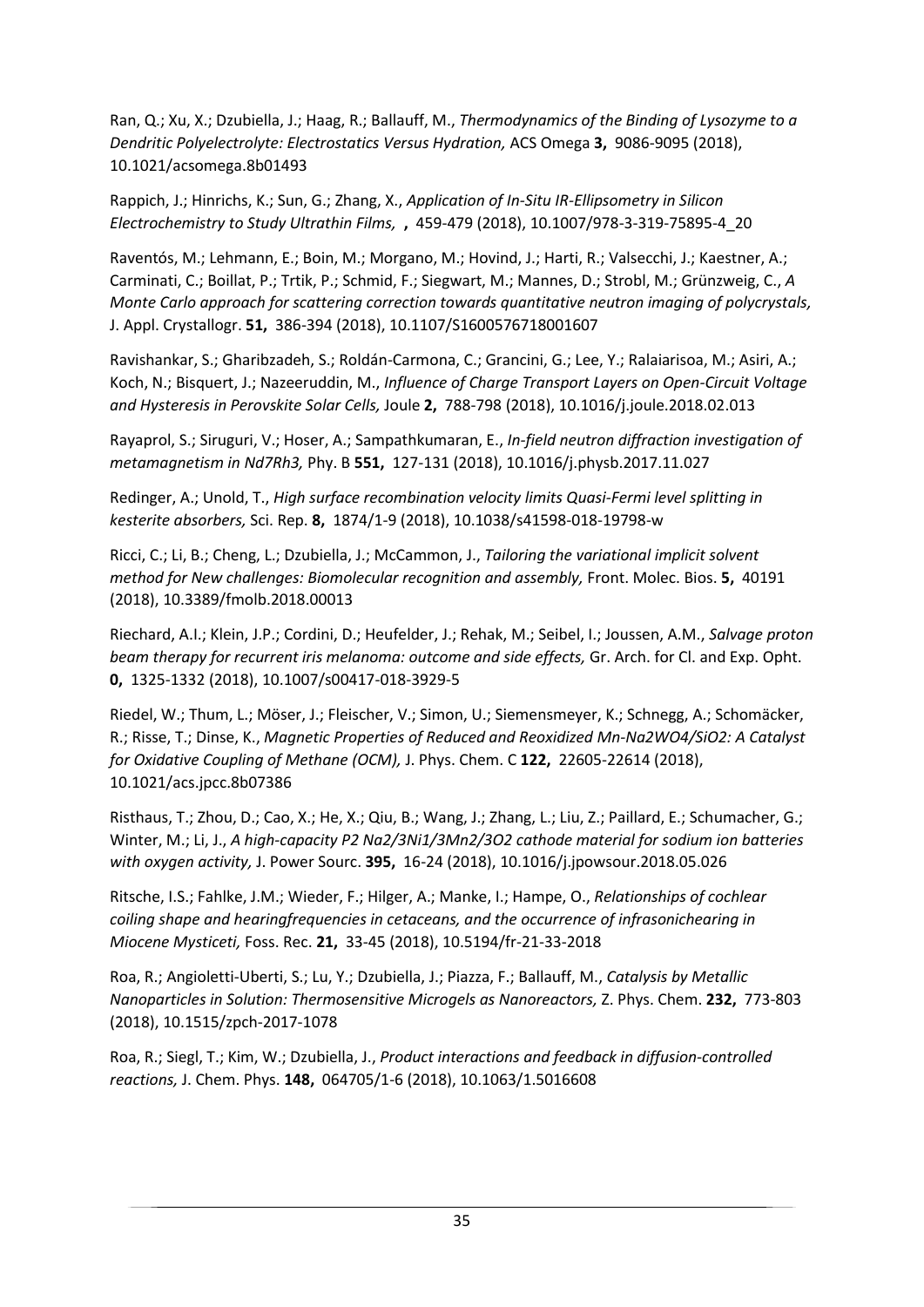Robert, E.V.C.; Gunder, R.; Wild, J.de; Spindler, C.; Babbe, F.; Elanzeery, H.; El Adib, B.; Treharne, R.; Miranda, H.P.C.; Wirtz, L.; Schorr, S.; Dale, P.J., *Synthesis, theoretical and experimental characterisation of thin film Cu2Sn1-xGexS3 ternary alloys (x = 0 to 1): Homogeneous intermixing of Sn and Ge,* Acta Mat. **151,** 125-136 (2018), 10.1016/j.actamat.2018.03.043

Robinson, J.; Wimpory, R.; Tanner, D.; Mooney, B.; Truman, C.; Panzner, T., *Cold compression of 7075 and factors influencing stress relief,* Mat. Perf. Charact. **7,** 898-911 (2018), 10.1520/MPC20170130

Roccella, D.; Amati, M.; Sezen, H.; Brescia, R.; Gregoratti, L., *Size contrast of Pt nanoparticles formed on neighboring domains within suspended and supported graphene,* Nano Res. **11,** 1589-1598 (2018), 10.1007/s12274-017-1774-1

Rondelli, V.; Del Favero, E.; Brocca, P.; Fragneto, G.; Trapp, M.; Mauri, L.; Ciampa, M.; Romani, G.; Braun, C.; Winterstein, L.; Schroeder, I.; Thiel, G.; Moroni, A.; Cantu, L., *Directional K+ channel insertion in a single phospholipid bilayer: Neutron reflectometry and electrophysiology in the joint exploration of a model membrane functional platform,* Bioch. et Bioph. Acta - GEN SUBJECTS **1862,**  1742-1750 (2018), 10.1016/j.bbagen.2018.05.007

Roodenko, K.; Aureau, D.; Yang, F.; Thissen, P.; Rappich, J., *Characterization of Thin Organic Films with Surface-Sensitive FTIR Spectroscopy,* **0,** 483-503 (2018), 10.1007/978-3-319-75895-4\_21

Roose, B.; Johansen, C.M.; Dupraz, K.; Jaouen, T.; Aebi, P.; Steiner, U.; Abate, A., *Ga-doped SnO2 mesoporous contact for UV stable highly efficient perovskite solar cells,* J. Mater. Chem. A **6,** 1850- 1857 (2018), 10.1039/C7TA07663K

Rostock, L.; Driller, R.; Grätz, S.; Kerwat, D.; von Eckardstein, L.; Petras, D.; Kunert, M.; Alings, C.; Schmitt, F.-J.; Friedrich, T.; Wahl, M.C.; Loll, B.; Mainz, A.; Süssmuth, R.D., *Molecular insights into antibiotic resistance - how a binding protein traps albicidin,* Nat. Commun. **9,** 436479 (2018), 10.1038/s41467-018-05551-4

Roy, A.; Seidel, R.; Kumar, G.; Bradforth, S.E., *Exploring Redox Properties of Aromatic Amino Acids in Water: Contrasting Single Photon vs Resonant Multiphoton Ionization in Aqueous Solutions,* J. Phys. Chem. B **122,** 3723-3733 (2018), 10.1021/acs.jpcb.7b11762

Rück, M.; Reuther, J., *Effects of two-loop contributions in the pseudofermion functional renormalization group method for quantum spin systems,* Phys. Rev. B **97,** 144404/1-15 (2018), 10.1103/PhysRevB.97.144404

Russina, M.; Guenther, G.; Grzimek, V.; Gainov, R.; Schlegel, M.; Drescher, L.; Kaulich, T.; Graf, W.; Urban, B.; Daske, A.; Grotjahn, K.; Hellhammer, R.; Buchert, G.; Kutz, H.; Rossa, L.; Sauer, O.-P.; Fromme, M.; Wallacher, D.; Kiefer, K.; Klemke, B.; G, *Upgrade project NEAT'2016 at Helmholtz Zentrum Berlin - What can be done on the medium power neutron source,* Phy. B **551,** 506-511 (2018), 10.1016/j.physb.2017.12.026

Ryll, B.; Schmitz, A.; de Boor, J.; Franz, A.; Whitfield, P.S.; Reehuis, M.; Hoser, A.; Müller, E.; Habicht, K.; Fritsch, K., *Structure, Phase Composition, and Thermoelectric Properties of YbxCo4Sb12 and Their Dependence on Synthesis Method,* ACS Appl. En. Mat. **1,** 113-122 (2018), 10.1021/acsaem.7b00015

Ryukhtin, V.; Bakai, S.; Shin, T.; Seong, B.; Pipich, V.; Feoktystov, A.; Wanderka, N.; Bakai, O., *Microstructural investigations of bulk metallic glass using small-angle neutron scattering techniques,* Phy. B **551,** 29-32 (2018), 10.1016/j.physb.2017.12.028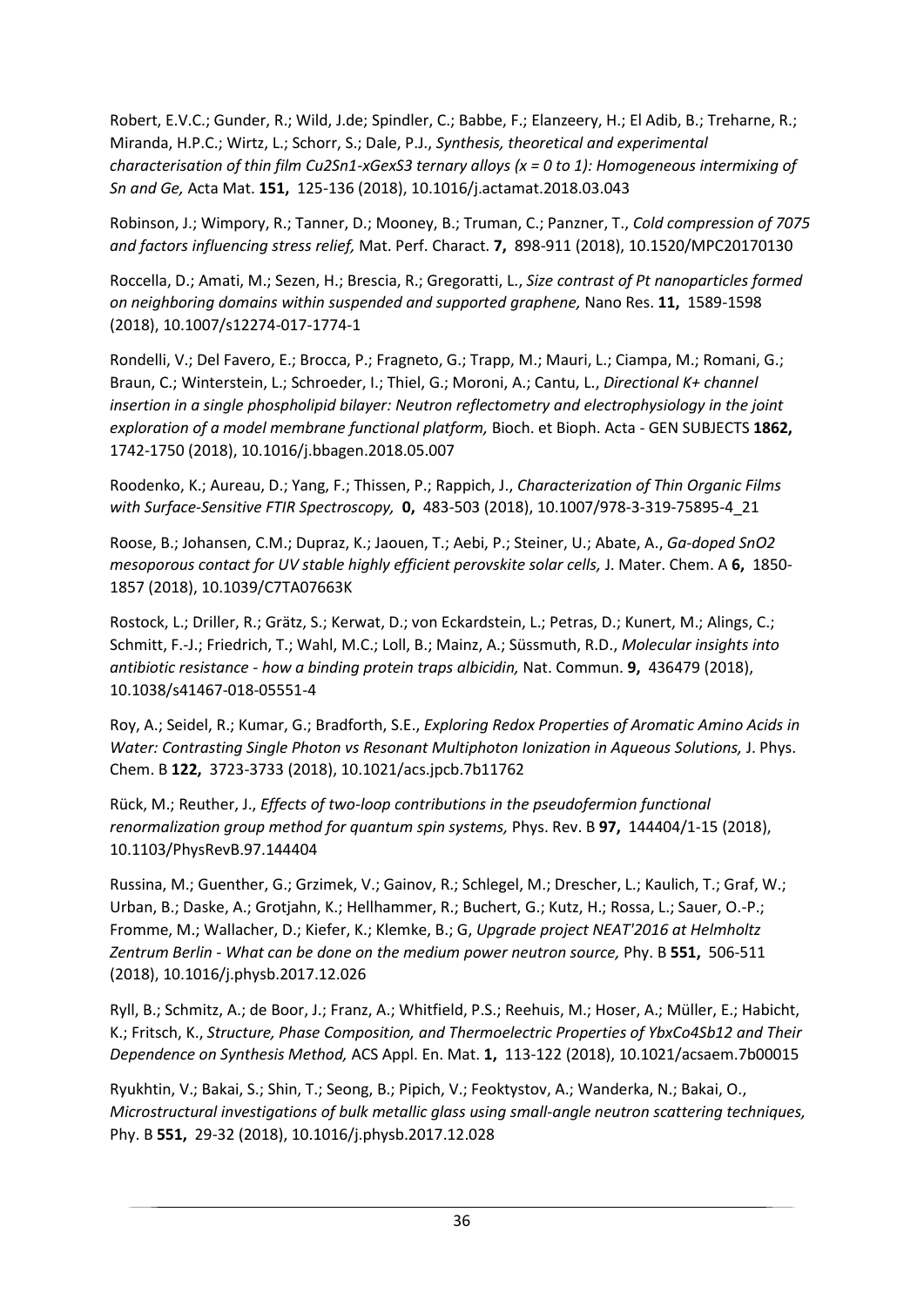Sahle, C.; Niskanen, J.; Gilmore, K.; Jahn, S., *Exchange-correlation functional dependence of the O 1s excitation spectrum of water,* J. Electr. Spectr. **222,** 57-62 (2018), 10.1016/j.elspec.2017.09.003

Saliba, M.; Correa-Baena, J.; Wolff, C.; Stolterfoht, M.; Phung, N.; Albrecht, S.; Neher, D.; Abate, A., *How to Make over 20% Efficient Perovskite Solar Cells in Regular (n-i-p) and Inverted (p-i-n) Architectures,* Chem. Mater. **30,** 4193-4201 (2018), 10.1021/acs.chemmater.8b00136

Saliba, M.; Correa-Baena, J.-P.; Graetzel, M.; Hagfeldt, A.; Abate, A., *Perovskite solar cells from the atomic to the film level,* Angew. Chem. Int. Ed. **57,** 2554-2569 (2018), 10.1002/anie.201703226

Saliba, M.; Stohlterfoht, M.; Wolff, C.; Neher, D.; Abate, A., *Measuring Aging Stability of Perovskite Solar Cells,* Joule **2,** 1019-1024 (2018), 10.1016/j.joule.2018.05.005

Salnikov, E.; Drung, B.; Fabre, G.; Itkin, A.; Otyepka, M.; Dencher, N.; Schmidt, B.; Hauß, T.; Trouillas, P.; Bechinger, B., *Lipid bilayer position and orientation of novel carprofens, modulators of gammasecretase in Alzheimer's disease,* Biochim. Biophys. Acta Biomembr. **1860,** 2224-2233 (2018), 10.1016/j.bbamem.2018.09.003

Sanchez, S.; Hua, X.; Phung, N.; Steiner, U.; Abate, A., *Flash Infrared Annealing for Antisolvent-Free Highly Efficient Perovskite Solar Cells,* Adv. Energy Mat. **8,** 1702915/1-7 (2018), 10.1002/aenm.201702915

Sanchez, S.; Neururer, C.; Grobety, B.; Phung, N.; Steiner, U.; Saliba, M.; Abate, A., *Efficient and Stable Inorganic Perovskite Solar Cells Manufactured by Pulsed Flash Infrared Annealing,* Adv. Energy Mat. **8,** 1802060 (2018), 10.1002/aenm.201802060

Sánchez-Barriga, J.; Aguilera, I.; Yashina, L. V.; Tsukanova, D. Y.; Freyse, F.; Chaika, A. N.; Callaert, C.; Abakumov, A. M.; Hadermann, J.; Varykhalov, A.; Rienks, E. D. L.; Bihlmayer, G.; Blügel, S.; Rader, O., *Anomalous behavior of the electronic structure of (Bi1-xInx )2Se3 across the quantum phase transition from topological to trivial insulator,* Phys. Rev. B **98,** 235110/1.9 (2018), 10.1103/PhysRevB.98.235110

Sánchez-Barriga, J.; Ovsyannikov, R.; Fink, J., *Strong Spin Dependence of Correlation Effects in Ni Due to Stoner Excitations,* Phys. Rev. Lett. **121,** 267201/1-6 (2018), 10.1103/PhysRevLett.121.267201

Sandzhieva, A.V.; Sybachin, A.V.; Zaborova, O.V.; Ballauff, M.; Yaroslavov, A.A., *Cationic colloidanionic liposome-protein ternary complex: formation, properties, and biomedical importance,* MENDELEEV COMMUN **28,** 326-328 (2018), 10.1016/j.mencom.2018.05.033

Sangeetha, N.S.; Anand, V.K.; Cuervo-Reyes, E.; Smetana, V.; Mudring, A.-V.; Johnston, D.C., *Enhanced moments of Eu in single crystals of the metallic helical antiferromagnet EuCo2-yAs2,* Phys. Rev. B **97,** 144403/1-27 (2018), 10.1103/PhysRevB.97.144403

Sapozhnik, A. A.; Luo, C.; Ryll, H.; Radu, F.; Jourdan, M.; Zabel, H.; Elmers, H.-J., *Experimental determination of exchange constants in antiferromagnetic Mn2Au,* Phys. Rev. B **97,** 184416 (2018), 10.1103/PhysRevB.97.184416

Sapozhnik, A.A.; Filianina, M; Bodnar, S.Yu.; Lamirand, A; Mawass, M-A.; Skourski, Y; Elmers, H-J.; Zabel, H; Kläui, M; Jourdan, M, *Direct imaging of antiferromagnetic domains in Mn2Au manipulated by high magnetic fields,* Phys. Rev. B **97,** 134429/1-5 (2018), 10.1103/PhysRevB.97.134429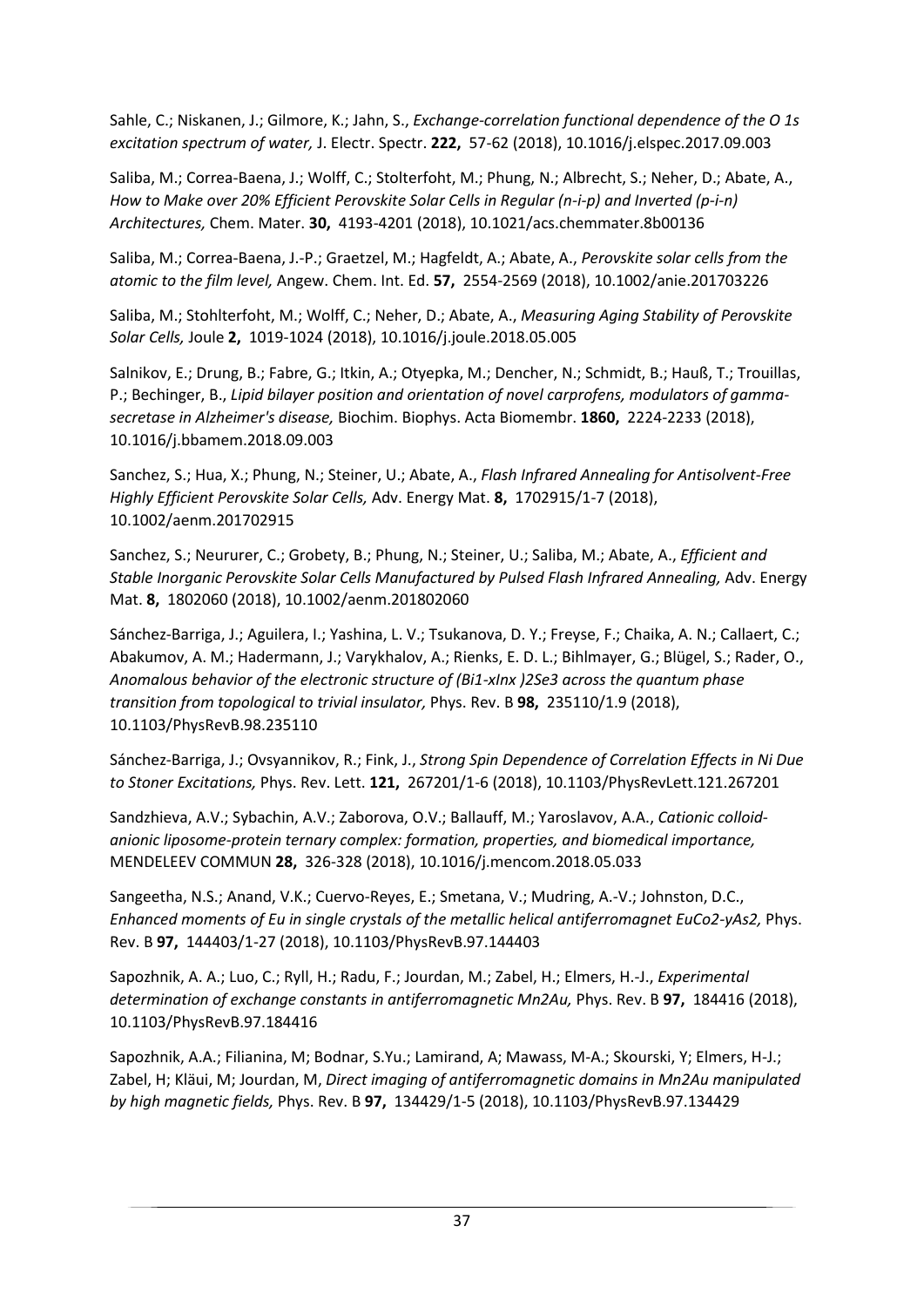Sasinska, A.; Leduc, J.; Frank, M.; Czympiel, L.; Fischer, T.; Christiansen, S.H.; Mathur, S., *Competitive interplay of deposition and etching processes in atomic layer growth of cobalt and nickel metal films,* J. Mater. Res. **33,** 4241-4250 (2018), 10.1557/jmr.2018.379

Schiwietz, G.; Hwang, J.-G.; Koopmans, M.; Ries, M.; Schälicke, A., *Development of the Electron-Beam Diagnostics for the Future BESSY-VSR Storage Ring,* J. Phys. Conf. **1067,** 072005/1-5 (2018), 10.1088/1742-6596/1067/7/072005

Schmeißer, M.A.H.; Mistry, S.; Kirschner, H.; Schubert, S.; Jankowiak, A.; Kamps, T.; Kühn, J., *Towards the operation of Cs-K-Sb photocathodes in superconducting rf photoinjectors,* Phys. Rev Accel. Beams **21,** 113401 (2018), 10.1103/PhysRevAccelBeams.21.113401

Schmid, M.; Heidmann, B.; Ringleb, F.; Eylers, K.; Ernst, O.; Andree, S.; Bonse, J.; Boeck, T.; Krüger, J., *Locally grown Cu(In,Ga)Se-2 micro islands for concentrator solar cells,* **,** 1052707/1-10 (2018), 10.1117/12.2288253

Schmidt, T.W.; MacQueen, R.W.; Tayebjee, M.J.Y.; Castellano, F.N., *Special section guest editorial: Spectral management for renewable energy conversion,* J. Photonics Energy **8,** 022001/1-2 (2018), 10.1117/1.JPE.8.022001

Schmitt, S.W.; Sarau, G.; Speich, C.; Döhler, G.; Liu, Z.; Hao, X.; Rechberger, S.; Dieker, C.; Spiecker, E.; Prost, W.; Tegude, F.; Conibeer, G.; Green, M.; Christiansen, S., *Germanium Template Assisted Integration of Gallium Arsenide Nanocrystals on Silicon: A Versatile Platform for Modern Optoelectronic Materials,* Adv. Opt. Mat. **6,** 1701329/1-6 (2018), 10.1002/adom.201701329

Schmitt, T.; Gupta, R.; Lange, S.; Sonnenberger, S.; Dobner, B.; Hauß, T.; Rai, B.; Neubert, R., *Impact of the ceramide subspecies on the nanostructure of stratum corneum lipids using neutron scattering and molecular dynamics simulations. Part I: impact of CER[NS],* Chem. Phys. Lipids **214,** 58-68 (2018), 10.1016/j.chemphyslip.2018.05.006

Schmitt, T.; Lange, S.; Dobner, B.; Sonnenberger, S.; Hauß, T.; Neubert, R.H.H., *Investigation of a CER[NP]- and [AP]-Based Stratum Corneum Modeling Membrane System: Using Specifically Deuterated CER Together with a Neutron Diffraction Approach,* Langmuir **34,** 1742-1749 (2018), 10.1021/acs.langmuir.7b01848

Schmitz, B.; Köszegi, J.; Alomari, K.; Kugeler, O.; Knobloch, J., *Magnetometric Mapping of Superconducting RF Cavities,* Rev. Sci. Instrum. **89,** 054706/1-8 (2018), 10.1063/1.5030509

Schmitz-Antoniak, C.; Schmitz, D.; Warland, A.; Darbandi, M.; Haldar, S.; Bhandary, S.; Sanyal, B.; Eriksson, O.; Wende, H., *Suppression of the Verwey Transition by Charge Trapping,* Ann. d. Phy. **530,**  1700363/1-7 (2018), 10.1002/andp.201700363

Schnohr, C.S.; Ecknera, S.; Schöppe, P.; Haubold, E.; d'Acapito, F.; Greiner, D.; Kaufmann, Ch.A., *Reversible correlation between subnanoscale structure and Cu content inco-evaporated Cu(In,Ga)Se2 thin fims,* Acta Mat. **153,** 41852 (2018), 10.1016/j.actamat.2018.04.047

Scholz, J.; Kayaalp, B.; Juhl, A.C.; Clemens, D.; Froeba, M.; Mascotto, S., *Severe Loss of Confined Sulfur in Nanoporous. Carbon for Li-S Batteries under Wetting Conditions,* ACS En. Lett. **3,** 387-392 (2018), 10.1021/acsenergylett.7b01238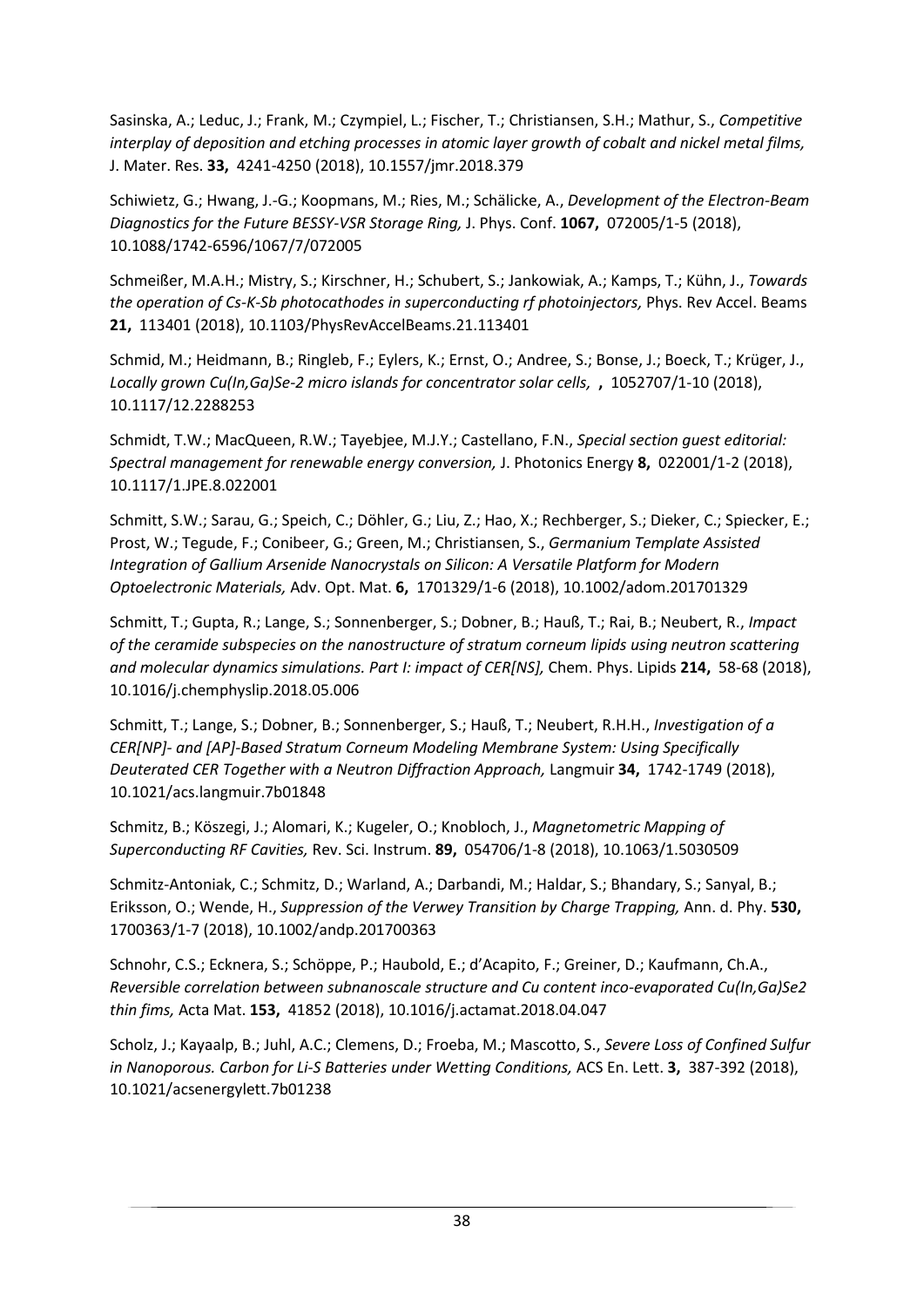Schoop, L.; Topp, A.; Lippmann, J.; Rost, A.; Duppel, V.; Sheoran, S.; Kremer, R.; Ast, C.; Lotsch, B.; Orlandi, F.; Manuel, P.; Müchler, L.; Vergniory, M.; Sun, Y.; Krivenkov, M.; Varykhalov, A.; Yan, B., *Tunable Weyl and Dirac states in the nonsymmorphic compound CeSbTe,* Sci. Adv. **4,** eaar2317/1-9 (2018), 10.1126/sciadv.aar2317

Schuck, G.; Többens, D.M.; Koch-Müller, M.; Efthimiopoulos, I.; Schorr, S., *Infrared Spectroscopic Study of Vibrational Modes across the Orthorhombic–Tetragonal Phase Transition in Methylammonium Lead Halide Single Crystals,* J. Phys. Chem. C **122,** 5227–5237 (2018), 10.1021/acs.jpcc.7b11499

Schultz, C.; Schneider, F.; Neubauer, A.; Bartelt, A.; Jost, M.; Rech, B.; Schlatmann, R.; Albrecht, S.; Stegemann, B., *Evidence of PbI2-Containing Debris Upon P2 Nanosecond Laser Patterning of Perovskite Solar Cells,* IEEE J. Photovolt, **8,** 1244-1251 (2018), 10.1109/JPHOTOV.2018.2858934

Schultz, C.; Schneider, F.; Neubauer, A.; Bartelt, A.; Jost, M.; Rech, B.; Schlatmann, R.; Albrecht, S.; Stegemann, B., *Observation of PbI2 Residuals after P2 Nanosecond Laser Ablation of Perovskite Absorber Layers,* **,** 2812-2815 (2018), 10.1109/PVSC.2018.8547456

Schultz, T.; Niederhausen, J.; Schlesinger, R.; Sadofev, S.; Koch, N., *Impact of surface states and bulk doping level on hybrid inorganic/organic semiconductor interface energy levels,* J. Appl. Phys. **123,**  245501/1-5 (2018), 10.1063/1.5036579

Schwörer, F.; Trapp, M.; Xu, X.; Soltwedel, O.; Dzubiella, J.; Steitz, R.; Dahint, R., *Drastic Swelling of Lipid Oligobilayers by Polyelectrolytes: A Potential Molecular Model for the Internal Structure of Lubricating Films in Mammalian Joints,* Langmuir **34,** 1287-1299 (2018), 10.1021/acs.langmuir.7b03229

Seibel, I.; Riechardt, A.I.; Erb-Eigner, K.; Böker, A.; Cordini, D.; Heufelder, J.; Joussen, A.M., *Proton Beam Irradiation: A Safe Procedure in Postequatorial Extraocular Extension From Uveal Melanoma,* Am. J. of Opht. **191,** 49-53 (2018), 10.1016/j.ajo.2018.04.006

Sentker, K.; Zantop, A.W.; Lippmann, M.; Hofmann, T.; Seeck, O.H.; Kityk, A.V.; Yildirim, A.; Schönhals, A.; Mazza, M.G.; Huber, P., *Quantized Self-Assembly of Discotic Rings in a Liquid Crystal Confined in Nanopores,* Phys. Rev. Lett. **120,** 067801/1-7 (2018), 10.1103/PhysRevLett.120.067801

Sezen, H.; Al-Hada, M.; Amati, M.; Gregoratti, L., *In situ chemical and morphological characterization of copper under near ambient reduction and oxidation conditions,* Surf. Interf. Anal. **50,** 921-926 (2018), 10.1002/sia.6276

Shaker, M.N.; Bonke, S.A.; Xiao, J.; Khan, M.A.; Hocking, R.K.; Tesch, M.F., *Insight into pH-Dependent Formation of Mn Oxide Phases in Electrodeposited Catalytic Films Probed by Soft X-Ray Absorption Spectroscopy,* ChemPlusChem **83,** 721-727 (2018), 10.1002/cplu.201800055

Shamieh, B.; Anselmo, A.; Vogel, U.; Lariou, E.; Hayes, S.; Koch, N.; Frey, G., *Correlating the effective work function at buried organic/metal interfaces with organic solar cell characteristics,* J. Mater. Chem. C **6,** 8060-8068 (2018), 10.1039/c8tc02381f

Shankar, S.; Peters, M.; Steinborn, K.; Krahwinkel, B.; Sönnichsen, F.; Grote, D.; Sander, W.; Lohmiller, T.; Rüdiger, O.; Herges, R., *Light-controlled switching of the spin state of iron(III),* Nat. Commun. **9,**  1040954 (2018), 10.1038/s41467-018-07023-1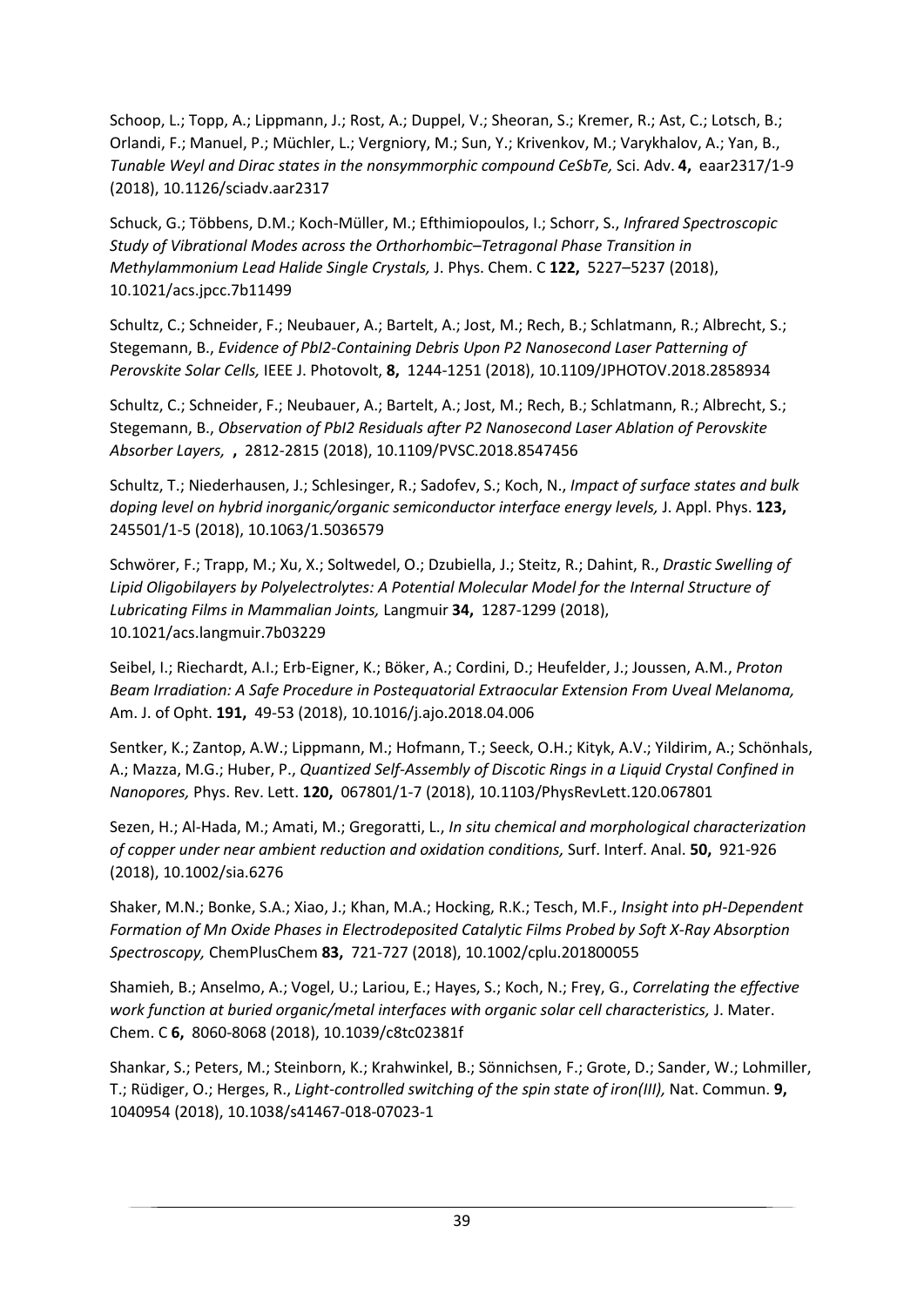Shen, D.; Mao, H.; Li, Y.; Abate, A.; Wei, M., *Covering effect of conductive glass: a facile route to tailor the grain growth of hybrid perovskites for highly efficient solar cells,* J. Mater. Chem. A **6,** 20289- 20296 (2018), 10.1039/c8ta07043a

Shen, D.; Xie, F.; Abate, A.; Wei, M., *Graphene quantum dots decorated TiO2 mesoporous film as an efficient electron transport layer for high-performance perovskite solar cells,* J. Power Sourc. **402,**  320-236 (2018), 10.1016/j.jpowsour.2018.09.056

Shen, D.; Zhang, W.; Li, Y.; Abate, A.; Wei, M., *Facile Deposition of Nb2O5 Thin Film as an Electron-Transporting Layer for Highly Efficient Perovskite Solar Cells,* ACS App. Nano Mat. **1,**  4101−4109 (2018), 10.1021/acsanm.8b00859

Siewert, F.; Löchel, B.; Buchheim, J.; Eggenstein, F.; Firsov, A.; Gwalt, G.; Kutz, O.; Lemke, S.; Nelles, B.; Rudolph, I.; Schäfers, F.; Seliger, T.; Senf, F.; Sokolov, A.; Waberski, C.; Wolf, J.; Zeschke, T.; Zizak, I.; Follath, R.; Arnold, T.; Frost, F, *Gratings for synchrotron and FEL beamlines: a project for the manufacture of ultra-precise gratings at Helmholtz Zentrum Berlin,* J. Synchrot. Radiat. **25,** 91-99 (2018), 10.1107/S1600577517015600

Sikolenko, V.; Efimova, E.; Franz, A.; Ritter, C.; Troyanchuk, I.; Karpinsky, D.; Zubavichus, Y.; Veligzhanin, A.; Tiutiunnikov, S.; Sazonov, A.; Efimov, V., *X-ray absorption spectroscopy and neutron diffraction study of the perovskite-type rare-earth cobaltites,* Phy. B **536,** 640-642 (2018), 10.1016/j.physb.2017.09.104

Sim, C.M.; Seong, B.J.; Kim, D.W.; Kim, Y.B.; Wi, S.G.; Kim, G.; Oh, H.; Kim, T.J.; Chung, B.Y.; Song, J.Y.; Kim, H.G.; Oh, S.K.; Shin, Y.D.; Seok, J.H.; Kang, M.Y.; Lee, Y.; Radebe, M.J.; Kardjilov, N.; Honermeier, B., *Continuous cropping of endangered therapeutic plants via electron beam soil-treatment and neutron tomography,* Sci. Rep. **2018,** 86212 (2018), 10.1038/s41598-018-20124-7

Singh, A.; Lutz, L.; Ong, G.K.; Bustillo, K.; Raoux, S.; Jordan-Sweet, J.L.; Milliron, D.J., *Controlling Morphology in Polycrystalline Films by Nucleation and Growth from Metastable Nanocrystals,* Nano Lett. **18,** 5530-5537 (2018), 10.1021/acs.nanolett.8b01916

Smith, M.C.; Smith, A. C.; Ohms, C.; Wimpory, R.C., *The NeT Task Group 4 residual stress measurement and analysis round robin on a three-pass slot-welded plate specimen,* Int. J. Pres. Ves. Pip. **164,** 44256 (2018), 10.1016/j.ijpvp.2017.09.003

Sokolov, A.; Sertsu, M.; Gaupp, A.; Lüttecke, M.; Schäfers, F., *Efficient high-order suppression system for a metrologybeamline,* J. Synchrot. Radiat. **25,** 100-107 (2018), 10.1107/S1600577517016800

Soltwisch, V.; Hoenicke, P.; Kayser, Y.; Eilbracht, J.; Probst, J.; Scholze, F.; Beckhoff, B., *Element sensitive reconstruction of nanostructured surfaces with finite elements and grazing incidence soft Xray fluorescence,* Nanoscale **10,** 6177-6185 (2018), 10.1039/c8nr00328a

Song, Y.; Chen, J.; Liu, X.; Wang, C.; Zhang, J.; Liu, H.; Zhu, H.; Hu, L.; Lin, K.; Zhang, S.; Xing, X., *Zero Thermal Expansion in Magnetic and Metallic Tb(Co,Fe)(2) Intermetallic Compounds,* J. Am. Chem. Soc. **140,** 602-605 (2018), 10.1021/jacs.7b12235

Song, Y.; Qiao, Y.; Huang, Q.; Wang, C.; Liu, X.; Li, Q.; Chen, J.; Xing, X., *Opposite Thermal Expansion in Isostructural Noncollinear Antiferromagnetic Compounds of Mn3A (A = Ge and Sn),* Chem. Mater. **30,**  6236-6241 (2018), 10.1021/acs.chemmater.8b03283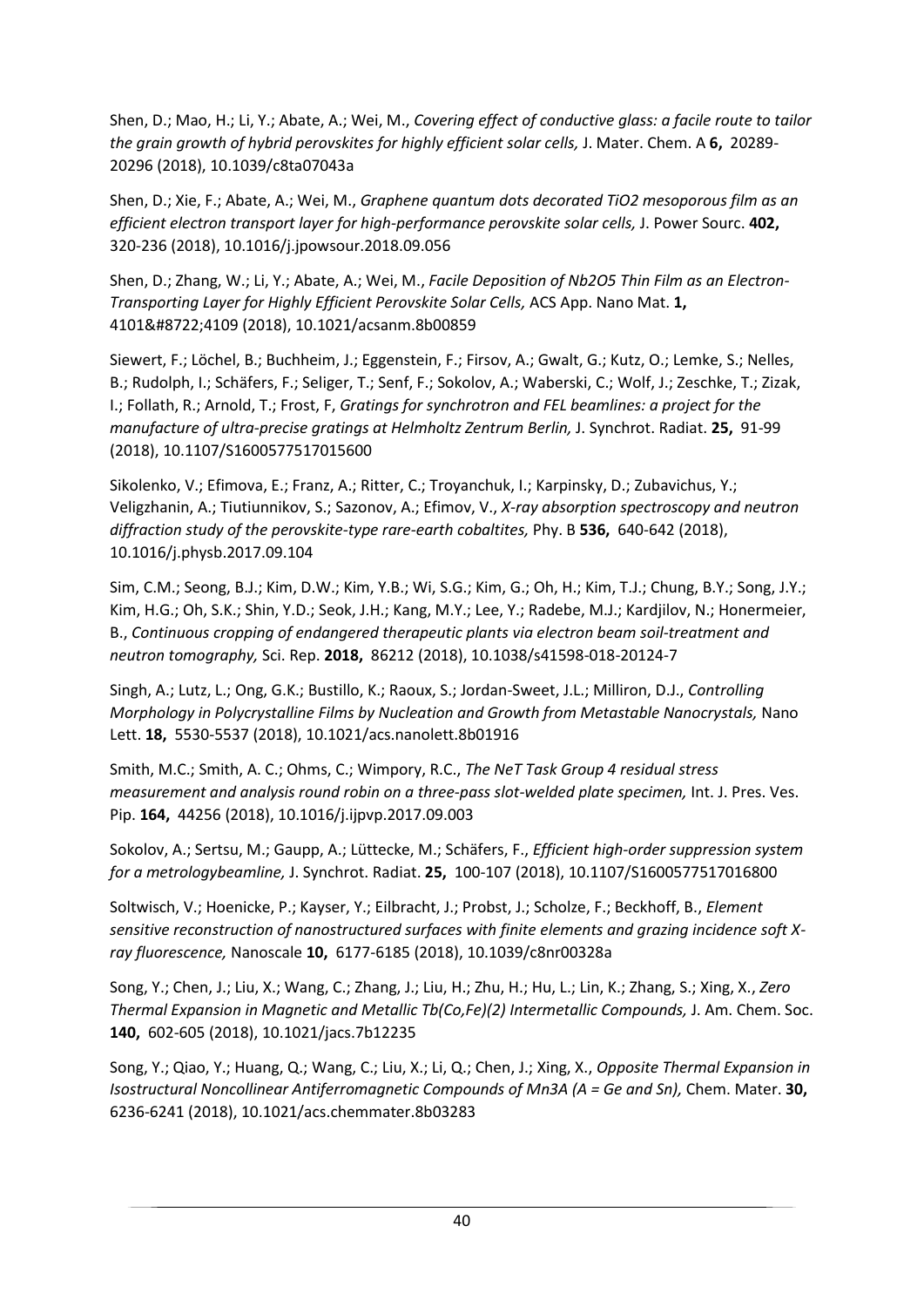Song, Y.; Tan, G.; Zhang, C.; Toft-Petersen, R.; Yu, R.; Dai, P., *Unusual suppression of a spin resonance mode by magnetic field in underdoped NaFe1-xCoxAs: Evidence for orbital-selective pairing,* Phys. Rev. B **98,** 064507/1-6 (2018), 10.1103/PhysRevB.98.064507

Sonntag, N.; Cabeza, S.; Kuntner, M.; Mishurova, T.; Klaus, M.; Kling e Silva, L.; Skrotzki, B.; Genzel, C.; Bruno, G., *Visualisation of deformation gradients in structural steel bymacroscopic magnetic domain distribution imaging (Bittertechnique),* Strain **54,** e12296/1-15 (2018), 10.1111/str.12296

Sonntag, P.; Bocalic, M.; Preissler, N.; Amkreutz, D.; Rech, B.; Topic, M., *Liquid phase crystallized silicon - A holistic absorber quality assessment,* Solar Energy Mat Solar Cells **181,** 43679 (2018), 10.1016/j.solmat.2017.08.019

Stegemann, R.; Cabeza, S.; Pelkner, M.; Lyamkin, V.; Pittner, A.; Werner, D.; Wimpory, R.; Boin, M.; Kreutzbruck, M.; Bruno, G., *Influence of the Microstructure on Magnetic Stray Fields of Low-Carbon Steel Welds,* J. Neutron Research **37,** 66/1-18 (2018), 10.1007/s10921-018-0522-0

Stein, H.; Müller, S.; Schwarzburg, K.; Friedrich, D.; Ludwig, A.; Eichberger, R., *Charge Carrier Lifetimes in Cr-Fe-Al-O Thin Films,* ACS Appl. Mat. Interfaces **10,** 35869-35875 (2018), 10.1021/acsami.8b04900

Stephan-Scherb, C.; Nützmann, K.; Kranzmann, A.; Klaus, M.; Genzel, C., *Real time observation of high temperature oxidation andsulfidation of Fe-Cr model alloys,* Mat. Corr. **69,** 678-689 (2018), 10.1002/maco.201709892

Stete, F.; Koopman, W.; Bargheer, M., *Signatures of strong coupling on nanoparticles: Revealing absorption anticrossing by tuning the dielectric environment,* **,** 445-447 (2018), 10.1007/978-94-024- 1544-5\_53

Stete, F.; Schoßau, P.; Bargheer, M.; Koopman, W., *Size-Dependent Coupling of Hybrid Core-Shell Nanorods: Toward Single-Emitter Strong-Coupling,* J. Phys. Chem. C **122,** 17976-17982 (2018), 10.1021/acs.jpcc.8b04204

Stete, F.; Schoßau, P.; Koopman, W.; Bargheer, M., *Size dependence of the coupling strength in plasmon-exciton nanoparticles,* **,** 381-383 (2018), 10.1007/978-94-024-1544-5\_26

Stiel, H.; Blechschmidt, A.; Dehlinger, A.; Jung, R.; Malm, E.; Pfau, B.; Pratsch, C.; Seim, C.; Tümmler, J.; Zürch, M., *Chapter 39: 2D and 3D Nanoscale Imaging Using High Repetition Rate Laboratory-Based Soft X-Ray Sources,* **0,** 265-272 (2018), 10.1007/978-3-319-73025-7\_39

Stoerzinger, K.; Favaro, M.; Ross, P.; Hussain, Z.; Liu, Z.; Yano, J.; Crumlin, E., *Stabilizing the Meniscus for Operando Characterization of Platinum During the Electrolyte-Consuming Alkaline Oxygen Evolution Reaction,* Top. Catal. **61,** 2152-2160 (2018), 10.1007/s11244-018-1063-6

Stoerzinger, K.; Favaro, M.; Ross, P.; Yano, J.; Liu, Z.; Hussain, Z.; Crumlin, E., *Probing the Surface of Platinum during the Hydrogen Evolution Reaction in Alkaline Electrolyte,* J. Phys. Chem. B **122,** 864- 870 (2018), 10.1021/acs.jpcb.7b06953

Stolterfoht, M.; Wolff, C.M.; Márquez, J.A.; Zhang, S.; Hages, C.J.; Rothhardt, D.; Albrecht, S.; Burn, P.L.; Meredith, P.; Unold, T.; Neher, D., *Visualization and suppression of interfacial recombination for high-efficiency large-area pin perovskite solar cells,* Nat. Energy **3,** 847–854 (2018), 10.1038/s41560- 018-0219-8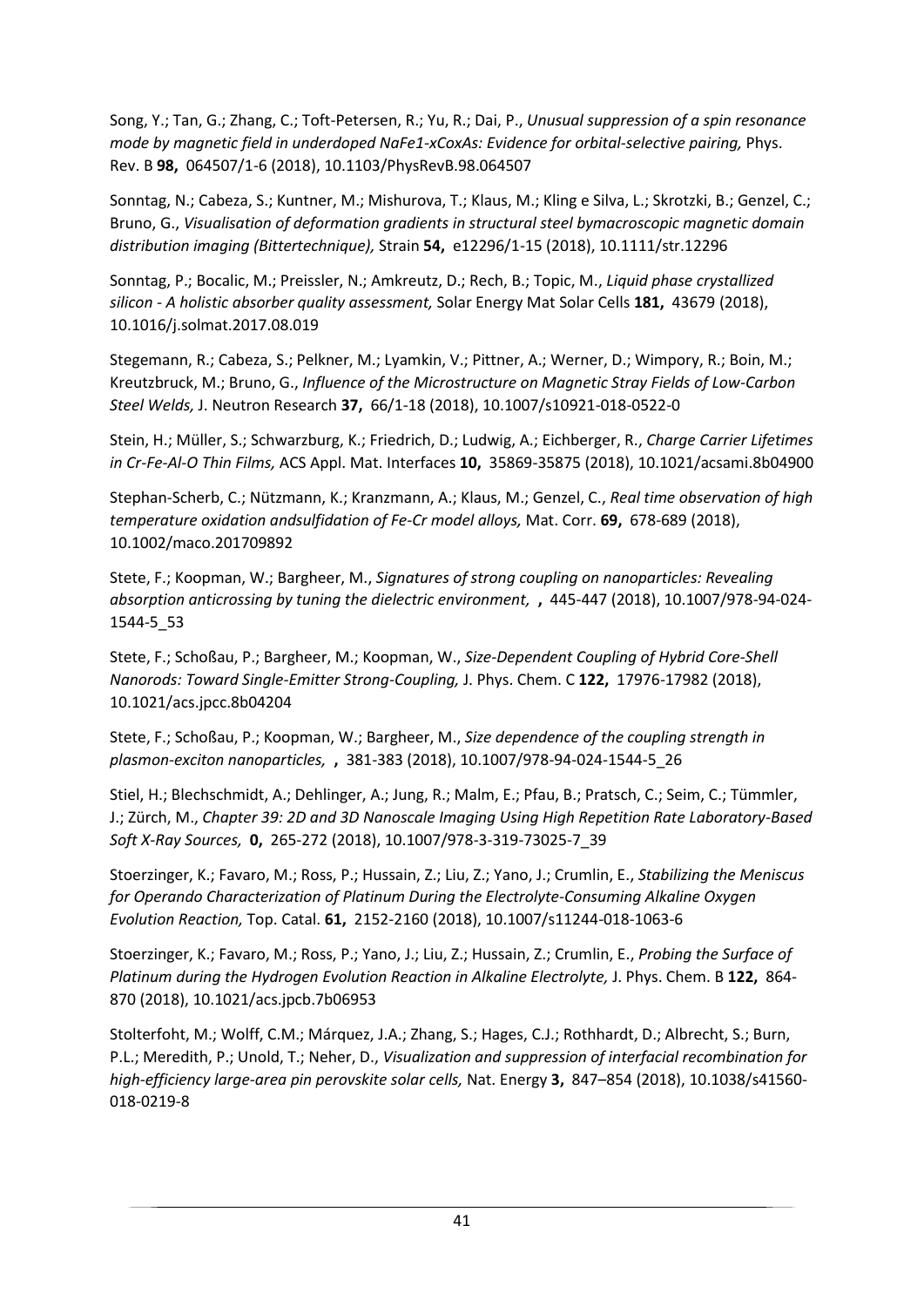Stone, K.H.; Gold-Parker, A.; Pool, V.L.; Unger, E.L.; Bowring, A.R.; McGehee, M.D.; Toney, M.F.; Tassone, C.J., *Transformation from crystalline precursor to perovskite in PbCl2-derived MAPbI3,* Nat. Commun. **9,** 569056 (2018), 10.1038/s41467-018-05937-4

Störmer, M.; Siewert, F.; Horstmann, C.; Buchheim, J.; Gwalt, G., *Coatings for FEL optics: preparation and characterization of B4C and Pt,* J. Synchrot. Radiat. **25,** 116-122 (2018), 10.1107/S1600577517016095

Stüsser, N.; Reehuis, M.; Tovar, M.; Klemke, B.; Hoser, A.; Hoffmann, J., *Magnetically ordered and disordered sublattices in geometrically frustrated Ni chromite,* Phys. Rev. B **98,** 144424/1-9 (2018), 10.1103/PhysRevB.98.144424

Sumida, K.; Natsumeda, T.; Miyamoto, K.; Silkin, I., V; Kuroda, K.; Shirai, K.; Zhu, S.; Taguchi, K.; Arita, M.; Fujii, J.; Varykhalov, A.; Rader, O.; Golyashov, V. A.; Kokh, K. A.; Tereshchenko, O. E.; Chulkov, E.V.; Okuda, T.; Kimura, A., *Enhanced surface state protection and band gap in the topological insulator PbBi4Te4S3,* Phys. Rev. Mat. **2,** 104201/1-8 (2018), 10.1103/PhysRevMaterials.2.104201

Sun, F.; Dong, K.; Osenberg, M.; Hilger, A.; Risse, S.; Lu, Y.; Kamm, P.H.; Klaus, E.; Markötter, H.; Garcia-Moreno, F.; Arlt, T.; Manke, I., *Visualizing the morphological and compositional evolution of the interface of InLi-anode|thio-LISION electrolyte in an all-solid-state Li–S cell by in operando synchrotron X-ray tomography and energy dispersive diffraction,* J. Mater. Chem. A **6,** 22489-22496 (2018), 10.1039/c8ta08821g

Sun, F.; Osenberg, M.; Dong, K.; Zhou, D.; Hilger, A.; Jafta, C.J.; Risse, S.; Lu, Y.; Markötter, H.; Manke, I., *Correlating Morphological Evolution of Li Electrodes with Degrading Electrochemical Performance of Li/LiCoO2 and Li/S Battery Systems: Investigated by Synchrotron X-rayPhase Contrast Tomography,* ACS En. Lett. **3,** 356-365 (2018), 10.1021/acsenergylett.7b01254

Sutka, A.; Kaambre, T.; Joost, U.; Kooser, K.; Kook, M.; Felix Duarte, R.; Kisand, V.; Maiorov, M.; Doebelin, N.; Smits, K., *Solvothermal synthesis derived Co-Ga codoped ZnO diluted magnetic degenerated semiconductor nanocrystals,* J. Alloy. Compd. **763,** 164-172 (2018), 10.1016/j.jallcom.2018.05.036

Svanström, S.; Jacobsson, T.; Sloboda, T.; Giangrisostomi, E.; Ovsyannikov, R.; Rensmo, H.; Cappel, U., *Effect of halide ratio and Cs+ addition on the photochemical stability of lead halide perovskites,* J. Mater. Chem. A **6,** 22134-22144 (2018), 10.1039/c8ta05795h

Svechnikov, M.V.; Chkhalo, N.I.; Gusev, S.A.; Nechay, A.N.; Pariev, D.E.; Pestov, A.E.; Polkovnikov, V.N.; Tatarskiy, D.A.; Salashchenko, N.N.; Schäfers, F.; Sertsu, M.G.; Sokolov, A.; Vainer, Y.A.; Zorina, M.V., *Influence of barrier interlayers on the performance of Mo/Be multilayer mirrors for nextgeneration EUV lithography,* Opt. Express **26,** 33718-33731 (2018), 10.1364/OE.26.033718

Svirskiy, G.I.; Generalov, A.V.; Klyushin, A.Yu.; Simonov, K.A.; Krasnikov, S.A.; Vinogradov, N.A.; Trigub, A.L.; Zubavichus, Y.V.; Preobrazhenski, A.B.; Vinogradov, A.S., *Comparative X-Ray Absorption Analysis of the Spectrum of Vacant Electronic States in Cobalt and Nickel Tetraphenylporphyrin Complexes,* Phys. Solid State **60,** 581-591 (2018), 10.1134/S1063783418030307

Szabo, E.; Mizsei, R.; Wilk, P.; Zambo, Z.; Torocsik, B.; Weiss, M.; Adam-Vizi, V.; Ambrus, A., *Crystal structures of the disease-causing D444V mutant and the relevant wild type human dihydrolipoamide dehydrogenase,* Free Rad. Biol. Med. **124,** 214-220 (2018), 10.1016/j.freeradbiomed.2018.06.008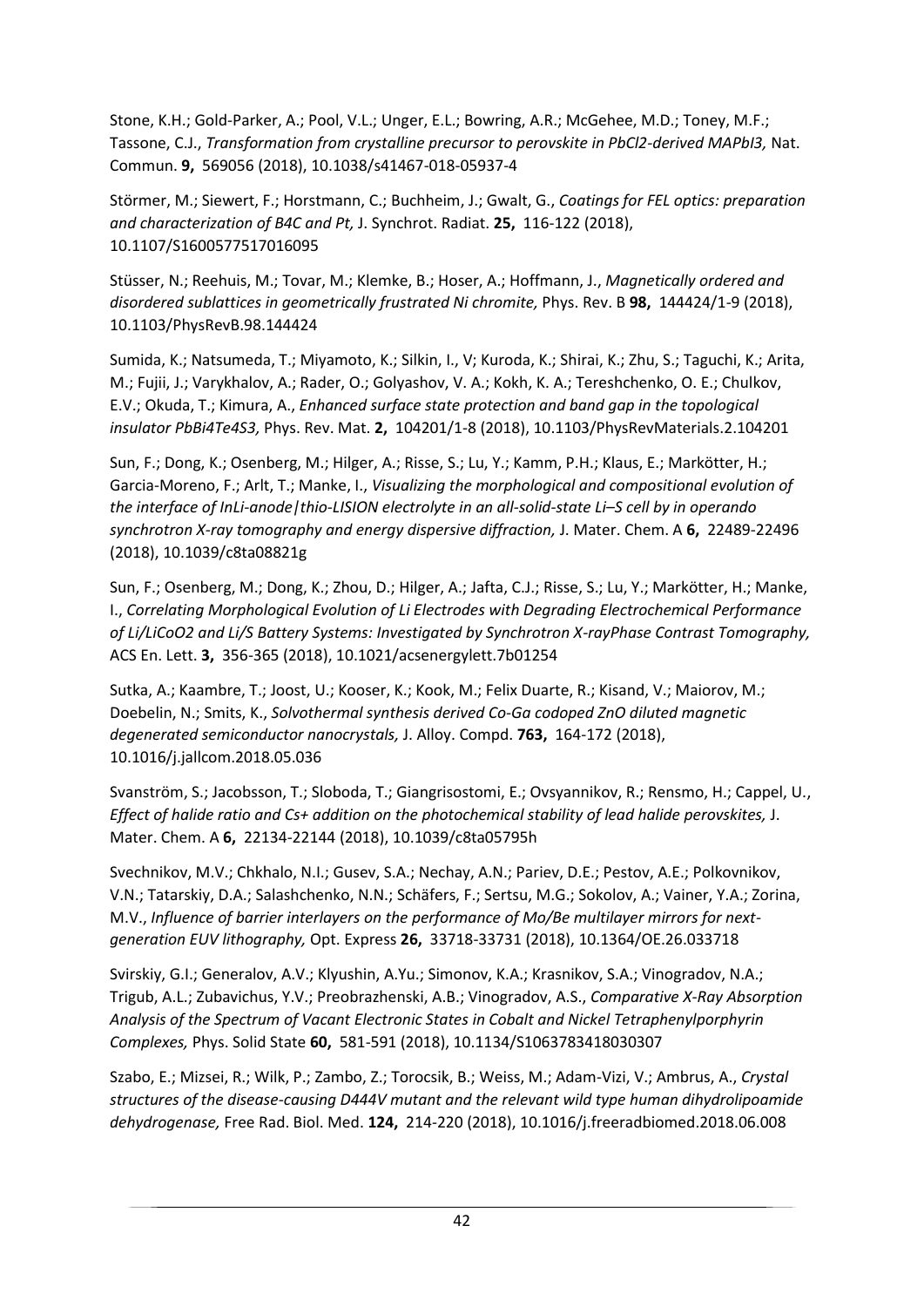Tan, L.; Liu, B.; Siemensmeyer, K.; Glebe, U.; Böker, A., *Synthesis of Polystyrene-Coated Superparamagnetic and Ferromagnetic Cobalt Nanoparticles,* Polym. **10,** 1053/1-18 (2018), 10.3390/polym10101053

Tan, L.; Liu, B.; Siemensmeyer, K.; Glebe, U.; Böker, A., *Synthesis of thermo-responsive nanocomposites of superparamagnetic cobalt nanoparticlesipoly(N-isopropylacrylamide),* J. Colloid Interface Sci. **526,** 124-134 (2018), 10.1016/j.jcis.2018.04.074

Tejada, A.; Braunger, S.; Korte, L.; Albrecht, S.; Rech, B.; Guerra, J.A., *Optical characterization and bandgap engineering of flat and wrinkle-textured FA0.83Cs0.17Pb(I1-xBrx)3 perovskite thin films,* J. Appl. Phys. **123,** 175302/1-7 (2018), 10.1063/1.5025728

Teppor, P.; Jaeger, R.; Haerk, E.; Tallo, I.; Joost, U.; Kook, M.; Paiste, P.; Smits, K.; Kirsimaee, K.; Lust, E., *ORR Activity and Stability of Co-N/C Catalysts Based on Silicon Carbide Derived Carbon and the Impact of Loading in Acidic Media,* J. Electrochem. Soc. **165,** F1217-F1223 (2018), 10.1149/2.0961814jes

Teppor, P.; Jäger, R.; Härk, E.; Joost, U.; Tallo, I.; Paiste, P.; Kirsimäe, K.; Lust, E., *Oxygen reduction reaction on nitrogen and cobalt modified silicon carbide derived carbon in acidic media,* ECS Trans. **85,** 1475-1480 (2018), 10.1149/08513.0855ecst

Theelen, M.; Schiepers, E.; Vermeer, J.; Falk, S.; Hovestad, A.; Steijvers, H.; Vleuten, M.; Bakker, K.; Dörenkämper, M.; Linden, H., *Raman analysis of Cu(In,Ga)(Se,S)2 absorbers obtained from atmospheric selenium-sulfur annealing of electrodeposited precursors,* **,** 170-175 (2018), 10.1109/PVSC.2018.8547280

Timpel, M.; Li, H.; Nardi, M.; Wegner, B.; Frisch, J.; Hotchkiss, P.; Marder, S.; Barlow, S.; Brédas, J.; Koch, N., *Correction: Electrode Work Function Engineering with Phosphonic Acid Monolayers and Molecular Acceptors: Charge Redistribution Mechanisms,* Adv. Funct. Mater. **28,** 1870098/1 (2018), 10.1002/adfm.201801349

Timpel, M.; Li, H.; Nardi, M.; Wegner, B.; Frisch, J.; Hotchkiss, P.; Marder, S.; Barlow, S.; Brédas, J.-L.; Koch, N., *Electrode Work Function Engineering with Phosphonic Acid Monolayers and Molecular Acceptors: Charge Redistribution Mechanisms,* Adv. Funct. Mater. **28,** 1704438/1-12 (2018), 10.1002/adfm.201704438

Tiwari, D.; Cattelan, M.; Harniman, R.L.; Sarua, A.; Fox, N.; Koehler, T.; Klenk, R.; Fermin, D.J., *The Impact of Sb and Na Doping on the Surface Electronic Landscape of Cu2ZnSnS4 Thin-films,* ACS En. Lett. **3,** 2977-2982 (2018), 10.1021/acsenergylett.8b02081

Tobin, M.; Vongsvivut, J.; Martin, D.E.; Sizeland, K.H.; Hackett, M.J.; Takechi, R.; Fimorgnari, N.; Lam, V.; Mamo, J.C.; Carter, E.A.; Swarbrick, B.; Lay, P.A.; Christensen, D.A.; Perez-Guaita, D.; Lowery, E.; Heraud, P.; Wood, B.R.; Puskar, L; Bambery,, *Focal Plane Array IR imaging at the Australian Synchrotron,* Infr. Phys. Techn. **94,** 85-90 (2018), 10.1016/j.infrared.2018.06.022

Toft-Petersen, R.; Abrahamsen, A.; Balog, S.; Porcar, L.; Laver, M., *Decomposing the Bragg glass and the peak effect in a Type-II superconductor,* Nat. Commun. **9,** 901/1-12 (2018), 10.1038/s41467-018- 03267-z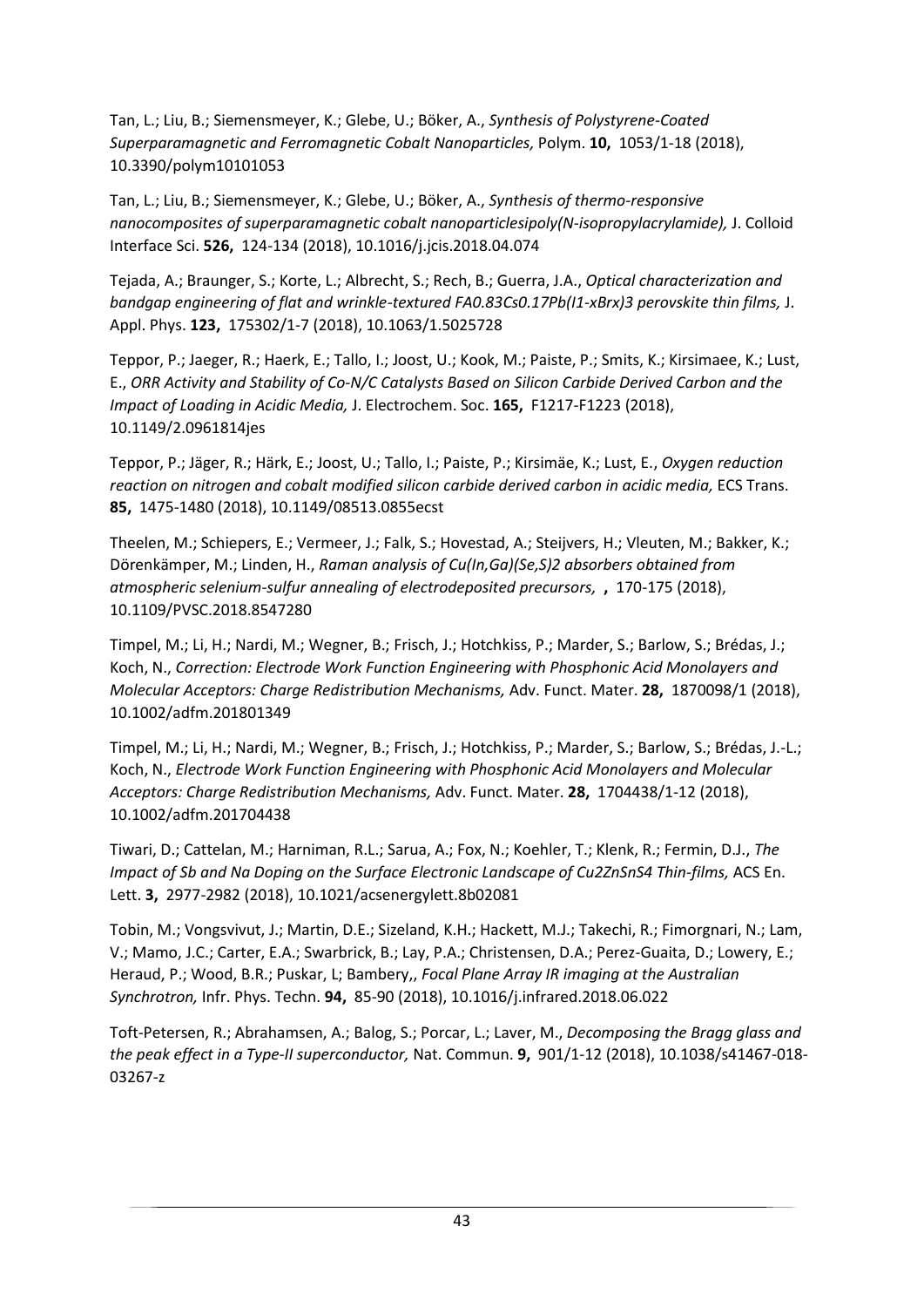Toft-Petersen, R.; Jensen, T.B.S.; Jensen, J.; Von Zimmermann, M.; Sloth, S.; Isaksen, F.W.; Christensen, N.; Chen, Y.; Siemensmeyer, K.; Kawano-Furukawa, H.; Takeya, H.; Abrahamsen, A.B.; Andersen, N.H., *Magnetoelastic phase diagram of TbNi2B2C,* Phys. Rev. B **97,** 224417/1-8 (2018), 10.1103/PhysRevB.97.224417

Trinh, C.T.; Preissler, N.; Sonntag, P.; Muske, M.; Jäger, K.; Trahms, M.; Schlatmann, R.; Rech, B.; Amkreutz, D., *Potential of interdigitated back-contact silicon heterojunction solar cells for liquid phase crystallized silicon on glass with efficiency above 14%,* Solar Energy Mat Solar Cells **174,** 187- 195 (2018), 10.1016/j.solmat.2017.08.042

Trinh, C.T.; Schlatmann, R.; Rech, B.; Amkreutz, D., *Progress in and potential of liquid phase crystallized silicon solar cells,* Sol. Energy **175,** 75-83 (2018), 10.1016/j.solener.2017.12.041

Troyanchuk, I. O.; Bushinsky, M. V.; Tereshko, N. V.; Sirenko, V. A.; Sikolenko, V.; Schorr, S.; Ritter, C.; Franz, A., *Ferromagnetic ordering, magnetic and magnetotransport properties of R1-xSrx(Mn1 x/2Sbx/2)O-3 (R = La, Pr, Nd, Sm, Eu) manganites,* Mat. Res. Expr. **5,** 066101/1-10 (2018), 10.1088/2053-1591/aac7b8

Troyanchuk, I.; Bushinskii, M.; Tereshko, N.; Sikolenko, V.; Ritter, C.; Schorr, S., *Magnetic Phase Diagrams of R1-xSrx(Mn1-x/2Sbx/2)O-3 (R = La, Pr, Nd, Sm, Eu) with Trivalent Manganese Ions,* Phys. Solid State **60,** 1762-1767 (2018), 10.1134/S1063783418090330

Troyanchuk, I.; Bushinsky, M.; Karpinsky, D.; Sikolenko, V.; Gavrilov, S.; Silibin, M.; Franz, A.; Ritter, C., *Magnetic and magnetotransport properties of La1-xSrxMn0.5-Co0.5O3 perovskites,* Ceram. Intern. **44,** 1432-1537 (2018), 10.1016/j.ceramint.2017.09.239

Troyanchuk, I.; Bushinsky, M.; Tereshko, M.; Sikolenko, V.; Schorr, S., *Magnetic Structure and Magnetotransport Propertiesof La0.7Sr0.3Mn1 – xNixO3,* Phys. Met. Metallogr. **119,** 316-323 (2018), 10.1134/S0031918X18040166

Tuominen, M.; Mäkelä, J.; Yasir, M.; Dahl, J.; Granroth, S.; Lehtiö, J.-P.; Félix, R.; Laukkanen, P.; Kuzmin, M.; Laitinen, M.; Punkkinen, M.P.J.; Hedman, H.-P.; Punkkinen, R.; Polojärvi, V.; Lyytikäinen, J.; Tukiainen, A.; Guina, M.; Kokko, K., *Oxidation-Induced Changes in the ALD-Al2O3/InAs(100) Interface and Control of the Changes for Device Processing,* ACS Appl. Mat. Interfaces **10,** 44932- 44940 (2018), 10.1021/acsami.8b17843

Turren-Cruz, S.-H.; Saliba, M.; Mayer, M.T.; Juárez-Santiesteban, H.; Mathew, X.; Nienhaus, L.; Tress, W.; Erodici, M.P.; Sher, M.-J.; Bawendi, M.G.; Grätzel, M.; Abate, A.; Hagfeldt, A.; Correa-Baena, J.-P., *Enhanced charge carrier mobility and lifetime suppress hysteresis and improve efficiency in planar perovskite solar cells,* En. Envir. Science **11,** 78-86 (2018), 10.1039/C7EE02901B

Uchida, R.; Binet, S.; Arora, N.; Jacopin, G.; Alotaibi, M.; Taubert, A.; Zakeeruddin, S.; Dar, M.; Graetzel, M., *Insights about the Absence of Rb Cation from the 3D Perovskite Lattice: Effect on the Structural, Morphological, and Photophysical Properties and Photovoltaic Performance,* Small **14,**  1802033/1-7 (2018), 10.1002/smll.201802033

Upadhyay, S.K.; Sampathkumaran, E.V.; Rayaprol, S.; Hoser, A., *Magnetic and magnetodielectric behavior of the Haldane spin-chain system, Ho2BaNiO5,* Mat. Res. Expr. **6,** 36107 (2018), 10.1088/2053-1591/aaf443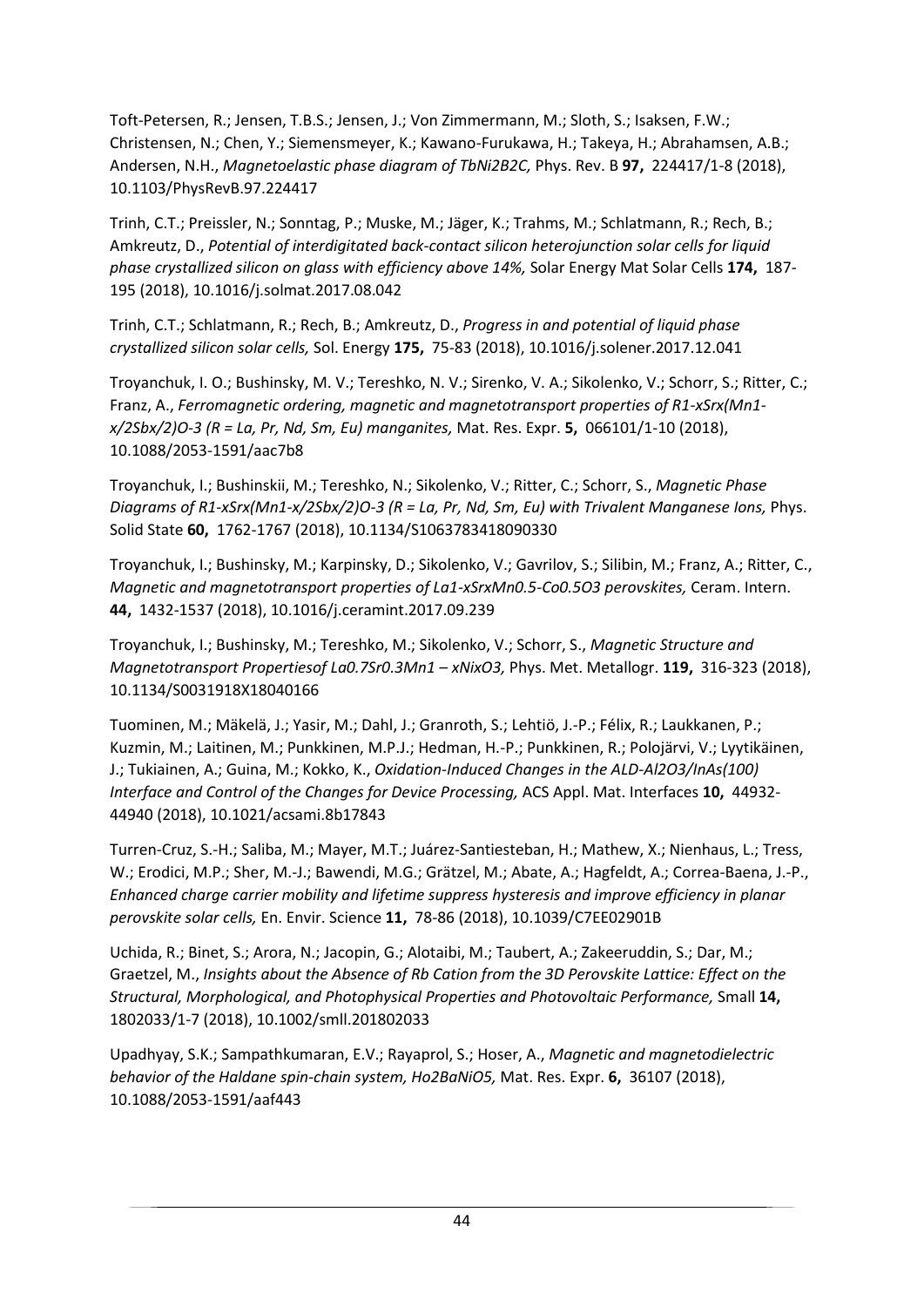Usachov, D.Yu.; Bokai, K.A.; Marchenko, D.E.; Fedorov, A.V.; Shevelev, V.O.; Vilkov, O.Yu.; Kataev, E.Yu.; Yashina, L.V.; Rühl, E.; Laubschat, C.; Vyalikh, D.V., *Cobalt-Assisted Recrystallization and Alignment of Pure and Doped Graphene,* Nanoscale **10,** 12123-12132 (2018), 10.1039/C8NR03183E

Valencia, S.; Calderón, M.J.; López-Mir, L.; Konstantinovic, Z.; Schierle, E.; Weschke, E.; Brey, L.; Martínez, B.; Balcells, Ll., *Enhancement of spin-orbit coupling at manganite surfaces,* Phys. Rev. B **98,**  115142/1-8 (2018), 10.1103/PhysRevB.98.115142

van Duren, S.; Sylla, D.; Fairbrother, A.; Sánchez, Y.; López-Marino, S.; Márquez Prieto, J.; Izquierdo-Roca, V.; Saucedo, E.; Unold, T., *Pre-annealing of metal stack precursors and its beneficial effect on kesterite absorber properties and device performance,* Solar Energy Mat Solar Cells **185,** 226-232 (2018), 10.1016/j.solmat.2018.04.022

Vilão, R.; Vieira, R.; Alberto, H.; Gil, J.; Weidinger, A.; Lichti, R.; Mengyan, P.; Baker, B.; Lord, J., *Barrier model in muon implantation and application to Lu2O3,* Phys. Rev. B **98,** 115201/1-9 (2018), 10.1103/PhysRevB.98.115201

Vogel, F.; Ngai, S.; Fricke, K.; McKechnie, M.; Wanderka, N.; Hentrich, T.; Banhart, J.; Thompson, G.B., *Tracing the three-dimensional nanochemistry of phase separation in an inverse Ni-based superalloy,* Acta Mat. **157,** 326-338 (2018), 10.1016/j.actamat.2018.07.038

Vogel, F.; Ngai, S.; Smith, C.; Holler, R.; Thompson, G., *Complex evaporation behavior of a transition metal carbo-nitride (Hf(C,N)) studied by atom probe tomography,* Ultramicroscopy **194,** 154-166 (2018), 10.1016/j.ultramic.2018.08.004

Volkov, O.; Kronast, F.; Mönch, I.; Mawass, M.; Kákay, A.; Fassbender, J.; Makarov, D., *Experimental and Theoretical Study of Curvature Effects in Parabolic Nanostripes,* Phys. Status Solidi RRL **13,**  1800309/1-5 (2018), 10.1002/pssr.201800309

Volykhov, A.A.; Sánchez-Barriga, J.; Batuk, M.; Callaert, C.; Hadermann, J.; Sirotina, A.P.; Neudachina, V.S.; Belova, A.I.; Vladimirova, N.V.; Tamm, M.E.; Khmelevsky, N.O.; Escudero, C.; Pérez-Dieste, V.; Knop-Gericke, A.; Yashina, L.V., *Can surface reactivity of mixed crystals be predicted from their counterparts? A case study of (Bi1-xSbx)2Te3 topological insulators,* J. Mater. Chem. C **6,** 8941-8949 (2018), 10.1039/C8TC02235F

von Reppert, A.; Willig, L.; Pudell, J.-E.; Rössle, M.; Leitenberger, W.; Herzog, M.; Ganss, F.; Hellwig, O.; Bargheer, M., *Ultrafast laser generated strain in granular and continuous FePt thin films,* Appl. Phys. Lett. **113,** 123101/1-5 (2018), 10.1063/1.5050234

Vorwerk, C.; Hartmann, C.; Cocchi, C.; Sadoughi, G.; Habisreutinger, S.; Félix, R.; Wilks, R.; Snaith, H.; Bär, M.; Draxl, C., *Correction: Exciton-Dominated Core-Level Absorption Spectra of Hybrid Organic-Inorganic Lead Halide Perovskites,* J. Phys. Chem. Lett. **9,** 3193 (2018), 10.1021/acs.jpclett.8b01552

Vorwerk, C.; Hartmann, C.; Cocchi, C.; Sadoughi, G.; Habisreutinger, S.; Félix, R.; Wilks, R.G.; Snaith, H.; Bär, M.; Draxl, C., *Exciton-Dominated Core-Level Absorption Spectra of Hybrid Organic-Inorganic Lead Halide Perovskites,* J. Phys. Chem. Lett. **9,** 1852-1858 (2018), 10.1021/acs.jpclett.8b00378

Wagner, P.; Stang, J.-C.; Mews, M.; Morales-Vilches, A.B.; Stannowski, B.; Stegemann, B.; Korte, L., *Interdigitated back contact silicon heterojunction solar cells: Towards an industrially applicable structuring method,* AIP Conf. Proc. **1999,** 60001/1-7 (2018), 10.1063/1.5049299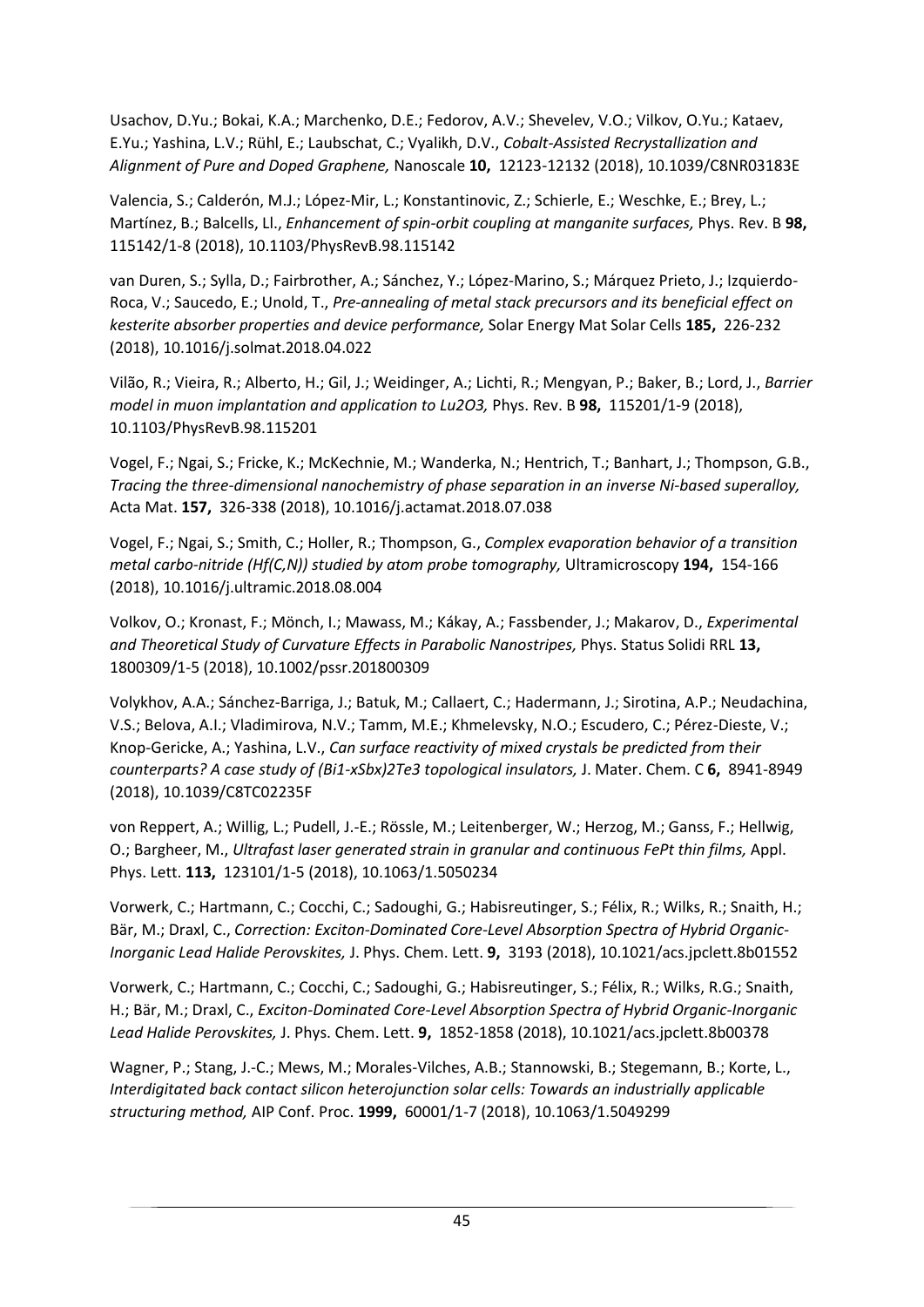Wanderka, N.; Kropf, H.; Timpel, M., *Morphological characterization of eutectic Si and Ge phases in the corresponding Al-15Si and Al-20Ge alloys using FIB tomography,* Jord. J. of Phys. **11,** 42125 (2018),

Wang, H.; Chen, Q.; Xu, H.; Sun, H.; Huang, F.; Raja, W.; Toma, A.; Proietti Zaccaria, R., *Hybrid-State Dynamics of Dye Molecules and Surface Plasmon Polaritons under Ultrastrong Coupling Regime,* Laser Phot. Rev. **12,** 1700176/1-7 (2018), 10.1002/lpor.201700176

Wang, Q., *Fast Voltage Decay in Perovskite Solar Cells Caused by Depolarization of Perovskite Layer,* J. Phys. Chem. C **122,** 4822-4827 (2018), 10.1021/acs.jpcc.8b01033

Wang, Q.; Abate, A., *Strategies toward Stable Perovskite Solar Cells,* Adv. Mater. Interfaces **5,**  1800264/1-6 (2018), 10.1002/admi.201800264

Wang, Q.; Ligorio, G.; Diez-Cabanes, V.; Cornil, D.; Kobin, B.; Hildebrandt, J.; Nardi, M.; Timpel, M.; Hecht, S.; Cornil, J.; List-Kratochvil, E.; Koch, N., *Dynamic Photoswitching of Electron Energy Levels at Hybrid ZnO/Organic Photochromic Molecule Junctions,* Adv. Funct. Mater. **28,** 1800716/1-9 (2018), 10.1002/adfm.201800716

Wang, R.; Katase, T.; Fu, K.; Zhai, T.; Yang, J.; Wang, Q.; Ohta, H.; Koch, N.; Duhm, S., *Oxygen Vacancies Allow Tuning the Work Function of Vanadium Dioxide,* Adv. Mater. Interfaces **5,**  1801033/1-7 (2018), 10.1002/admi.201801033

Wang, Y.; Wenisch, R.; Schlatmann, R.; Lauermann, I., *Inorganic Materials as Hole Selective Contacts and Intermediate Tunnel Junction Layer for Monolithic Perovskite-CIGSe Tandem Solar Cells,* Adv. Energy Mat. **,** 1801692/1-18 (2018), 10.1002/aenm.201801692

Wang, Z.; Wu, J.; Yang, W.; Bera, A.K.; Kamenskyi, D.; Islam, A.T.M.N.; Xu, S.; Law, J.; Lake, B.; Wu, C.; Loidl, A., *Experimental observation of Bethe strings,* Nat. **554,** 219-223 (2018), 10.1038/nature25466

Watanabe, T.; Kobayashi, S.; Hara, Y.; Xu, J.; Lake, B.; Yan, J.-Q.; Niazi, A.; Johnston, D.C., *Orbital-and spin-driven lattice instabilities in quasi-one-dimensional CaV2O4,* Phys. Rev. B **98,** 094427/1-6 (2018), 10.1103/PhysRevB.98.094427

Weber, G.; DeKoster, G.T.; Holton, N.; Hall, K.B.; Wahl, M.C., *Molecular principles underlying dual RNA specificity in the Drosophila SNF protein,* Nat. Commun. **9,** 2220 (2018), 10.1038/s41467-018- 04561-6

Weiß, R.G.; Chudoba, R.; Setny, P.; Dzubiella, J., *Affinity, kinetics, and pathways of anisotropic ligands binding to hydrophobic model pockets,* J. Chem. Phys. **149,** 094902/1-10 (2018), 10.1063/1.5025118

Westhoff, D.; Manke, I.; Schmidt, V., *Generation of virtual lithium-ion battery electrode microstructures based on spatial stochastic modeling,* Comp Mat Science **151,** 53-64 (2018), 10.1016/j.commatsci.2018.04.060

Wilk, P.; Uehlein, M.; Piwowarczyk, R.; Dobbek, H.; Mueller, U.; Weiss, M.S., *Structural basis for prolidase deficiency disease mechanisms,* FEBS J. **285,** 3422-3441 (2018), 10.1111/febs.14620

Wimpory, R.; Hofmann, M.; Akrivos, V.; Smith, M.; Pirling, T.; Ohms, C., *Precise measurement of steep residual strain gradients using neutron diffraction in strongly absorbing materials with chemical compositional gradients,* Mat. Perf. Charact. **7,** 488-503 (2018), 10.1520/MPC20170114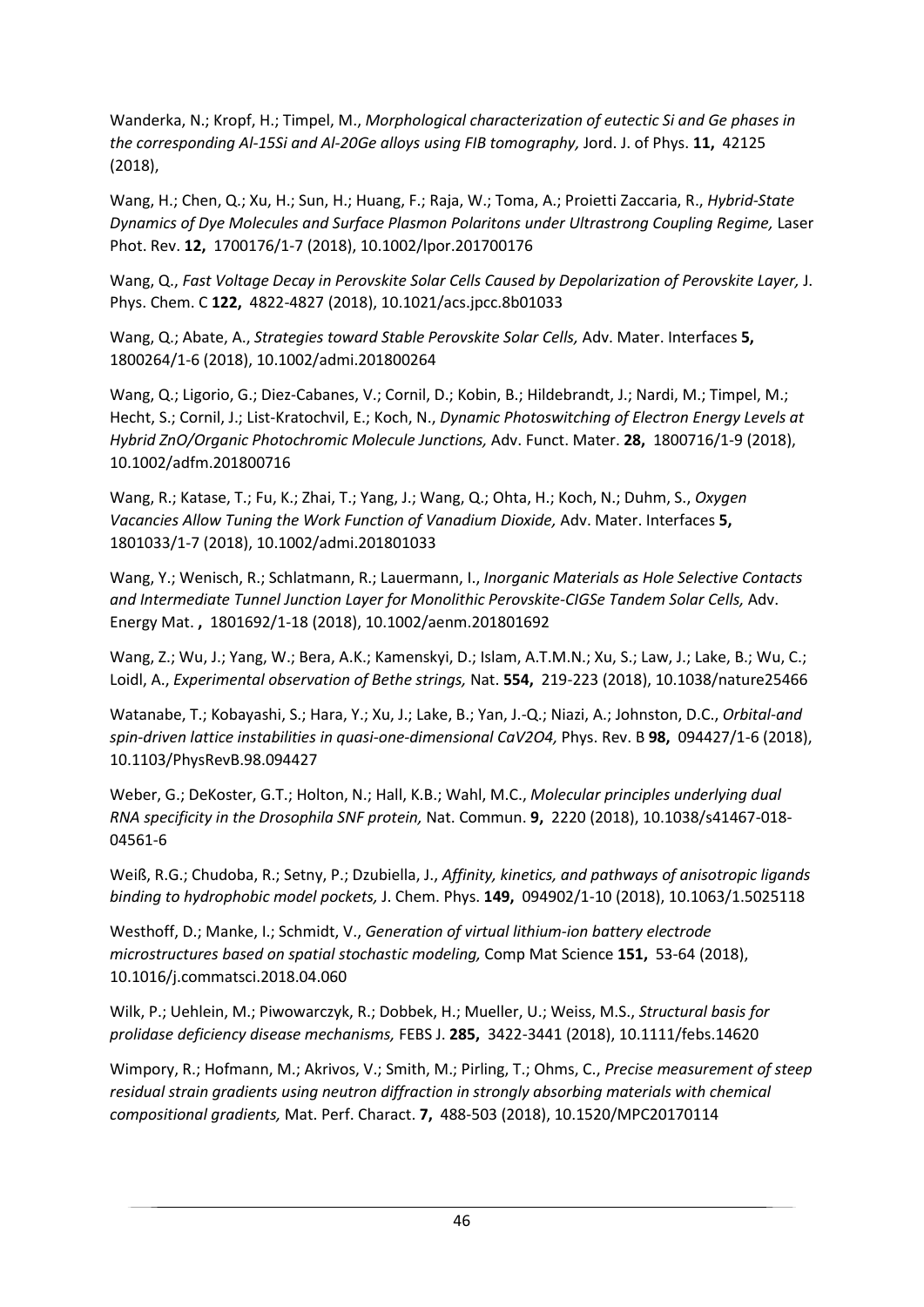Wimpory, R.C.; Martins, R.V.; Hofmann, M.; Rebelo Kornmeier, J.; Moturu, S.; Ohms, C., *A complete reassessment of standard residual stress uncertainty analyses using neutron diffraction emphasizing the influence of grain size,* Int. J. Pres. Ves. Pip. **164,** 80-92 (2018), 10.1016/j.ijpvp.2017.09.002

Winterfeld, L.; Koppka, C.; Abou-Ras, D.; Kleinschmidt, P.; Supplie, O.; Hannappel, T.; Runge, E., *Mechanism of twin-reduced III-V epitaxy on As-modified vicinal Si(111),* Phys. Rev. Mat. **2,** 124601/1- 15 (2018), 10.1103/PhysRevMaterials.2.124601

Wollenhaupt, J.; Henning, L.M.; Sticht, J.; Becke, C.; Freund, C.; Santos, K.F.; Wahl, M.C., *Intrinsically Disordered Protein Ntr2 Modulates the Spliceosomal RNA Helicase Brr2,* Biophys. J. **114,** 788-799 (2018), 10.1016/j.bpj.2017.12.033

Wozniak, P.; De Léon, I.; Höflich, K.; Haverkamp, C.; Christiansen, S.; Leuchs, G.; Banzer, P., *Chiroptical response of a single plasmonic nanohelix,* Opt. Express **26,** 19275-19293 (2018), 10.1364/OE.26.019275

Xi, L.; Lange, K.M., *Surface modification of hematite photoanodes for improvement of photoelectrochemical performance,* Cat. **8,** 497/1-15 (2018), 10.3390/catal8110497

Xi, L.; Schellenberger, M.; Präg, R.P.; Golnak, R.; Schuck, G.; Lange, K.M., *Ionic Current Mn K-edge Xray Absorption Spectra Obtained in a Flow Cell,* J. Phys. Chem. C **122,** 15588-15594 (2018), 10.1021/acs.jpcc.8b04693

Xu, J.; Islam, A.T.M.N.; Glavatskyy, I.; Reehuis, M.; Hoffmann, J.-U.; Lake, B., *Field-induced quantum spin-12 chains and disorder in Nd2Zr2O7,* Phys. Rev. B **98,** 060408/1-5 (2018), 10.1103/PhysRevB.98.060408

Xu, X.; Ran, Q.; Dey, P.; Nikam, R.; Haag, R.; Ballauff, M.; Dzubiella, J., *Counterion-Release Entropy Governs the Inhibition of Serum Proteins by Polyelectrolyte Drugs,* Biomacromolecules **19,** 409-416 (2018), 10.1021/acs.biomac.7b01499

Xu, X.; Schultz, T.; Qin, Z.; Severin, N.; Haas, B.; Shen, S.; Kirchhof, J.; Opitz, A.; Koch, C.; Bolotin, K.; Rabe, J.; Eda, G.; Koch, N., *Microstructure and Elastic Constants of Transition Metal Dichalcogenide Monolayers from Friction and Shear Force Microscopy,* Adv. Mat. **30,** 1803748/1-8 (2018), 10.1002/adma.201803748

Yang, G.; Hu, R.; Ding, H.; Kochovski, Z.; Mei, S.; Lu, Y.; Ma, Y.; Chen, G.; Jiang, M., *CO2-switchable response of protein microtubules: behaviour and mechanism,* Mat. Chem. Front. **2,** 1642-1646 (2018), 10.1039/C8QM00245B

Yin, G.; Manley, P.; Schmid, M., *Light trapping in ultrathin CuIn1-xGaxSe2 solar cells by dielectric nanoparticles,* Sol. Energy **163,** 443-452 (2018), 10.1016/j.solener.2018.01.096

Yin, Z.; Löchel, H.; Rehanek, J.; Goy, C.; Kalinin, A.; Schottelius, A.; Trinter, F.; Miedema, P.; Jain, A.; Valerio, J.; Busse, P.; Lehmkühler, F.; Möller, J.; Grübel, G.; Madsen, A.; Viefhaus, J.; Grisenti, R.; Beye, M.; Erko, A.; Techert, S., *X-ray spectroscopy with variable line spacing based on reflection zone plate optics,* Opt. Lett. **43,** 4390-4393 (2018), 10.1364/OL.43.004390

Yokaichiya, F.; Schmidt, C.; Storsberg, J.; Kumpugdee Vollrath, M.; Ribeiro de Araujo, D.; Kent, B.; Clemens, D.; Wingert, F.; Franco, M.K.K.D., *Effects of doxorubicin on the structural and morphological characterization of solid lipid nanoparticles (SLN) using small angle neutron scattering (SANS) and small angle X-ray scattering (SAXS),* Phy. B **551,** 191-196 (2018), 10.1016/j.physb.2017.12.036